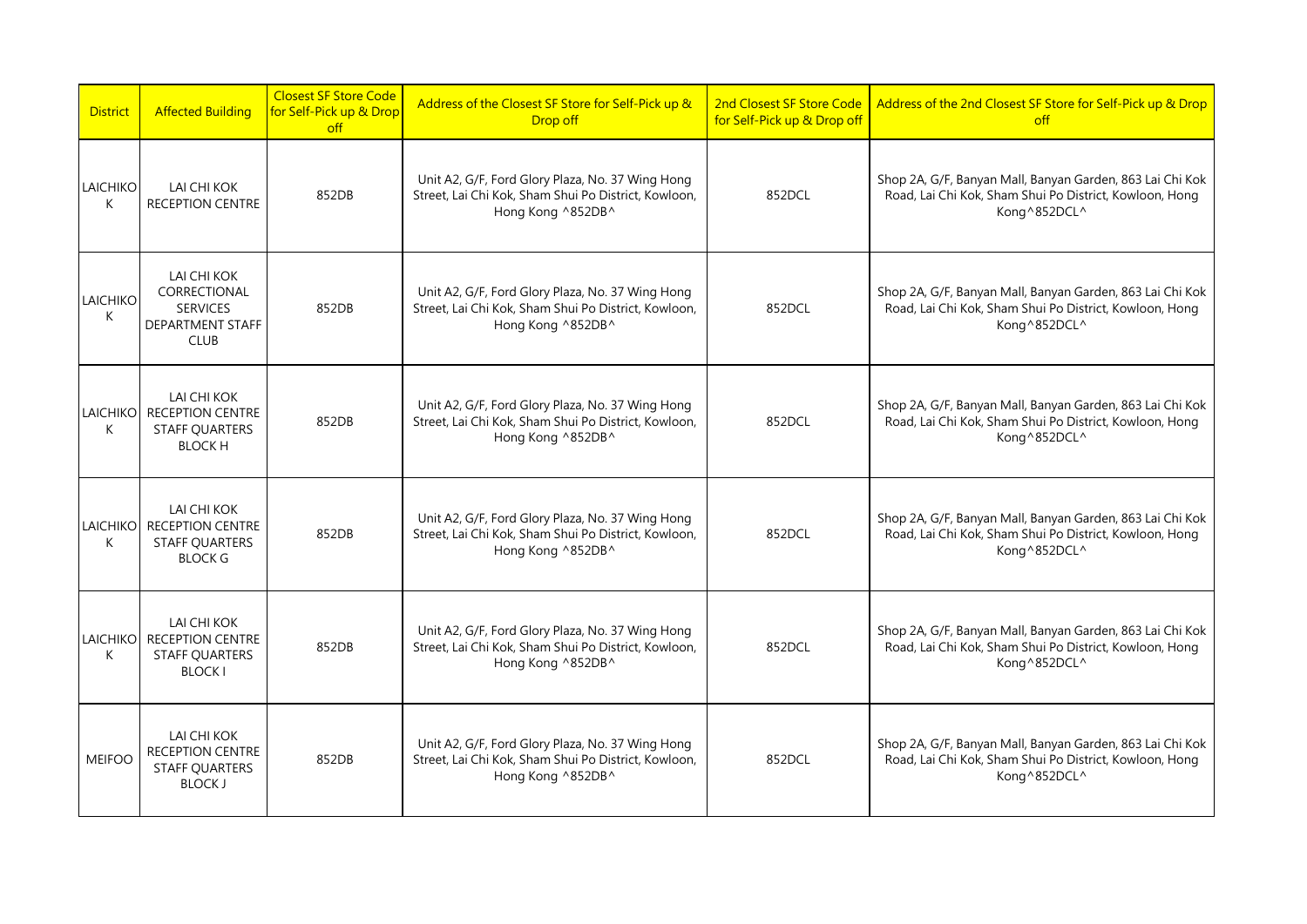| <b>MEIFOO</b> | 124 BROADWAY<br><b>STREET</b> | 852DB | Unit A2, G/F, Ford Glory Plaza, No. 37 Wing Hong<br>Street, Lai Chi Kok, Sham Shui Po District, Kowloon,<br>Hong Kong ^852DB^ | 852DCL | Shop 2A, G/F, Banyan Mall, Banyan Garden, 863 Lai Chi Kok<br>Road, Lai Chi Kok, Sham Shui Po District, Kowloon, Hong<br>Kong^852DCL^ |
|---------------|-------------------------------|-------|-------------------------------------------------------------------------------------------------------------------------------|--------|--------------------------------------------------------------------------------------------------------------------------------------|
| <b>MEIFOO</b> | 117 BROADWAY<br><b>STREET</b> | 852DB | Unit A2, G/F, Ford Glory Plaza, No. 37 Wing Hong<br>Street, Lai Chi Kok, Sham Shui Po District, Kowloon,<br>Hong Kong ^852DB^ | 852DCL | Shop 2A, G/F, Banyan Mall, Banyan Garden, 863 Lai Chi Kok<br>Road, Lai Chi Kok, Sham Shui Po District, Kowloon, Hong<br>Kong^852DCL^ |
| <b>MEIFOO</b> | 119 BROADWAY<br><b>STREET</b> | 852DB | Unit A2, G/F, Ford Glory Plaza, No. 37 Wing Hong<br>Street, Lai Chi Kok, Sham Shui Po District, Kowloon,<br>Hong Kong ^852DB^ | 852DCL | Shop 2A, G/F, Banyan Mall, Banyan Garden, 863 Lai Chi Kok<br>Road, Lai Chi Kok, Sham Shui Po District, Kowloon, Hong<br>Kong^852DCL^ |
| <b>MEIFOO</b> | 91 BROADWAY<br><b>STREET</b>  | 852DB | Unit A2, G/F, Ford Glory Plaza, No. 37 Wing Hong<br>Street, Lai Chi Kok, Sham Shui Po District, Kowloon,<br>Hong Kong ^852DB^ | 852DCL | Shop 2A, G/F, Banyan Mall, Banyan Garden, 863 Lai Chi Kok<br>Road, Lai Chi Kok, Sham Shui Po District, Kowloon, Hong<br>Kong^852DCL^ |
| <b>MEIFOO</b> | 89 BROADWAY<br><b>STREET</b>  | 852DB | Unit A2, G/F, Ford Glory Plaza, No. 37 Wing Hong<br>Street, Lai Chi Kok, Sham Shui Po District, Kowloon,<br>Hong Kong ^852DB^ | 852DCL | Shop 2A, G/F, Banyan Mall, Banyan Garden, 863 Lai Chi Kok<br>Road, Lai Chi Kok, Sham Shui Po District, Kowloon, Hong<br>Kong^852DCL^ |
| <b>MEIFOO</b> | 87 BROADWAY<br><b>STREET</b>  | 852DB | Unit A2, G/F, Ford Glory Plaza, No. 37 Wing Hong<br>Street, Lai Chi Kok, Sham Shui Po District, Kowloon,<br>Hong Kong ^852DB^ | 852DCL | Shop 2A, G/F, Banyan Mall, Banyan Garden, 863 Lai Chi Kok<br>Road, Lai Chi Kok, Sham Shui Po District, Kowloon, Hong<br>Kong^852DCL^ |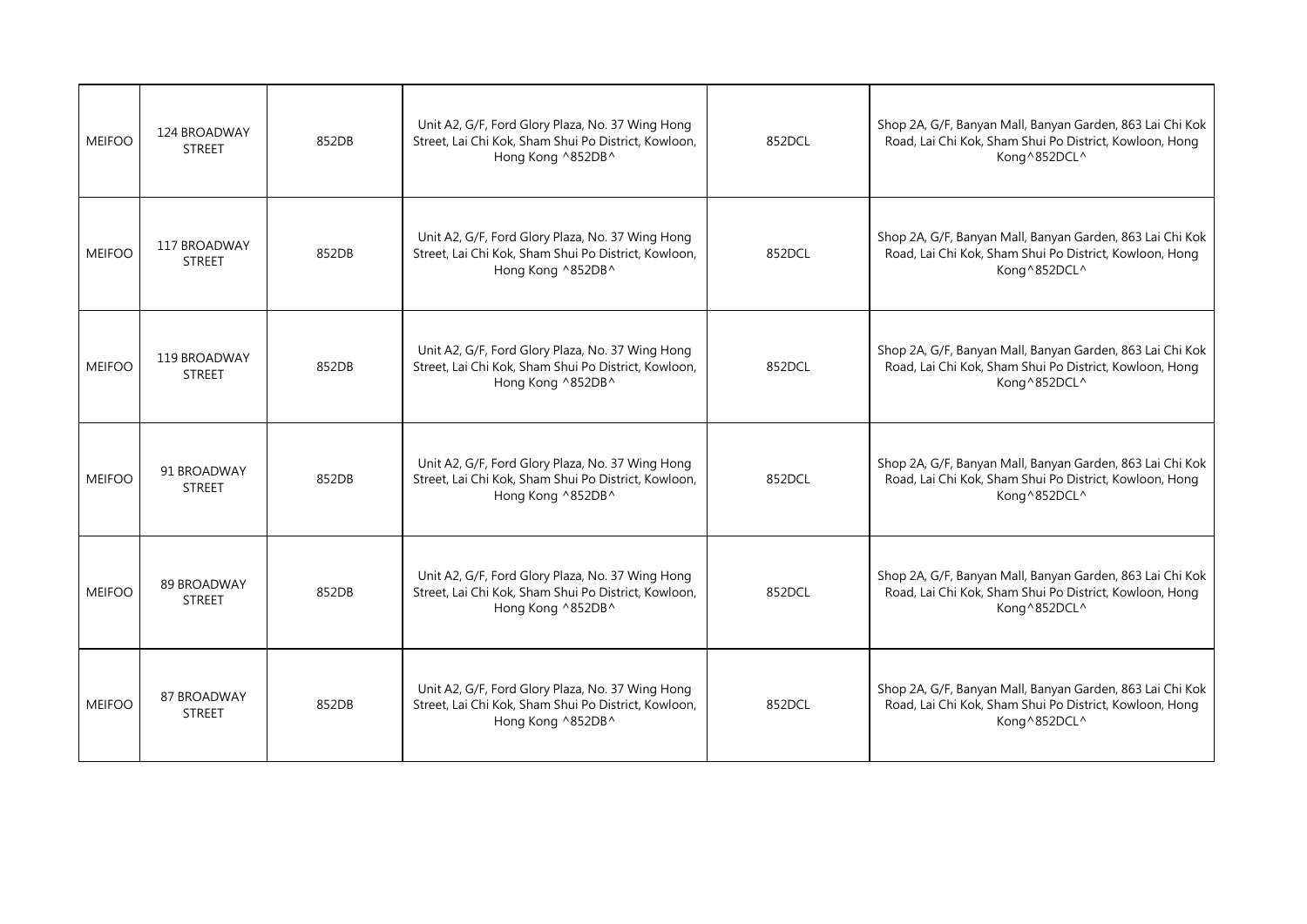| <b>MEIFOO</b> | 85 BROADWAY<br><b>STREET</b>        | 852DB | Unit A2, G/F, Ford Glory Plaza, No. 37 Wing Hong<br>Street, Lai Chi Kok, Sham Shui Po District, Kowloon,<br>Hong Kong ^852DB^ | 852DCL | Shop 2A, G/F, Banyan Mall, Banyan Garden, 863 Lai Chi Kok<br>Road, Lai Chi Kok, Sham Shui Po District, Kowloon, Hong<br>Kong^852DCL^ |
|---------------|-------------------------------------|-------|-------------------------------------------------------------------------------------------------------------------------------|--------|--------------------------------------------------------------------------------------------------------------------------------------|
| <b>MEIFOO</b> | 83 BROADWAY<br><b>STREET</b>        | 852DB | Unit A2, G/F, Ford Glory Plaza, No. 37 Wing Hong<br>Street, Lai Chi Kok, Sham Shui Po District, Kowloon,<br>Hong Kong ^852DB^ | 852DCL | Shop 2A, G/F, Banyan Mall, Banyan Garden, 863 Lai Chi Kok<br>Road, Lai Chi Kok, Sham Shui Po District, Kowloon, Hong<br>Kong^852DCL^ |
| <b>MEIFOO</b> | 81 BROADWAY<br><b>STREET</b>        | 852DB | Unit A2, G/F, Ford Glory Plaza, No. 37 Wing Hong<br>Street, Lai Chi Kok, Sham Shui Po District, Kowloon,<br>Hong Kong ^852DB^ | 852DCL | Shop 2A, G/F, Banyan Mall, Banyan Garden, 863 Lai Chi Kok<br>Road, Lai Chi Kok, Sham Shui Po District, Kowloon, Hong<br>Kong^852DCL^ |
| <b>MEIFOO</b> | 77 BROADWAY<br><b>STREET</b>        | 852DB | Unit A2, G/F, Ford Glory Plaza, No. 37 Wing Hong<br>Street, Lai Chi Kok, Sham Shui Po District, Kowloon,<br>Hong Kong ^852DB^ | 852DCL | Shop 2A, G/F, Banyan Mall, Banyan Garden, 863 Lai Chi Kok<br>Road, Lai Chi Kok, Sham Shui Po District, Kowloon, Hong<br>Kong^852DCL^ |
| <b>MEIFOO</b> | <b>75 BROADWAY</b><br><b>STREET</b> | 852DB | Unit A2, G/F, Ford Glory Plaza, No. 37 Wing Hong<br>Street, Lai Chi Kok, Sham Shui Po District, Kowloon,<br>Hong Kong ^852DB^ | 852DCL | Shop 2A, G/F, Banyan Mall, Banyan Garden, 863 Lai Chi Kok<br>Road, Lai Chi Kok, Sham Shui Po District, Kowloon, Hong<br>Kong^852DCL^ |
| <b>MEIFOO</b> | 71 BROADWAY<br><b>STREET</b>        | 852DB | Unit A2, G/F, Ford Glory Plaza, No. 37 Wing Hong<br>Street, Lai Chi Kok, Sham Shui Po District, Kowloon,<br>Hong Kong ^852DB^ | 852DCL | Shop 2A, G/F, Banyan Mall, Banyan Garden, 863 Lai Chi Kok<br>Road, Lai Chi Kok, Sham Shui Po District, Kowloon, Hong<br>Kong^852DCL^ |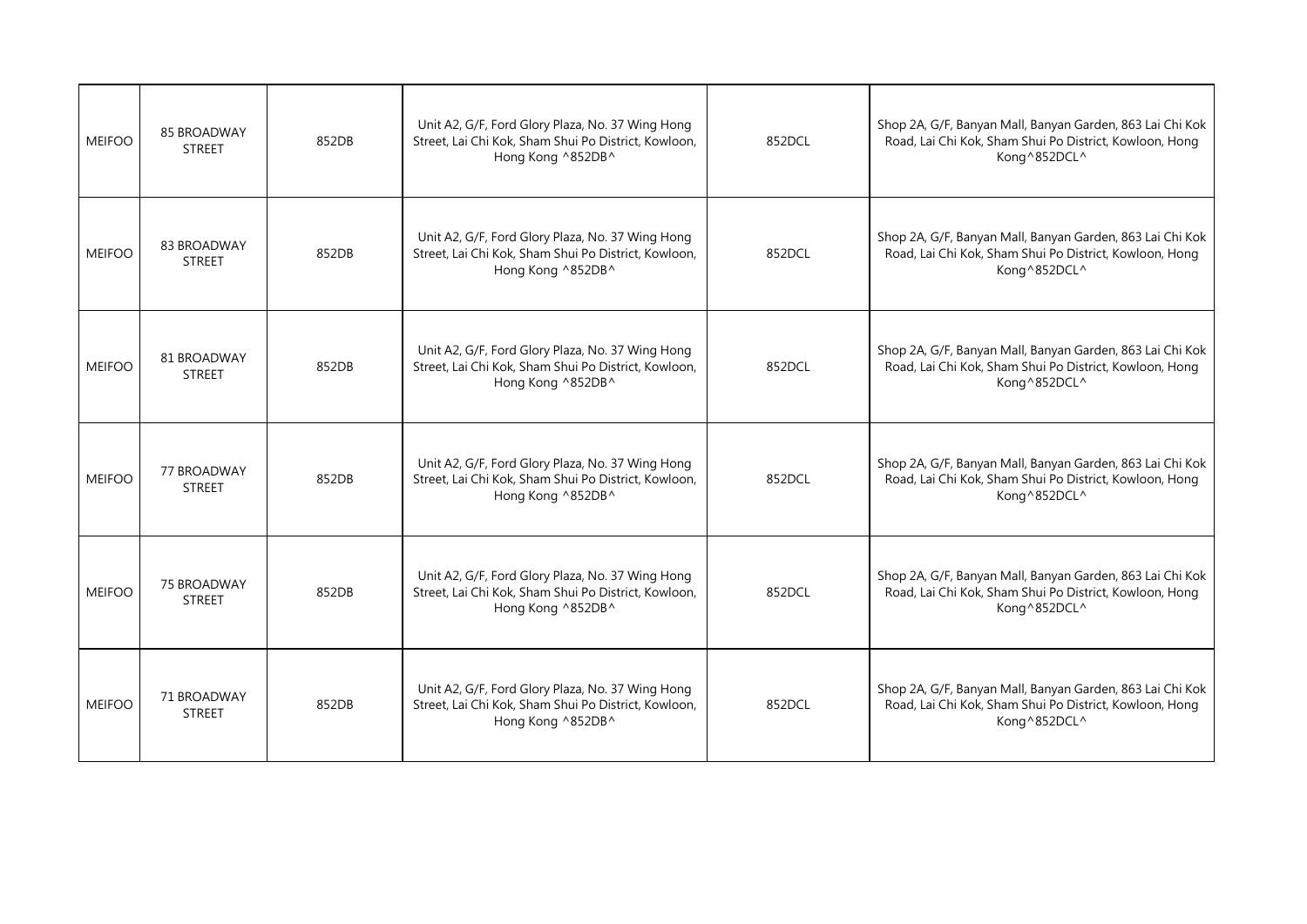| <b>MEIFOO</b> | 69 BROADWAY<br><b>STREET</b>  | 852DB | Unit A2, G/F, Ford Glory Plaza, No. 37 Wing Hong<br>Street, Lai Chi Kok, Sham Shui Po District, Kowloon,<br>Hong Kong ^852DB^ | 852DCL | Shop 2A, G/F, Banyan Mall, Banyan Garden, 863 Lai Chi Kok<br>Road, Lai Chi Kok, Sham Shui Po District, Kowloon, Hong<br>Kong^852DCL^ |
|---------------|-------------------------------|-------|-------------------------------------------------------------------------------------------------------------------------------|--------|--------------------------------------------------------------------------------------------------------------------------------------|
| <b>MEIFOO</b> | 115 BROADWAY<br><b>STREET</b> | 852DB | Unit A2, G/F, Ford Glory Plaza, No. 37 Wing Hong<br>Street, Lai Chi Kok, Sham Shui Po District, Kowloon,<br>Hong Kong ^852DB^ | 852DCL | Shop 2A, G/F, Banyan Mall, Banyan Garden, 863 Lai Chi Kok<br>Road, Lai Chi Kok, Sham Shui Po District, Kowloon, Hong<br>Kong^852DCL^ |
| <b>MEIFOO</b> | 113 BROADWAY<br><b>STREET</b> | 852DB | Unit A2, G/F, Ford Glory Plaza, No. 37 Wing Hong<br>Street, Lai Chi Kok, Sham Shui Po District, Kowloon,<br>Hong Kong ^852DB^ | 852DCL | Shop 2A, G/F, Banyan Mall, Banyan Garden, 863 Lai Chi Kok<br>Road, Lai Chi Kok, Sham Shui Po District, Kowloon, Hong<br>Kong^852DCL^ |
| <b>MEIFOO</b> | 109 BROADWAY<br><b>STREET</b> | 852DB | Unit A2, G/F, Ford Glory Plaza, No. 37 Wing Hong<br>Street, Lai Chi Kok, Sham Shui Po District, Kowloon,<br>Hong Kong ^852DB^ | 852DCL | Shop 2A, G/F, Banyan Mall, Banyan Garden, 863 Lai Chi Kok<br>Road, Lai Chi Kok, Sham Shui Po District, Kowloon, Hong<br>Kong^852DCL^ |
| <b>MEIFOO</b> | 124 BROADWAY<br><b>STREET</b> | 852DB | Unit A2, G/F, Ford Glory Plaza, No. 37 Wing Hong<br>Street, Lai Chi Kok, Sham Shui Po District, Kowloon,<br>Hong Kong ^852DB^ | 852DCL | Shop 2A, G/F, Banyan Mall, Banyan Garden, 863 Lai Chi Kok<br>Road, Lai Chi Kok, Sham Shui Po District, Kowloon, Hong<br>Kong^852DCL^ |
| <b>MEIFOO</b> | 124 BROADWAY<br><b>STREET</b> | 852DB | Unit A2, G/F, Ford Glory Plaza, No. 37 Wing Hong<br>Street, Lai Chi Kok, Sham Shui Po District, Kowloon,<br>Hong Kong ^852DB^ | 852DCL | Shop 2A, G/F, Banyan Mall, Banyan Garden, 863 Lai Chi Kok<br>Road, Lai Chi Kok, Sham Shui Po District, Kowloon, Hong<br>Kong^852DCL^ |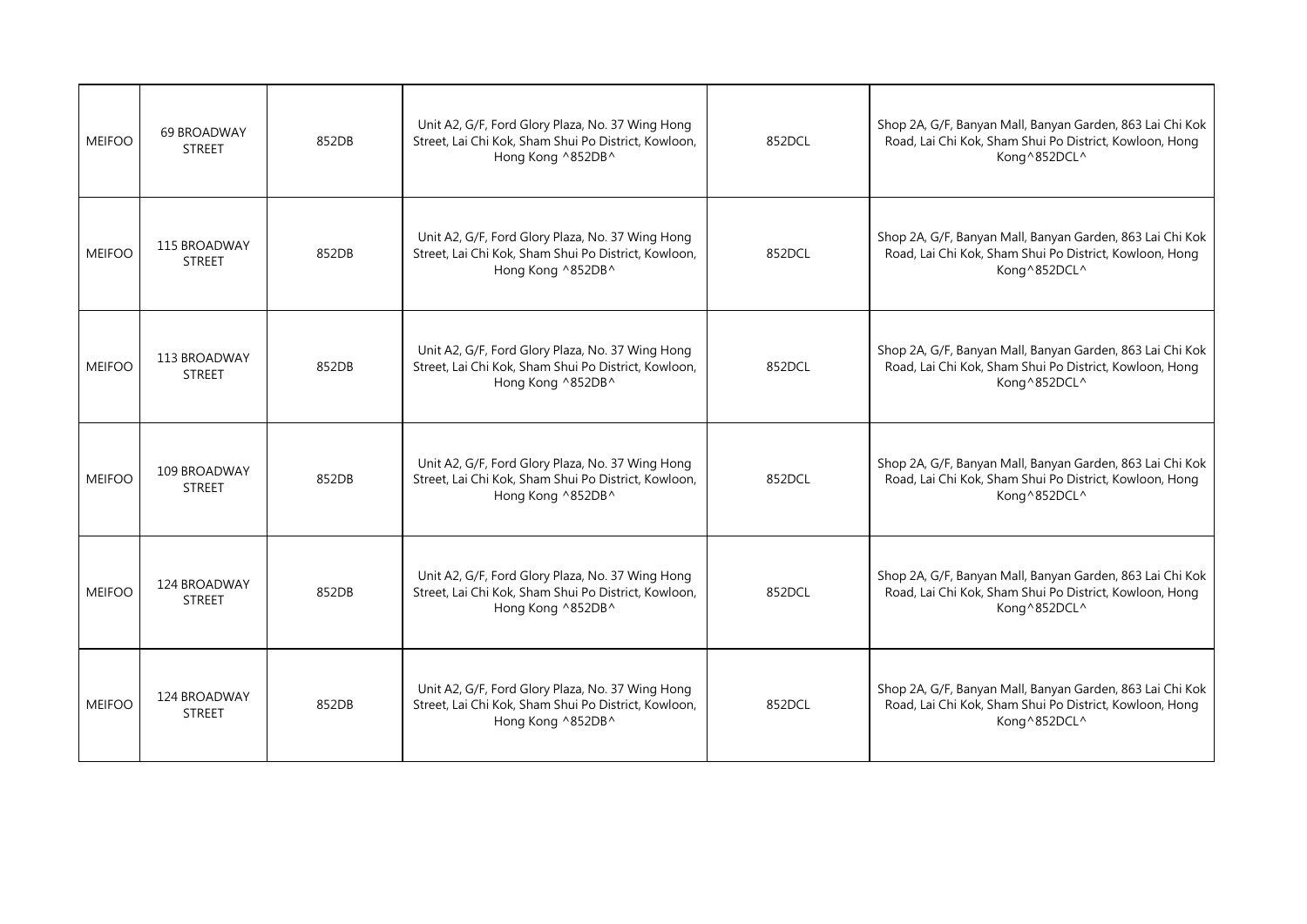| <b>MEIFOO</b> | 124 BROADWAY<br><b>STREET</b> | 852DB | Unit A2, G/F, Ford Glory Plaza, No. 37 Wing Hong<br>Street, Lai Chi Kok, Sham Shui Po District, Kowloon,<br>Hong Kong ^852DB^ | 852DCL | Shop 2A, G/F, Banyan Mall, Banyan Garden, 863 Lai Chi Kok<br>Road, Lai Chi Kok, Sham Shui Po District, Kowloon, Hong<br>Kong^852DCL^ |
|---------------|-------------------------------|-------|-------------------------------------------------------------------------------------------------------------------------------|--------|--------------------------------------------------------------------------------------------------------------------------------------|
| <b>MEIFOO</b> | 103 BROADWAY<br><b>STREET</b> | 852DB | Unit A2, G/F, Ford Glory Plaza, No. 37 Wing Hong<br>Street, Lai Chi Kok, Sham Shui Po District, Kowloon,<br>Hong Kong ^852DB^ | 852DCL | Shop 2A, G/F, Banyan Mall, Banyan Garden, 863 Lai Chi Kok<br>Road, Lai Chi Kok, Sham Shui Po District, Kowloon, Hong<br>Kong^852DCL^ |
| <b>MEIFOO</b> | 101 BROADWAY<br><b>STREET</b> | 852DB | Unit A2, G/F, Ford Glory Plaza, No. 37 Wing Hong<br>Street, Lai Chi Kok, Sham Shui Po District, Kowloon,<br>Hong Kong ^852DB^ | 852DCL | Shop 2A, G/F, Banyan Mall, Banyan Garden, 863 Lai Chi Kok<br>Road, Lai Chi Kok, Sham Shui Po District, Kowloon, Hong<br>Kong^852DCL^ |
| <b>MEIFOO</b> | 99 BROADWAY<br><b>STREET</b>  | 852DB | Unit A2, G/F, Ford Glory Plaza, No. 37 Wing Hong<br>Street, Lai Chi Kok, Sham Shui Po District, Kowloon,<br>Hong Kong ^852DB^ | 852DCL | Shop 2A, G/F, Banyan Mall, Banyan Garden, 863 Lai Chi Kok<br>Road, Lai Chi Kok, Sham Shui Po District, Kowloon, Hong<br>Kong^852DCL^ |
| <b>MEIFOO</b> | 97 BROADWAY<br><b>STREET</b>  | 852DB | Unit A2, G/F, Ford Glory Plaza, No. 37 Wing Hong<br>Street, Lai Chi Kok, Sham Shui Po District, Kowloon,<br>Hong Kong ^852DB^ | 852DCL | Shop 2A, G/F, Banyan Mall, Banyan Garden, 863 Lai Chi Kok<br>Road, Lai Chi Kok, Sham Shui Po District, Kowloon, Hong<br>Kong^852DCL^ |
| <b>MEIFOO</b> | 95 BROADWAY<br><b>STREET</b>  | 852DB | Unit A2, G/F, Ford Glory Plaza, No. 37 Wing Hong<br>Street, Lai Chi Kok, Sham Shui Po District, Kowloon,<br>Hong Kong ^852DB^ | 852DCL | Shop 2A, G/F, Banyan Mall, Banyan Garden, 863 Lai Chi Kok<br>Road, Lai Chi Kok, Sham Shui Po District, Kowloon, Hong<br>Kong^852DCL^ |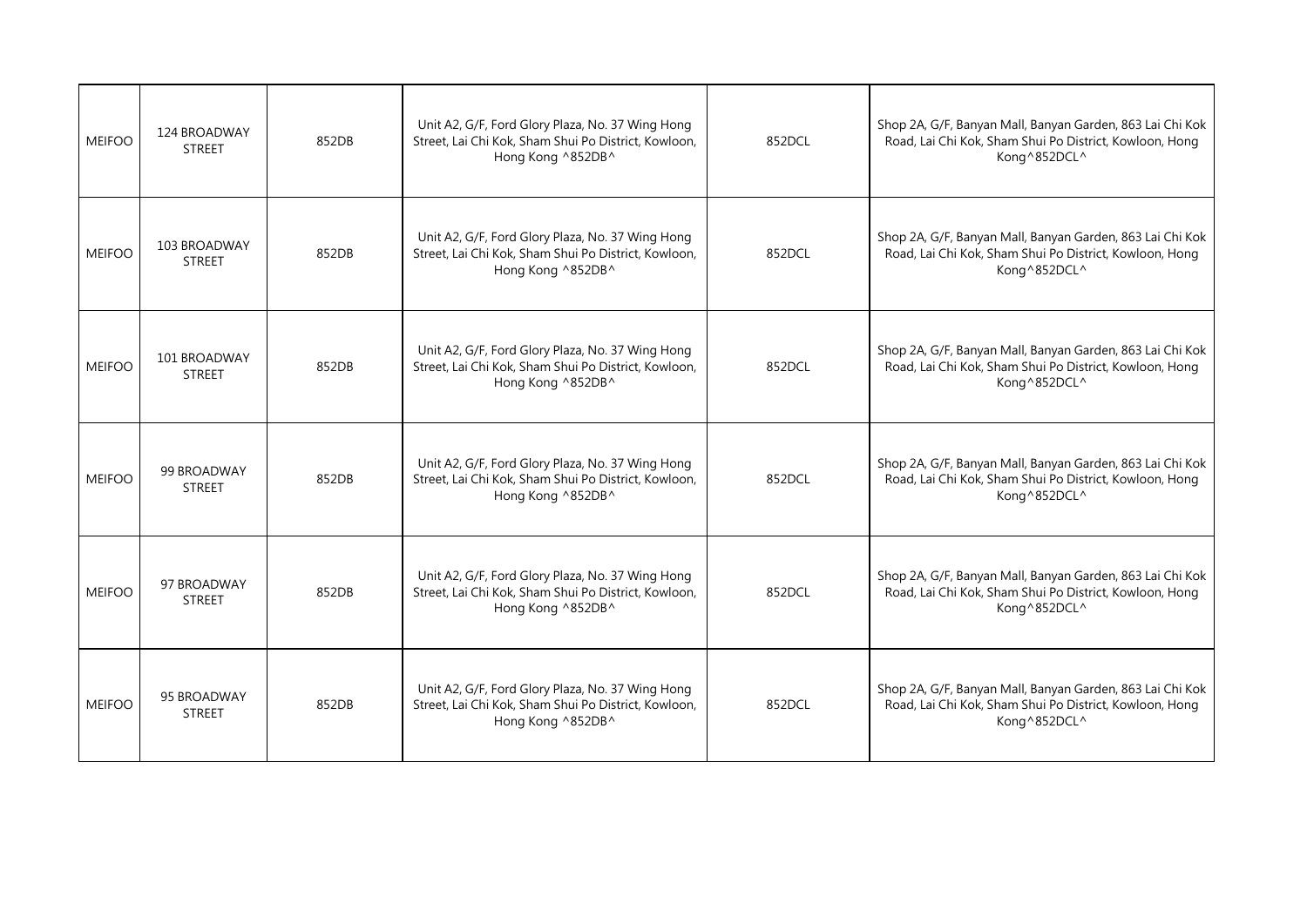| <b>MEIFOO</b> | 93 BROADWAY<br><b>STREET</b>  | 852DB | Unit A2, G/F, Ford Glory Plaza, No. 37 Wing Hong<br>Street, Lai Chi Kok, Sham Shui Po District, Kowloon,<br>Hong Kong ^852DB^ | 852DCL | Shop 2A, G/F, Banyan Mall, Banyan Garden, 863 Lai Chi Kok<br>Road, Lai Chi Kok, Sham Shui Po District, Kowloon, Hong<br>Kong^852DCL^ |
|---------------|-------------------------------|-------|-------------------------------------------------------------------------------------------------------------------------------|--------|--------------------------------------------------------------------------------------------------------------------------------------|
| <b>MEIFOO</b> | 132 BROADWAY<br><b>STREET</b> | 852DB | Unit A2, G/F, Ford Glory Plaza, No. 37 Wing Hong<br>Street, Lai Chi Kok, Sham Shui Po District, Kowloon,<br>Hong Kong ^852DB^ | 852DCL | Shop 2A, G/F, Banyan Mall, Banyan Garden, 863 Lai Chi Kok<br>Road, Lai Chi Kok, Sham Shui Po District, Kowloon, Hong<br>Kong^852DCL^ |
| <b>MEIFOO</b> | 130 BROADWAY<br><b>STREET</b> | 852DB | Unit A2, G/F, Ford Glory Plaza, No. 37 Wing Hong<br>Street, Lai Chi Kok, Sham Shui Po District, Kowloon,<br>Hong Kong ^852DB^ | 852DCL | Shop 2A, G/F, Banyan Mall, Banyan Garden, 863 Lai Chi Kok<br>Road, Lai Chi Kok, Sham Shui Po District, Kowloon, Hong<br>Kong^852DCL^ |
| <b>MEIFOO</b> | 112 BROADWAY<br><b>STREET</b> | 852DB | Unit A2, G/F, Ford Glory Plaza, No. 37 Wing Hong<br>Street, Lai Chi Kok, Sham Shui Po District, Kowloon,<br>Hong Kong ^852DB^ | 852DCL | Shop 2A, G/F, Banyan Mall, Banyan Garden, 863 Lai Chi Kok<br>Road, Lai Chi Kok, Sham Shui Po District, Kowloon, Hong<br>Kong^852DCL^ |
| <b>MEIFOO</b> | 110 BROADWAY<br><b>STREET</b> | 852DB | Unit A2, G/F, Ford Glory Plaza, No. 37 Wing Hong<br>Street, Lai Chi Kok, Sham Shui Po District, Kowloon,<br>Hong Kong ^852DB^ | 852DCL | Shop 2A, G/F, Banyan Mall, Banyan Garden, 863 Lai Chi Kok<br>Road, Lai Chi Kok, Sham Shui Po District, Kowloon, Hong<br>Kong^852DCL^ |
| <b>MEIFOO</b> | 108 BROADWAY<br><b>STREET</b> | 852DB | Unit A2, G/F, Ford Glory Plaza, No. 37 Wing Hong<br>Street, Lai Chi Kok, Sham Shui Po District, Kowloon,<br>Hong Kong ^852DB^ | 852DCL | Shop 2A, G/F, Banyan Mall, Banyan Garden, 863 Lai Chi Kok<br>Road, Lai Chi Kok, Sham Shui Po District, Kowloon, Hong<br>Kong^852DCL^ |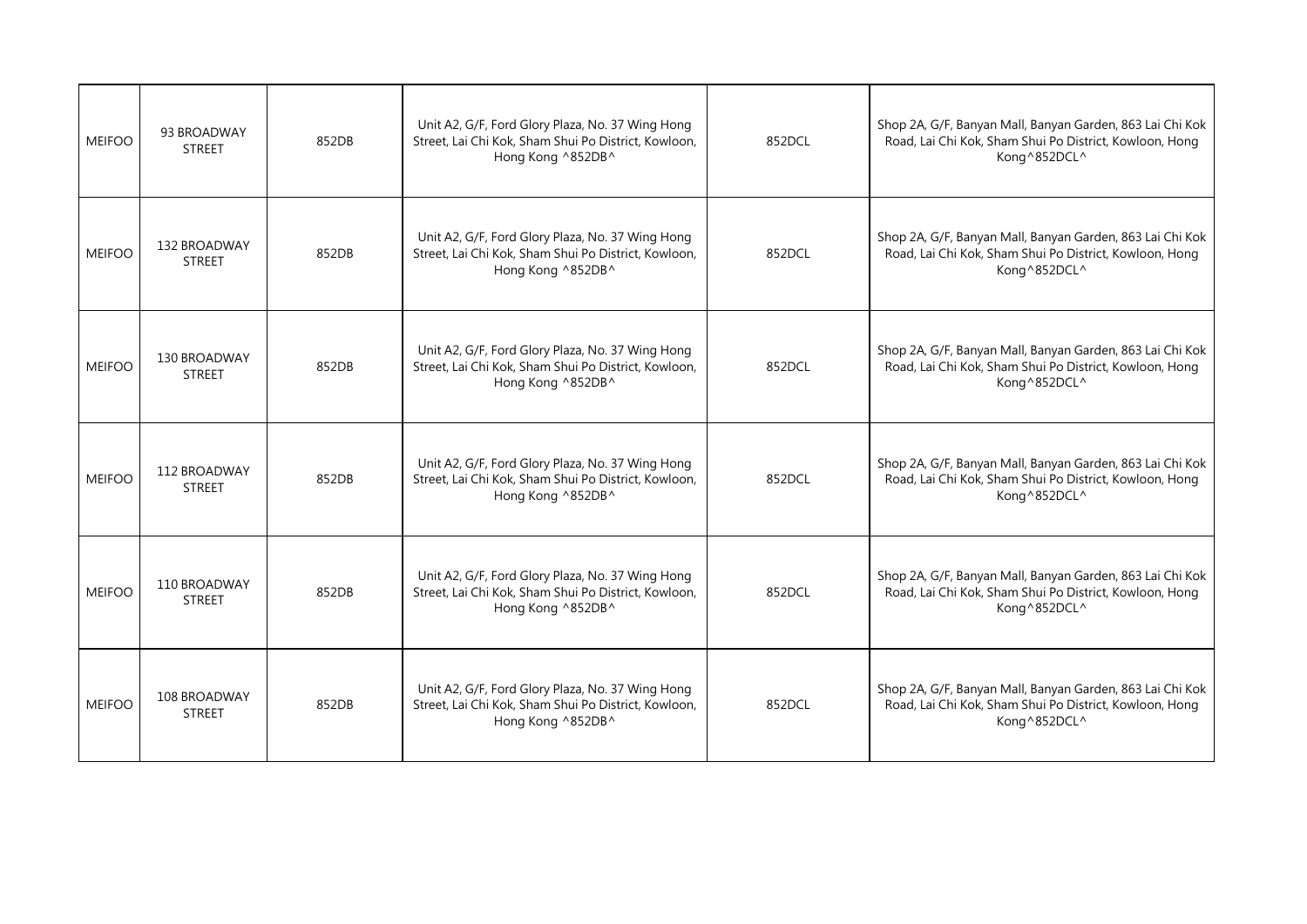| <b>MEIFOO</b> | 106 BROADWAY<br><b>STREET</b> | 852DB | Unit A2, G/F, Ford Glory Plaza, No. 37 Wing Hong<br>Street, Lai Chi Kok, Sham Shui Po District, Kowloon,<br>Hong Kong ^852DB^ | 852DCL | Shop 2A, G/F, Banyan Mall, Banyan Garden, 863 Lai Chi Kok<br>Road, Lai Chi Kok, Sham Shui Po District, Kowloon, Hong<br>Kong^852DCL^ |
|---------------|-------------------------------|-------|-------------------------------------------------------------------------------------------------------------------------------|--------|--------------------------------------------------------------------------------------------------------------------------------------|
| <b>MEIFOO</b> | 124 BROADWAY<br><b>STREET</b> | 852DB | Unit A2, G/F, Ford Glory Plaza, No. 37 Wing Hong<br>Street, Lai Chi Kok, Sham Shui Po District, Kowloon,<br>Hong Kong ^852DB^ | 852DCL | Shop 2A, G/F, Banyan Mall, Banyan Garden, 863 Lai Chi Kok<br>Road, Lai Chi Kok, Sham Shui Po District, Kowloon, Hong<br>Kong^852DCL^ |
| <b>MEIFOO</b> | 102 BROADWAY<br><b>STREET</b> | 852DB | Unit A2, G/F, Ford Glory Plaza, No. 37 Wing Hong<br>Street, Lai Chi Kok, Sham Shui Po District, Kowloon,<br>Hong Kong ^852DB^ | 852DCL | Shop 2A, G/F, Banyan Mall, Banyan Garden, 863 Lai Chi Kok<br>Road, Lai Chi Kok, Sham Shui Po District, Kowloon, Hong<br>Kong^852DCL^ |
| <b>MEIFOO</b> | 100 BROADWAY<br><b>STREET</b> | 852DB | Unit A2, G/F, Ford Glory Plaza, No. 37 Wing Hong<br>Street, Lai Chi Kok, Sham Shui Po District, Kowloon,<br>Hong Kong ^852DB^ | 852DCL | Shop 2A, G/F, Banyan Mall, Banyan Garden, 863 Lai Chi Kok<br>Road, Lai Chi Kok, Sham Shui Po District, Kowloon, Hong<br>Kong^852DCL^ |
| <b>MEIFOO</b> | 98 BROADWAY<br><b>STREET</b>  | 852DB | Unit A2, G/F, Ford Glory Plaza, No. 37 Wing Hong<br>Street, Lai Chi Kok, Sham Shui Po District, Kowloon,<br>Hong Kong ^852DB^ | 852DCL | Shop 2A, G/F, Banyan Mall, Banyan Garden, 863 Lai Chi Kok<br>Road, Lai Chi Kok, Sham Shui Po District, Kowloon, Hong<br>Kong^852DCL^ |
| <b>MEIFOO</b> | 96 BROADWAY<br><b>STREET</b>  | 852DB | Unit A2, G/F, Ford Glory Plaza, No. 37 Wing Hong<br>Street, Lai Chi Kok, Sham Shui Po District, Kowloon,<br>Hong Kong ^852DB^ | 852DCL | Shop 2A, G/F, Banyan Mall, Banyan Garden, 863 Lai Chi Kok<br>Road, Lai Chi Kok, Sham Shui Po District, Kowloon, Hong<br>Kong^852DCL^ |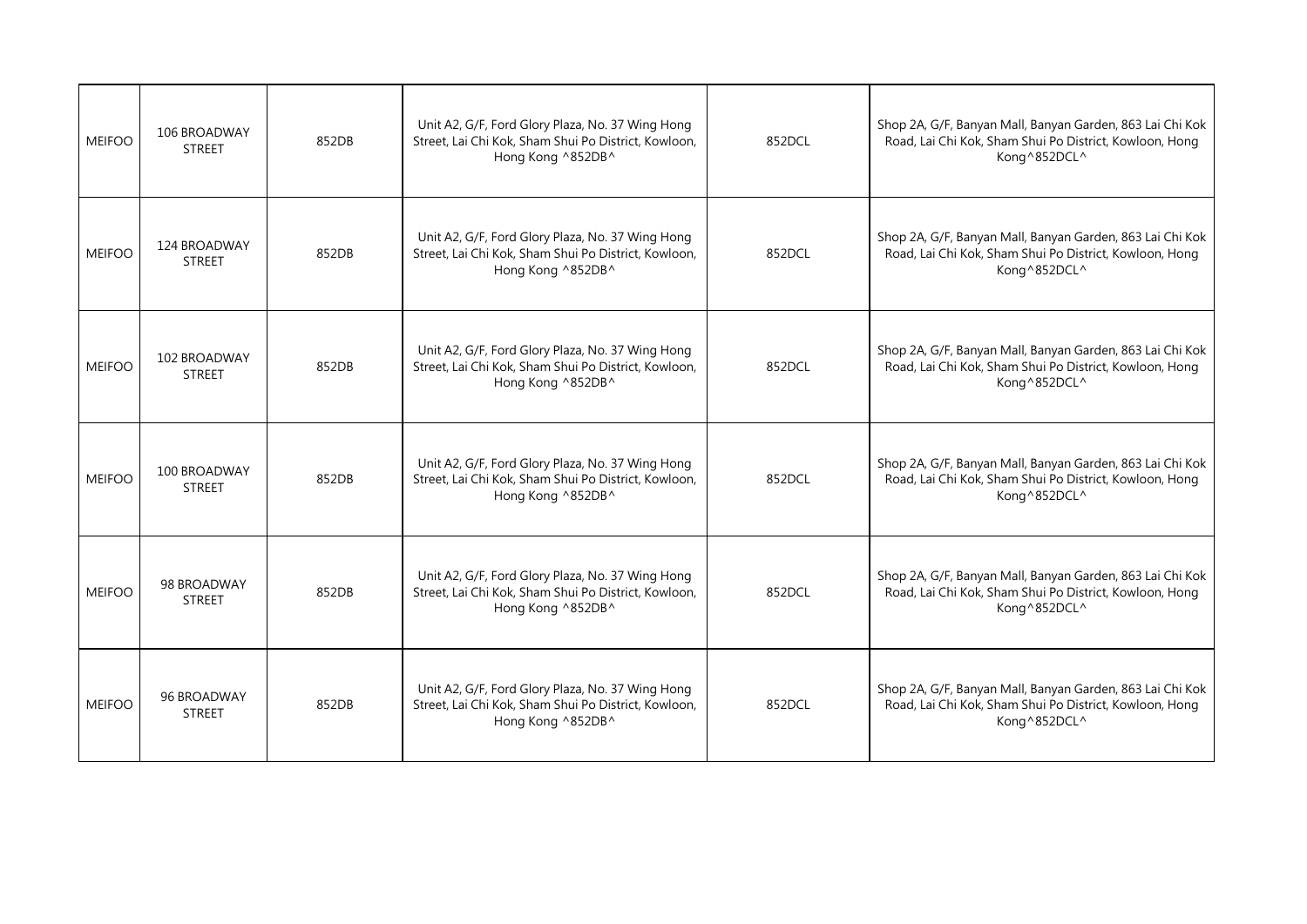| <b>MEIFOO</b> | 94 BROADWAY<br><b>STREET</b>  | 852DB | Unit A2, G/F, Ford Glory Plaza, No. 37 Wing Hong<br>Street, Lai Chi Kok, Sham Shui Po District, Kowloon,<br>Hong Kong ^852DB^                      | 852DCL | Shop 2A, G/F, Banyan Mall, Banyan Garden, 863 Lai Chi Kok<br>Road, Lai Chi Kok, Sham Shui Po District, Kowloon, Hong<br>Kong^852DCL^ |
|---------------|-------------------------------|-------|----------------------------------------------------------------------------------------------------------------------------------------------------|--------|--------------------------------------------------------------------------------------------------------------------------------------|
| <b>MEIFOO</b> | 128 BROADWAY<br><b>STREET</b> | 852DB | Unit A2, G/F, Ford Glory Plaza, No. 37 Wing Hong<br>Street, Lai Chi Kok, Sham Shui Po District, Kowloon,<br>Hong Kong ^852DB^                      | 852DCL | Shop 2A, G/F, Banyan Mall, Banyan Garden, 863 Lai Chi Kok<br>Road, Lai Chi Kok, Sham Shui Po District, Kowloon, Hong<br>Kong^852DCL^ |
| <b>MEIFOO</b> | 126 BROADWAY<br><b>STREET</b> | 852DB | Unit A2, G/F, Ford Glory Plaza, No. 37 Wing Hong<br>Street, Lai Chi Kok, Sham Shui Po District, Kowloon,<br>Hong Kong ^852DB^                      | 852DCL | Shop 2A, G/F, Banyan Mall, Banyan Garden, 863 Lai Chi Kok<br>Road, Lai Chi Kok, Sham Shui Po District, Kowloon, Hong<br>Kong^852DCL^ |
| <b>MEIFOO</b> | 122 BROADWAY<br><b>STREET</b> | 852DB | Unit A2, G/F, Ford Glory Plaza, No. 37 Wing Hong<br>Street, Lai Chi Kok, Sham Shui Po District, Kowloon,<br>Hong Kong ^852DB^                      | 852DCL | Shop 2A, G/F, Banyan Mall, Banyan Garden, 863 Lai Chi Kok<br>Road, Lai Chi Kok, Sham Shui Po District, Kowloon, Hong<br>Kong^852DCL^ |
| <b>MEIFOO</b> | 120 BROADWAY<br><b>STREET</b> | 852DB | Unit A2, G/F, Ford Glory Plaza, No. 37 Wing Hong<br>Street, Lai Chi Kok, Sham Shui Po District, Kowloon,<br>Hong Kong ^852DB^                      | 852DCL | Shop 2A, G/F, Banyan Mall, Banyan Garden, 863 Lai Chi Kok<br>Road, Lai Chi Kok, Sham Shui Po District, Kowloon, Hong<br>Kong^852DCL^ |
| <b>MEIFOO</b> | 118 BROADWAY<br><b>STREET</b> | 852DB | Shop Nos. 16A & 17 on Ground Floor, Holford<br>Gardens, Nos. 2-8 Chik Wan Street, Tai Wai, Sha Tin<br>District, New Territories, Hong Kong ^852DB^ | 852DCL | Shop 2A, G/F, Banyan Mall, Banyan Garden, 863 Lai Chi Kok<br>Road, Lai Chi Kok, Sham Shui Po District, Kowloon, Hong<br>Kong^852DCL^ |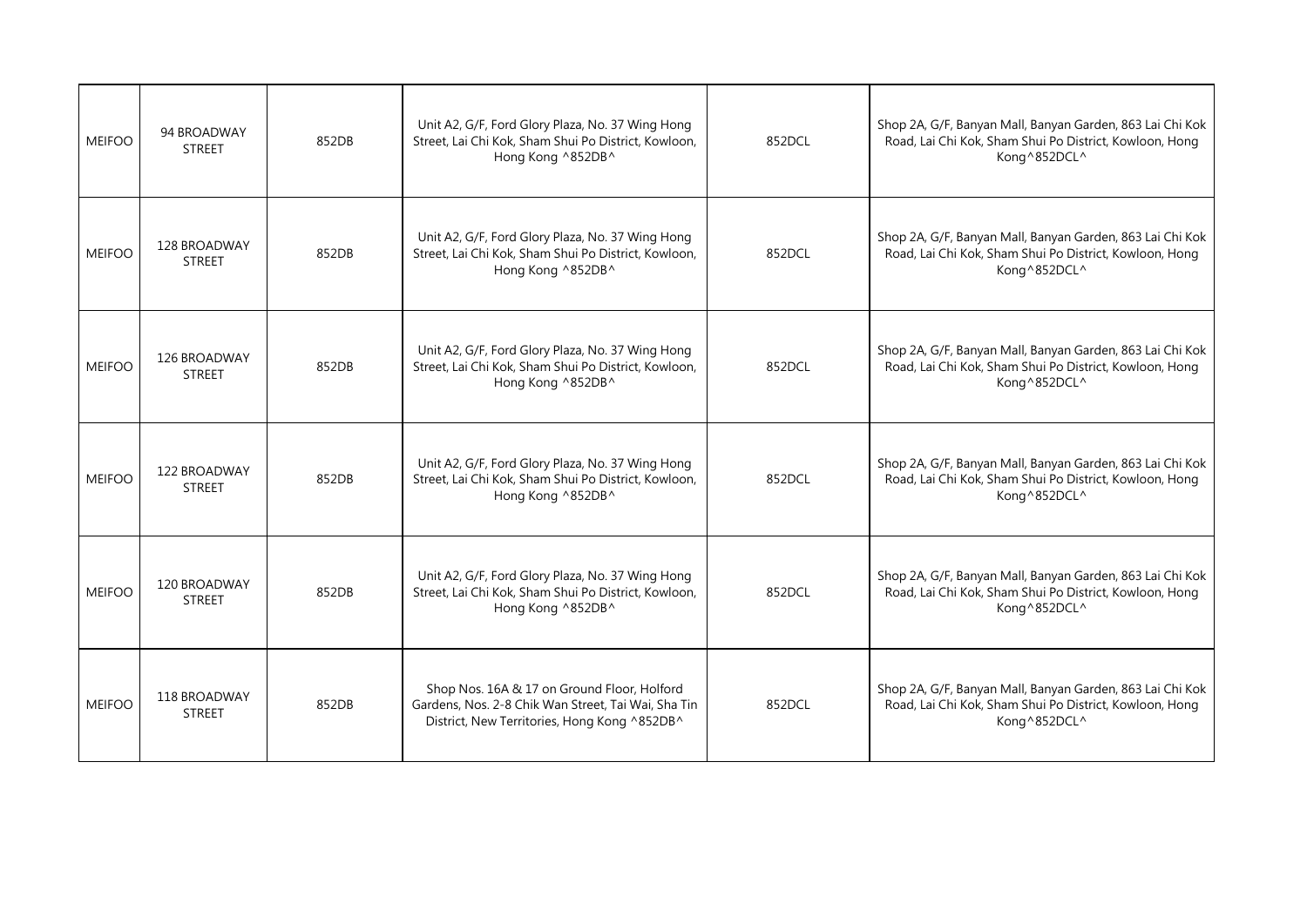| <b>MEIFOO</b> | 116 BROADWAY<br><b>STREET</b>       | 852DB | Shop Nos. 16A & 17 on Ground Floor, Holford<br>Gardens, Nos. 2-8 Chik Wan Street, Tai Wai, Sha Tin<br>District, New Territories, Hong Kong ^852DB^ | 852DCL | Shop 2A, G/F, Banyan Mall, Banyan Garden, 863 Lai Chi Kok<br>Road, Lai Chi Kok, Sham Shui Po District, Kowloon, Hong<br>Kong^852DCL^ |
|---------------|-------------------------------------|-------|----------------------------------------------------------------------------------------------------------------------------------------------------|--------|--------------------------------------------------------------------------------------------------------------------------------------|
| <b>MEIFOO</b> | 114 BROADWAY<br><b>STREET</b>       | 852DB | Shop Nos. 16A & 17 on Ground Floor, Holford<br>Gardens, Nos. 2-8 Chik Wan Street, Tai Wai, Sha Tin<br>District, New Territories, Hong Kong ^852DB^ | 852DCL | Shop 2A, G/F, Banyan Mall, Banyan Garden, 863 Lai Chi Kok<br>Road, Lai Chi Kok, Sham Shui Po District, Kowloon, Hong<br>Kong^852DCL^ |
| <b>MEIFOO</b> | 90 BROADWAY<br><b>STREET</b>        | 852DB | Shop Nos. 16A & 17 on Ground Floor, Holford<br>Gardens, Nos. 2-8 Chik Wan Street, Tai Wai, Sha Tin<br>District, New Territories, Hong Kong ^852DB^ | 852DCL | Shop 2A, G/F, Banyan Mall, Banyan Garden, 863 Lai Chi Kok<br>Road, Lai Chi Kok, Sham Shui Po District, Kowloon, Hong<br>Kong^852DCL^ |
| <b>MEIFOO</b> | 88 BROADWAY<br><b>STREET</b>        | 852DB | Shop Nos. 16A & 17 on Ground Floor, Holford<br>Gardens, Nos. 2-8 Chik Wan Street, Tai Wai, Sha Tin<br>District, New Territories, Hong Kong ^852DB^ | 852DCL | Shop 2A, G/F, Banyan Mall, Banyan Garden, 863 Lai Chi Kok<br>Road, Lai Chi Kok, Sham Shui Po District, Kowloon, Hong<br>Kong^852DCL^ |
| <b>MEIFOO</b> | <b>86 BROADWAY</b><br><b>STREET</b> | 852DB | Shop Nos. 16A & 17 on Ground Floor, Holford<br>Gardens, Nos. 2-8 Chik Wan Street, Tai Wai, Sha Tin<br>District, New Territories, Hong Kong ^852DB^ | 852DCL | Shop 2A, G/F, Banyan Mall, Banyan Garden, 863 Lai Chi Kok<br>Road, Lai Chi Kok, Sham Shui Po District, Kowloon, Hong<br>Kong^852DCL^ |
| <b>MEIFOO</b> | 84 BROADWAY<br><b>STREET</b>        | 852DB | Shop Nos. 16A & 17 on Ground Floor, Holford<br>Gardens, Nos. 2-8 Chik Wan Street, Tai Wai, Sha Tin<br>District, New Territories, Hong Kong ^852DB^ | 852DCL | Shop 2A, G/F, Banyan Mall, Banyan Garden, 863 Lai Chi Kok<br>Road, Lai Chi Kok, Sham Shui Po District, Kowloon, Hong<br>Kong^852DCL^ |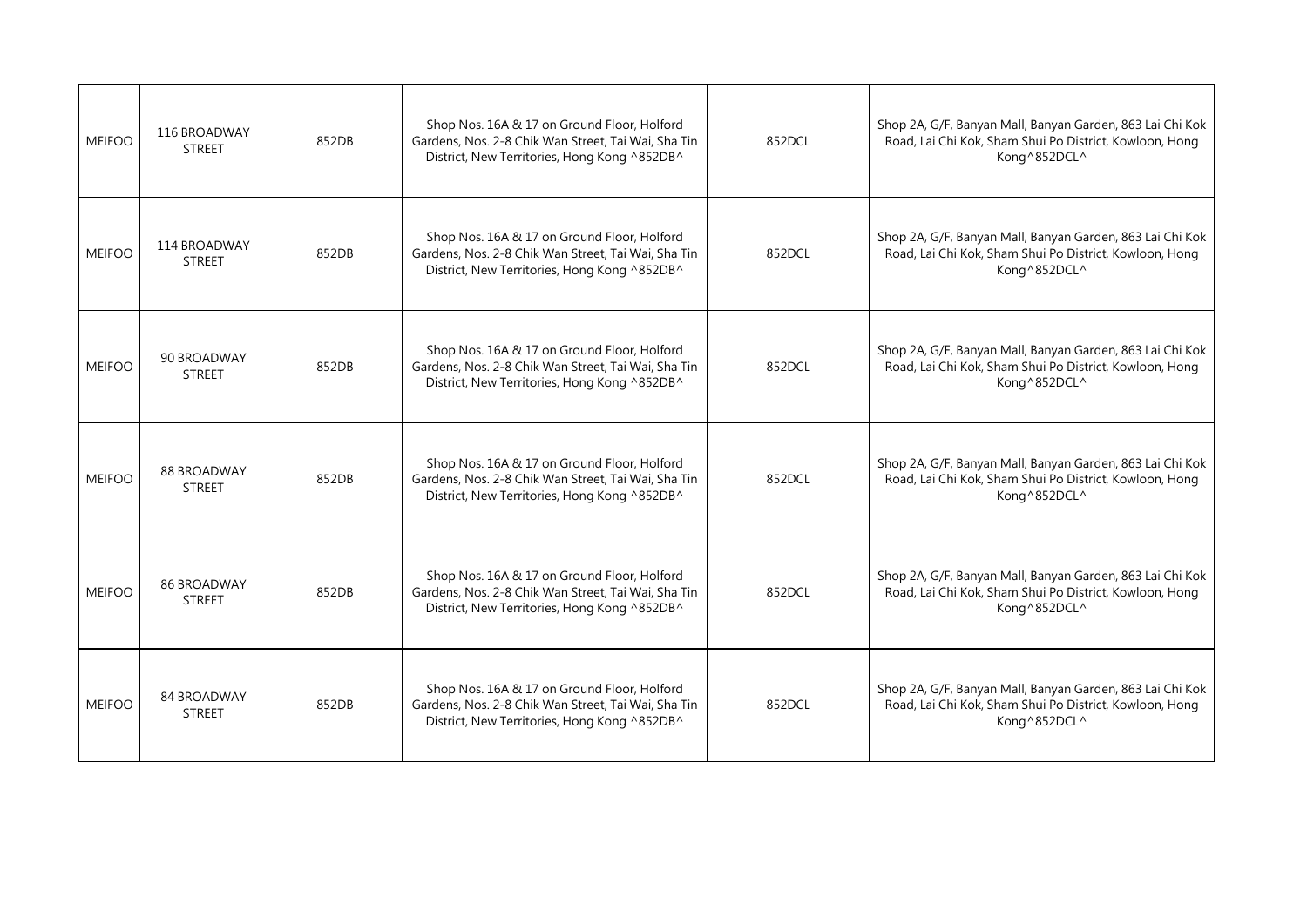| <b>MEIFOO</b> | 82 BROADWAY<br><b>STREET</b>                                       | 852DB | Shop Nos. 16A & 17 on Ground Floor, Holford<br>Gardens, Nos. 2-8 Chik Wan Street, Tai Wai, Sha Tin<br>District, New Territories, Hong Kong ^852DB^ | 852DCL | Shop 2A, G/F, Banyan Mall, Banyan Garden, 863 Lai Chi Kok<br>Road, Lai Chi Kok, Sham Shui Po District, Kowloon, Hong<br>Kong^852DCL^ |
|---------------|--------------------------------------------------------------------|-------|----------------------------------------------------------------------------------------------------------------------------------------------------|--------|--------------------------------------------------------------------------------------------------------------------------------------|
| <b>MEIFOO</b> | <b>80 BROADWAY</b><br><b>STREET</b>                                | 852DB | Shop Nos. 16A & 17 on Ground Floor, Holford<br>Gardens, Nos. 2-8 Chik Wan Street, Tai Wai, Sha Tin<br>District, New Territories, Hong Kong ^852DB^ | 852DCL | Shop 2A, G/F, Banyan Mall, Banyan Garden, 863 Lai Chi Kok<br>Road, Lai Chi Kok, Sham Shui Po District, Kowloon, Hong<br>Kong^852DCL^ |
| <b>MEIFOO</b> | <b>CHRISTIAN ALLIANCE</b><br><b>INTERNATIONAL</b><br><b>SCHOOL</b> | 852DB | Shop Nos. 16A & 17 on Ground Floor, Holford<br>Gardens, Nos. 2-8 Chik Wan Street, Tai Wai, Sha Tin<br>District, New Territories, Hong Kong ^852DB^ | 852DCL | Shop 2A, G/F, Banyan Mall, Banyan Garden, 863 Lai Chi Kok<br>Road, Lai Chi Kok, Sham Shui Po District, Kowloon, Hong<br>Kong^852DCL^ |
| <b>MEIFOO</b> | Pacific Century Cyber<br>Works                                     | 852DB | Shop Nos. 16A & 17 on Ground Floor, Holford<br>Gardens, Nos. 2-8 Chik Wan Street, Tai Wai, Sha Tin<br>District, New Territories, Hong Kong ^852DB^ | 852DCL | Shop 2A, G/F, Banyan Mall, Banyan Garden, 863 Lai Chi Kok<br>Road, Lai Chi Kok, Sham Shui Po District, Kowloon, Hong<br>Kong^852DCL^ |
| <b>MEIFOO</b> | Pacific Century Cyber<br>Works                                     | 852DB | Shop Nos. 16A & 17 on Ground Floor, Holford<br>Gardens, Nos. 2-8 Chik Wan Street, Tai Wai, Sha Tin<br>District, New Territories, Hong Kong ^852DB^ | 852DCL | Shop 2A, G/F, Banyan Mall, Banyan Garden, 863 Lai Chi Kok<br>Road, Lai Chi Kok, Sham Shui Po District, Kowloon, Hong<br>Kong^852DCL^ |
| <b>MEIFOO</b> | <b>PCCW SPORTS</b><br><b>COMPLEX</b>                               | 852DB | Shop Nos. 16A & 17 on Ground Floor, Holford<br>Gardens, Nos. 2-8 Chik Wan Street, Tai Wai, Sha Tin<br>District, New Territories, Hong Kong ^852DB^ | 852DCL | Shop 2A, G/F, Banyan Mall, Banyan Garden, 863 Lai Chi Kok<br>Road, Lai Chi Kok, Sham Shui Po District, Kowloon, Hong<br>Kong^852DCL^ |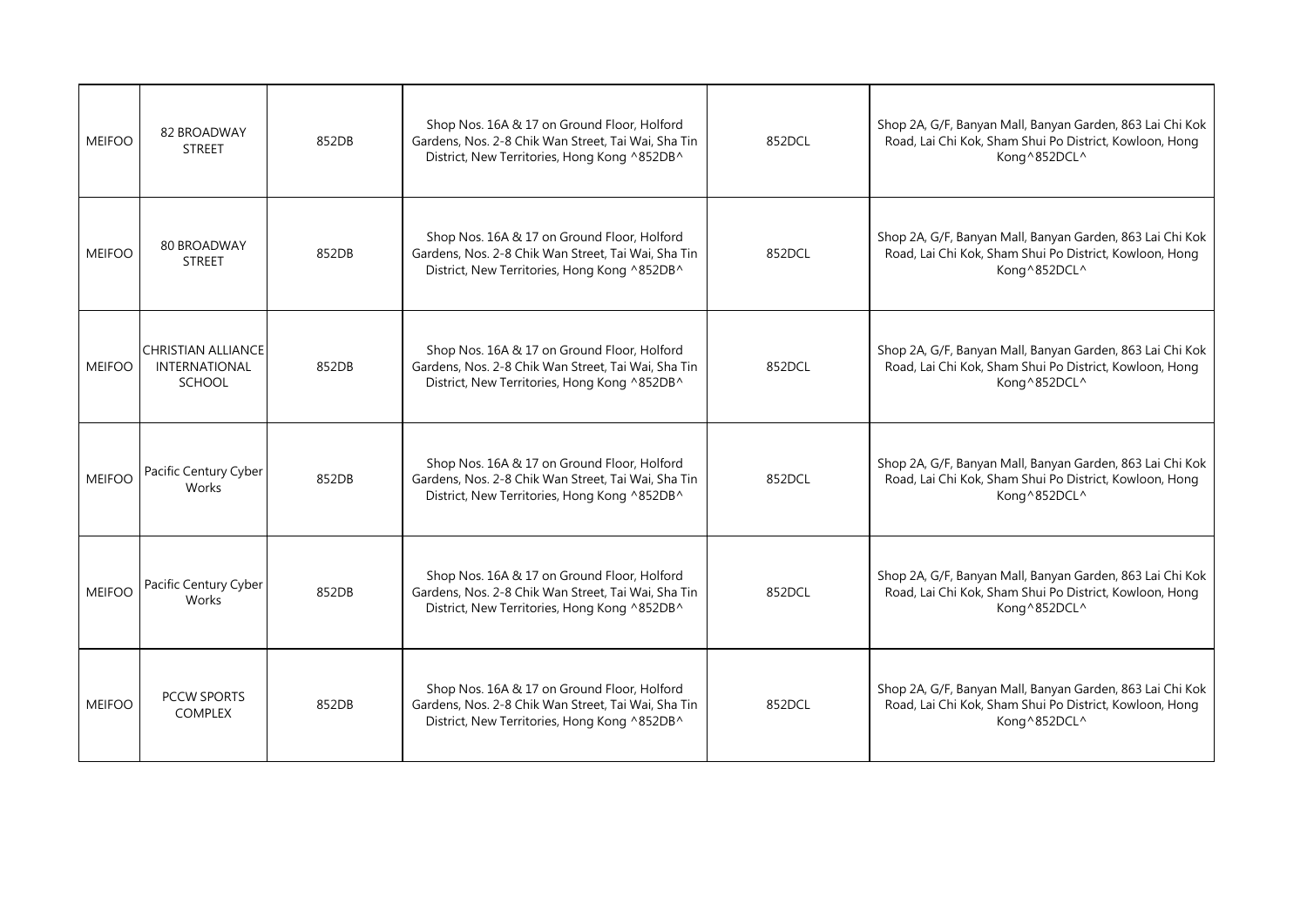| <b>MEIFOO</b> | <b>MANHATTAN HILL</b><br>TOWER 2         | 852DB | Shop Nos. 16A & 17 on Ground Floor, Holford<br>Gardens, Nos. 2-8 Chik Wan Street, Tai Wai, Sha Tin<br>District, New Territories, Hong Kong ^852DB^ | 852DCL | Shop 2A, G/F, Banyan Mall, Banyan Garden, 863 Lai Chi Kok<br>Road, Lai Chi Kok, Sham Shui Po District, Kowloon, Hong<br>Kong^852DCL^ |
|---------------|------------------------------------------|-------|----------------------------------------------------------------------------------------------------------------------------------------------------|--------|--------------------------------------------------------------------------------------------------------------------------------------|
| <b>MEIFOO</b> | <b>MANHATTAN HILL</b><br>TOWER 1         | 852DB | Shop Nos. 16A & 17 on Ground Floor, Holford<br>Gardens, Nos. 2-8 Chik Wan Street, Tai Wai, Sha Tin<br>District, New Territories, Hong Kong ^852DB^ | 852DCL | Shop 2A, G/F, Banyan Mall, Banyan Garden, 863 Lai Chi Kok<br>Road, Lai Chi Kok, Sham Shui Po District, Kowloon, Hong<br>Kong^852DCL^ |
| <b>MEIFOO</b> | <b>MANHATTAN HILL</b><br>TOWER 3         | 852DB | Shop Nos. 16A & 17 on Ground Floor, Holford<br>Gardens, Nos. 2-8 Chik Wan Street, Tai Wai, Sha Tin<br>District, New Territories, Hong Kong ^852DB^ | 852DCL | Shop 2A, G/F, Banyan Mall, Banyan Garden, 863 Lai Chi Kok<br>Road, Lai Chi Kok, Sham Shui Po District, Kowloon, Hong<br>Kong^852DCL^ |
| <b>MEIFOO</b> | <b>MANHATTAN HILL</b><br><b>TOWER 5</b>  | 852DB | Shop Nos. 16A & 17 on Ground Floor, Holford<br>Gardens, Nos. 2-8 Chik Wan Street, Tai Wai, Sha Tin<br>District, New Territories, Hong Kong ^852DB^ | 852DCL | Shop 2A, G/F, Banyan Mall, Banyan Garden, 863 Lai Chi Kok<br>Road, Lai Chi Kok, Sham Shui Po District, Kowloon, Hong<br>Kong^852DCL^ |
| <b>MEIFOO</b> | <b>MANHATTAN HILL</b><br>TOWER 6         | 852DB | Shop Nos. 16A & 17 on Ground Floor, Holford<br>Gardens, Nos. 2-8 Chik Wan Street, Tai Wai, Sha Tin<br>District, New Territories, Hong Kong ^852DB^ | 852DCL | Shop 2A, G/F, Banyan Mall, Banyan Garden, 863 Lai Chi Kok<br>Road, Lai Chi Kok, Sham Shui Po District, Kowloon, Hong<br>Kong^852DCL^ |
| <b>MEIFOO</b> | <b>KOWLOON MOTOR</b><br><b>BUS DEPOT</b> | 852DB | Shop Nos. 16A & 17 on Ground Floor, Holford<br>Gardens, Nos. 2-8 Chik Wan Street, Tai Wai, Sha Tin<br>District, New Territories, Hong Kong ^852DB^ | 852DCL | Shop 2A, G/F, Banyan Mall, Banyan Garden, 863 Lai Chi Kok<br>Road, Lai Chi Kok, Sham Shui Po District, Kowloon, Hong<br>Kong^852DCL^ |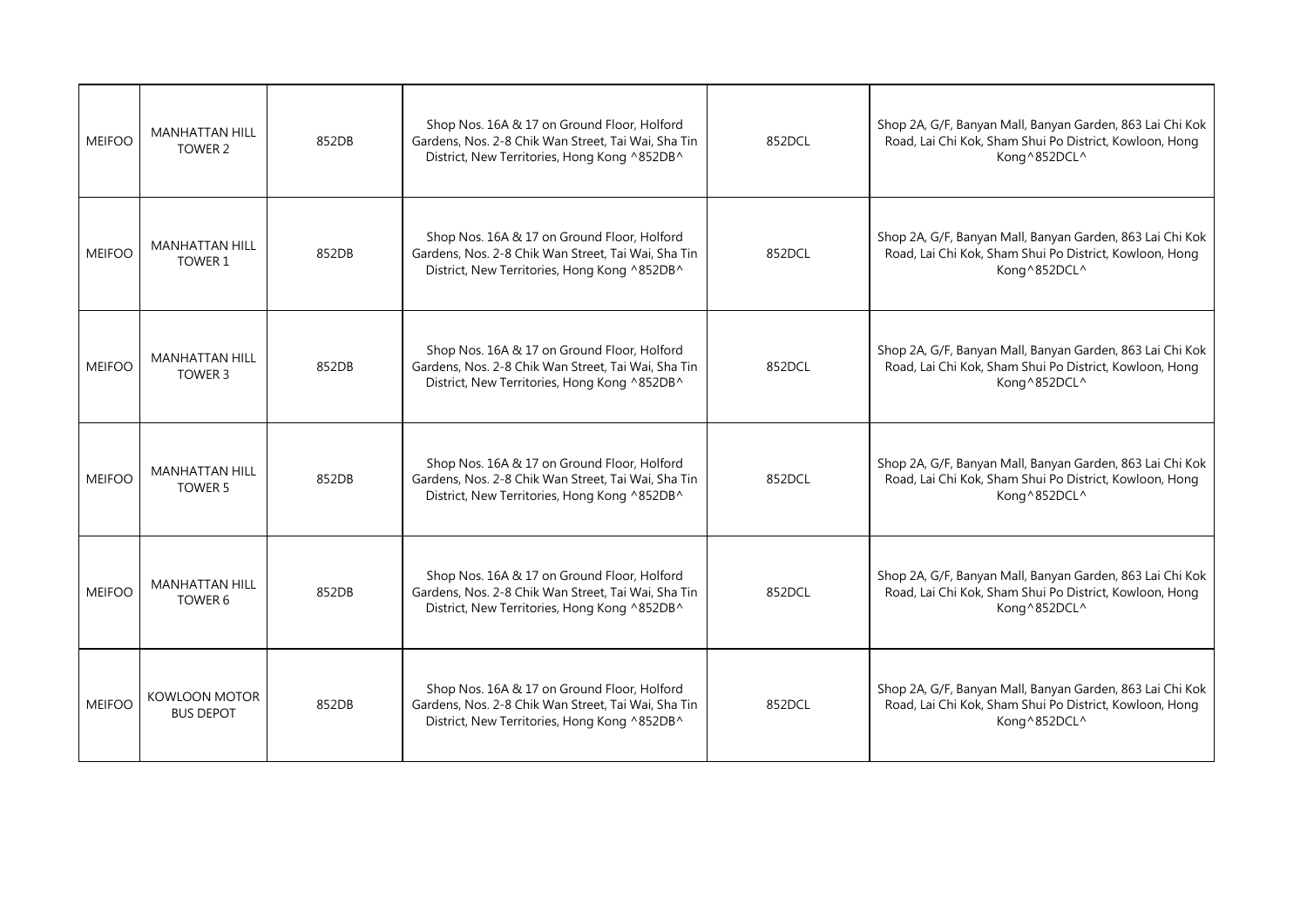|               | MEIFOO 117 HUMBERT STREET  | 852DB | Shop Nos. 16A & 17 on Ground Floor, Holford<br>Gardens, Nos. 2-8 Chik Wan Street, Tai Wai, Sha Tin<br>District, New Territories, Hong Kong ^852DB^ | 852DCL | Shop 2A, G/F, Banyan Mall, Banyan Garden, 863 Lai Chi Kok<br>Road, Lai Chi Kok, Sham Shui Po District, Kowloon, Hong<br>Kong^852DCL^ |
|---------------|----------------------------|-------|----------------------------------------------------------------------------------------------------------------------------------------------------|--------|--------------------------------------------------------------------------------------------------------------------------------------|
|               | MEIFOO   15 HUMBERT STREET | 852DB | Shop Nos. 16A & 17 on Ground Floor, Holford<br>Gardens, Nos. 2-8 Chik Wan Street, Tai Wai, Sha Tin<br>District, New Territories, Hong Kong ^852DB^ | 852DCL | Shop 2A, G/F, Banyan Mall, Banyan Garden, 863 Lai Chi Kok<br>Road, Lai Chi Kok, Sham Shui Po District, Kowloon, Hong<br>Kong^852DCL^ |
|               | MEIFOO   11 HUMBERT STREET | 852DB | Shop Nos. 16A & 17 on Ground Floor, Holford<br>Gardens, Nos. 2-8 Chik Wan Street, Tai Wai, Sha Tin<br>District, New Territories, Hong Kong ^852DB^ | 852DCL | Shop 2A, G/F, Banyan Mall, Banyan Garden, 863 Lai Chi Kok<br>Road, Lai Chi Kok, Sham Shui Po District, Kowloon, Hong<br>Kong^852DCL^ |
|               | MEIFOO 23 HUMBERT STREET   | 852DB | Shop Nos. 16A & 17 on Ground Floor, Holford<br>Gardens, Nos. 2-8 Chik Wan Street, Tai Wai, Sha Tin<br>District, New Territories, Hong Kong ^852DB^ | 852DCL | Shop 2A, G/F, Banyan Mall, Banyan Garden, 863 Lai Chi Kok<br>Road, Lai Chi Kok, Sham Shui Po District, Kowloon, Hong<br>Kong^852DCL^ |
| <b>MEIFOO</b> | 2 HUMBERT STREET           | 852DB | Shop Nos. 16A & 17 on Ground Floor, Holford<br>Gardens, Nos. 2-8 Chik Wan Street, Tai Wai, Sha Tin<br>District, New Territories, Hong Kong ^852DB^ | 852DCL | Shop 2A, G/F, Banyan Mall, Banyan Garden, 863 Lai Chi Kok<br>Road, Lai Chi Kok, Sham Shui Po District, Kowloon, Hong<br>Kong^852DCL^ |
| <b>MEIFOO</b> | 4 HUMBERT STREET           | 852DB | Shop Nos. 16A & 17 on Ground Floor, Holford<br>Gardens, Nos. 2-8 Chik Wan Street, Tai Wai, Sha Tin<br>District, New Territories, Hong Kong ^852DB^ | 852DCL | Shop 2A, G/F, Banyan Mall, Banyan Garden, 863 Lai Chi Kok<br>Road, Lai Chi Kok, Sham Shui Po District, Kowloon, Hong<br>Kong^852DCL^ |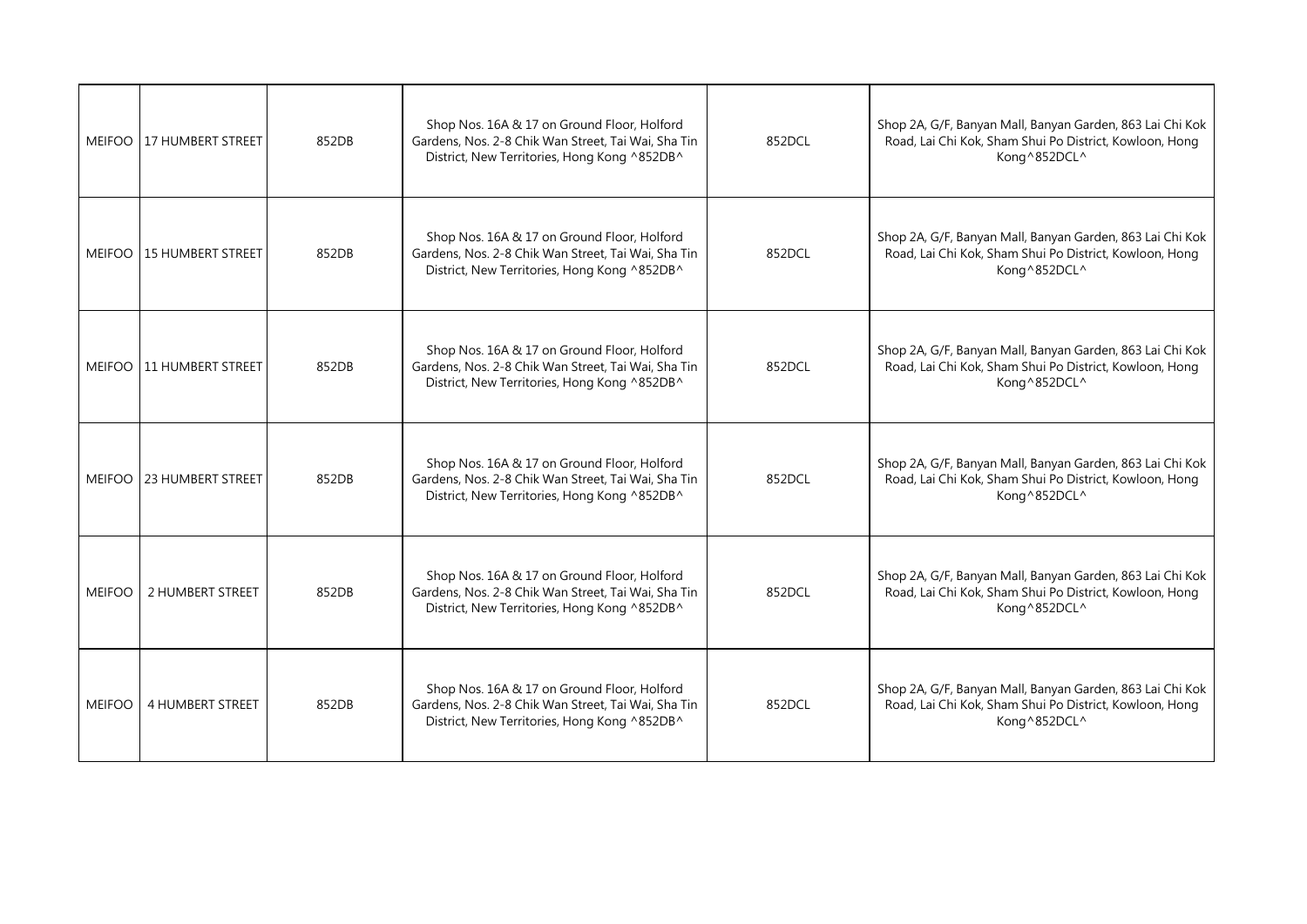| <b>MEIFOO</b> | <b>8 HUMBERT STREET</b> | 852DB | Shop Nos. 16A & 17 on Ground Floor, Holford<br>Gardens, Nos. 2-8 Chik Wan Street, Tai Wai, Sha Tin<br>District, New Territories, Hong Kong ^852DB^ | 852DCL | Shop 2A, G/F, Banyan Mall, Banyan Garden, 863 Lai Chi Kok<br>Road, Lai Chi Kok, Sham Shui Po District, Kowloon, Hong<br>Kong^852DCL^ |
|---------------|-------------------------|-------|----------------------------------------------------------------------------------------------------------------------------------------------------|--------|--------------------------------------------------------------------------------------------------------------------------------------|
| <b>MEIFOO</b> | <b>6 HUMBERT STREET</b> | 852DB | Shop Nos. 16A & 17 on Ground Floor, Holford<br>Gardens, Nos. 2-8 Chik Wan Street, Tai Wai, Sha Tin<br>District, New Territories, Hong Kong ^852DB^ | 852DCL | Shop 2A, G/F, Banyan Mall, Banyan Garden, 863 Lai Chi Kok<br>Road, Lai Chi Kok, Sham Shui Po District, Kowloon, Hong<br>Kong^852DCL^ |
| <b>MEIFOO</b> | 7 HUMBERT STREET        | 852DB | Shop Nos. 16A & 17 on Ground Floor, Holford<br>Gardens, Nos. 2-8 Chik Wan Street, Tai Wai, Sha Tin<br>District, New Territories, Hong Kong ^852DB^ | 852DCL | Shop 2A, G/F, Banyan Mall, Banyan Garden, 863 Lai Chi Kok<br>Road, Lai Chi Kok, Sham Shui Po District, Kowloon, Hong<br>Kong^852DCL^ |
| <b>MEIFOO</b> | <b>5 HUMBERT STREET</b> | 852DB | Shop Nos. 16A & 17 on Ground Floor, Holford<br>Gardens, Nos. 2-8 Chik Wan Street, Tai Wai, Sha Tin<br>District, New Territories, Hong Kong ^852DB^ | 852DCL | Shop 2A, G/F, Banyan Mall, Banyan Garden, 863 Lai Chi Kok<br>Road, Lai Chi Kok, Sham Shui Po District, Kowloon, Hong<br>Kong^852DCL^ |
| <b>MEIFOO</b> | 3 HUMBERT STREET        | 852DB | Shop Nos. 16A & 17 on Ground Floor, Holford<br>Gardens, Nos. 2-8 Chik Wan Street, Tai Wai, Sha Tin<br>District, New Territories, Hong Kong ^852DB^ | 852DCL | Shop 2A, G/F, Banyan Mall, Banyan Garden, 863 Lai Chi Kok<br>Road, Lai Chi Kok, Sham Shui Po District, Kowloon, Hong<br>Kong^852DCL^ |
| <b>MEIFOO</b> | 1 HUMBERT STREET        | 852DB | Shop Nos. 16A & 17 on Ground Floor, Holford<br>Gardens, Nos. 2-8 Chik Wan Street, Tai Wai, Sha Tin<br>District, New Territories, Hong Kong ^852DB^ | 852DCL | Shop 2A, G/F, Banyan Mall, Banyan Garden, 863 Lai Chi Kok<br>Road, Lai Chi Kok, Sham Shui Po District, Kowloon, Hong<br>Kong^852DCL^ |
|               |                         |       |                                                                                                                                                    |        |                                                                                                                                      |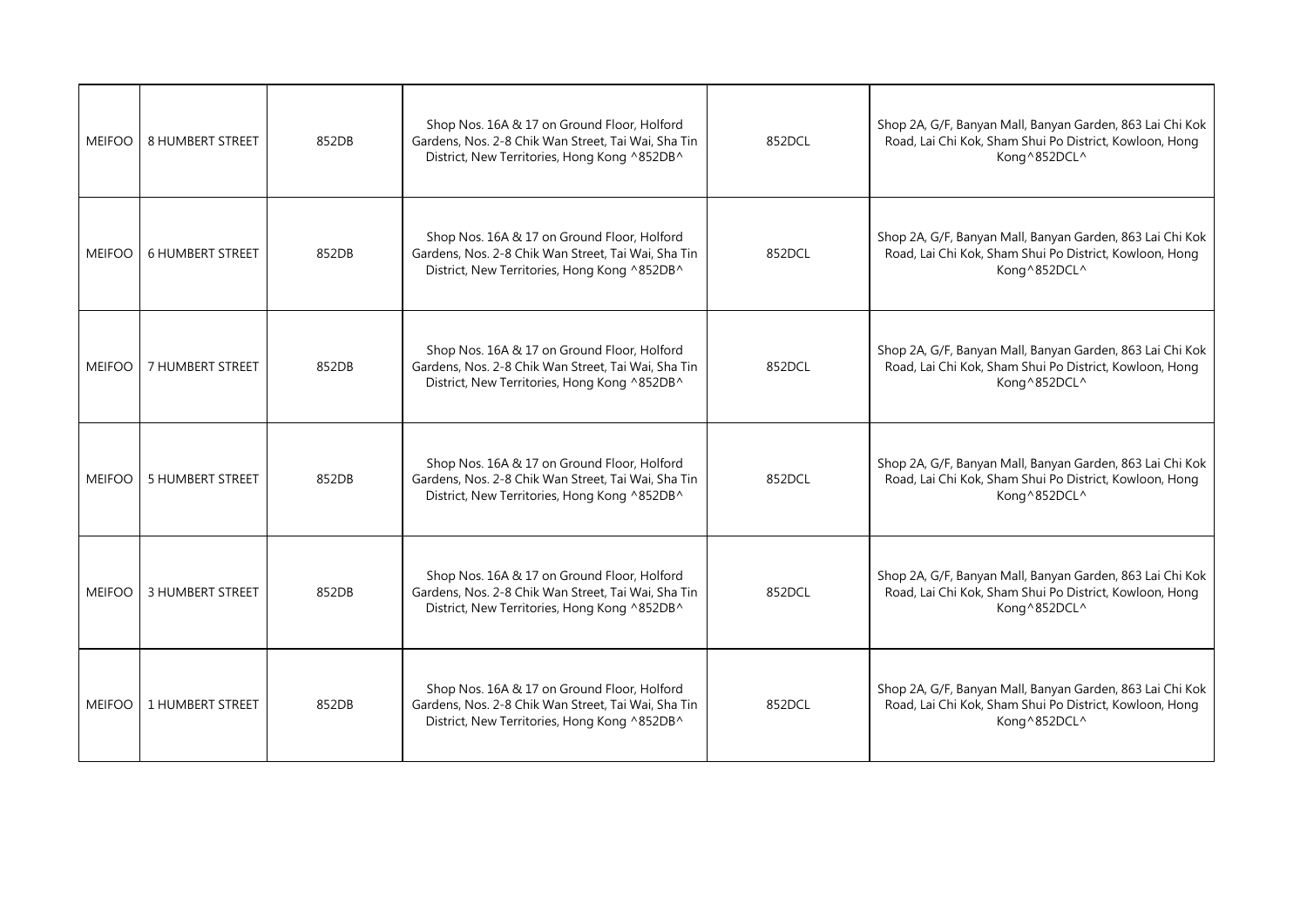| <b>MEIFOO</b> | <b>27 NASSAU STREET</b> | 852DB | Shop Nos. 16A & 17 on Ground Floor, Holford<br>Gardens, Nos. 2-8 Chik Wan Street, Tai Wai, Sha Tin<br>District, New Territories, Hong Kong ^852DB^ | 852DCL | Shop 2A, G/F, Banyan Mall, Banyan Garden, 863 Lai Chi Kok<br>Road, Lai Chi Kok, Sham Shui Po District, Kowloon, Hong<br>Kong^852DCL^ |
|---------------|-------------------------|-------|----------------------------------------------------------------------------------------------------------------------------------------------------|--------|--------------------------------------------------------------------------------------------------------------------------------------|
| <b>MEIFOO</b> | <b>25 NASSAU STREET</b> | 852DB | Shop Nos. 16A & 17 on Ground Floor, Holford<br>Gardens, Nos. 2-8 Chik Wan Street, Tai Wai, Sha Tin<br>District, New Territories, Hong Kong ^852DB^ | 852DCL | Shop 2A, G/F, Banyan Mall, Banyan Garden, 863 Lai Chi Kok<br>Road, Lai Chi Kok, Sham Shui Po District, Kowloon, Hong<br>Kong^852DCL^ |
| <b>MEIFOO</b> | <b>19 NASSAU STREET</b> | 852DB | Shop Nos. 16A & 17 on Ground Floor, Holford<br>Gardens, Nos. 2-8 Chik Wan Street, Tai Wai, Sha Tin<br>District, New Territories, Hong Kong ^852DB^ | 852DCL | Shop 2A, G/F, Banyan Mall, Banyan Garden, 863 Lai Chi Kok<br>Road, Lai Chi Kok, Sham Shui Po District, Kowloon, Hong<br>Kong^852DCL^ |
| <b>MEIFOO</b> | 17 NASSAU STREET        | 852DB | Shop Nos. 16A & 17 on Ground Floor, Holford<br>Gardens, Nos. 2-8 Chik Wan Street, Tai Wai, Sha Tin<br>District, New Territories, Hong Kong ^852DB^ | 852DCL | Shop 2A, G/F, Banyan Mall, Banyan Garden, 863 Lai Chi Kok<br>Road, Lai Chi Kok, Sham Shui Po District, Kowloon, Hong<br>Kong^852DCL^ |
| <b>MEIFOO</b> | <b>21 NASSAU STREET</b> | 852DB | Shop Nos. 16A & 17 on Ground Floor, Holford<br>Gardens, Nos. 2-8 Chik Wan Street, Tai Wai, Sha Tin<br>District, New Territories, Hong Kong ^852DB^ | 852DCL | Shop 2A, G/F, Banyan Mall, Banyan Garden, 863 Lai Chi Kok<br>Road, Lai Chi Kok, Sham Shui Po District, Kowloon, Hong<br>Kong^852DCL^ |
| <b>MEIFOO</b> | 23 NASSAU STREET        | 852DB | Shop Nos. 16A & 17 on Ground Floor, Holford<br>Gardens, Nos. 2-8 Chik Wan Street, Tai Wai, Sha Tin<br>District, New Territories, Hong Kong ^852DB^ | 852DCL | Shop 2A, G/F, Banyan Mall, Banyan Garden, 863 Lai Chi Kok<br>Road, Lai Chi Kok, Sham Shui Po District, Kowloon, Hong<br>Kong^852DCL^ |
|               |                         |       |                                                                                                                                                    |        |                                                                                                                                      |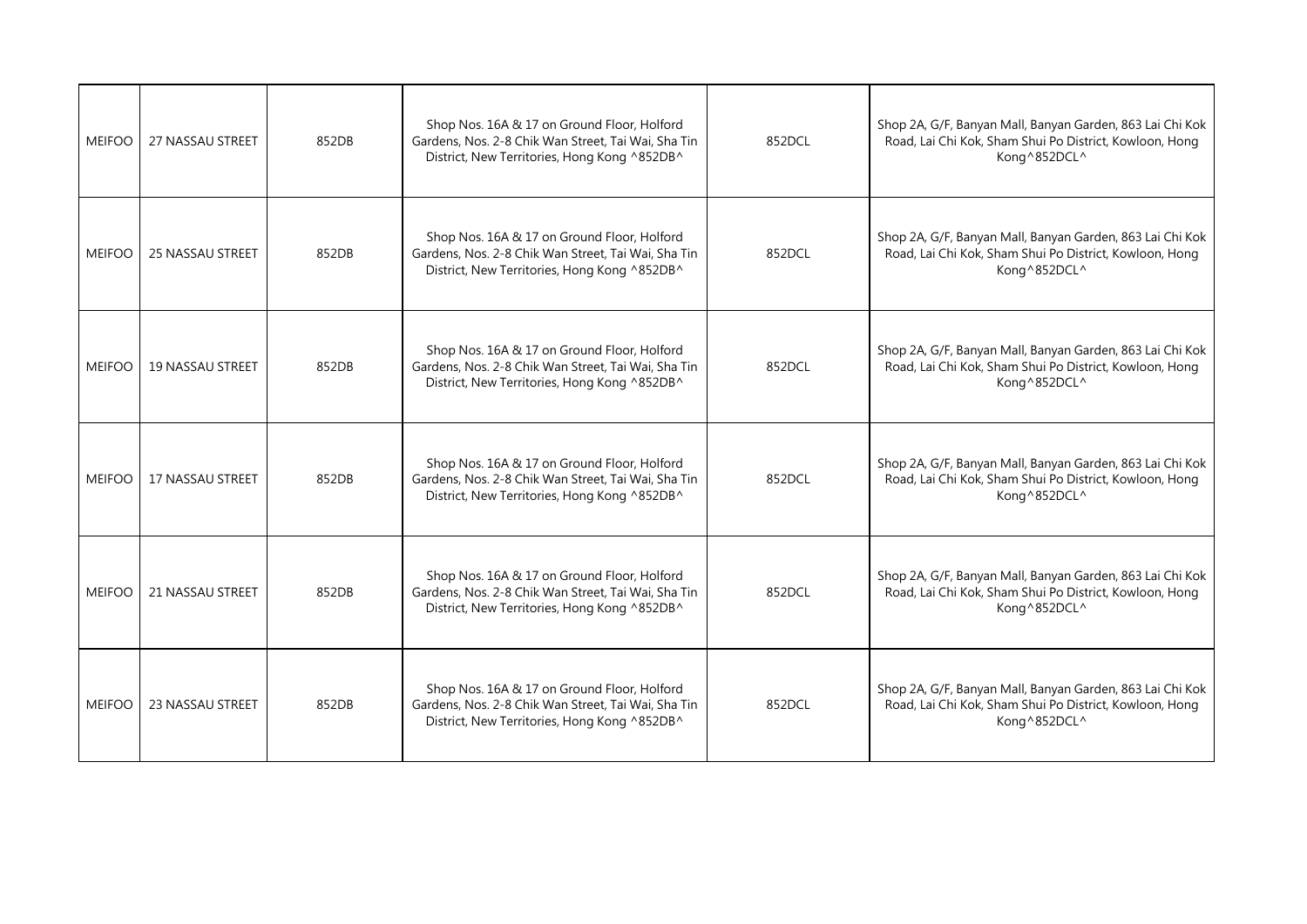| <b>MEIFOO</b> | <b>11 NASSAU STREET</b> | 852DB | Shop Nos. 16A & 17 on Ground Floor, Holford<br>Gardens, Nos. 2-8 Chik Wan Street, Tai Wai, Sha Tin<br>District, New Territories, Hong Kong ^852DB^ | 852DCL | Shop 2A, G/F, Banyan Mall, Banyan Garden, 863 Lai Chi Kok<br>Road, Lai Chi Kok, Sham Shui Po District, Kowloon, Hong<br>Kong^852DCL^ |
|---------------|-------------------------|-------|----------------------------------------------------------------------------------------------------------------------------------------------------|--------|--------------------------------------------------------------------------------------------------------------------------------------|
| <b>MEIFOO</b> | 9 NASSAU STREET         | 852DB | Shop Nos. 16A & 17 on Ground Floor, Holford<br>Gardens, Nos. 2-8 Chik Wan Street, Tai Wai, Sha Tin<br>District, New Territories, Hong Kong ^852DB^ | 852DCL | Shop 2A, G/F, Banyan Mall, Banyan Garden, 863 Lai Chi Kok<br>Road, Lai Chi Kok, Sham Shui Po District, Kowloon, Hong<br>Kong^852DCL^ |
| <b>MEIFOO</b> | 7 NASSAU STREET         | 852DB | Shop Nos. 16A & 17 on Ground Floor, Holford<br>Gardens, Nos. 2-8 Chik Wan Street, Tai Wai, Sha Tin<br>District, New Territories, Hong Kong ^852DB^ | 852DCL | Shop 2A, G/F, Banyan Mall, Banyan Garden, 863 Lai Chi Kok<br>Road, Lai Chi Kok, Sham Shui Po District, Kowloon, Hong<br>Kong^852DCL^ |
| <b>MEIFOO</b> | 3 NASSAU STREET         | 852DB | Shop Nos. 16A & 17 on Ground Floor, Holford<br>Gardens, Nos. 2-8 Chik Wan Street, Tai Wai, Sha Tin<br>District, New Territories, Hong Kong ^852DB^ | 852DCL | Shop 2A, G/F, Banyan Mall, Banyan Garden, 863 Lai Chi Kok<br>Road, Lai Chi Kok, Sham Shui Po District, Kowloon, Hong<br>Kong^852DCL^ |
| <b>MEIFOO</b> | 1 NASSAU STREET         | 852DB | Shop Nos. 16A & 17 on Ground Floor, Holford<br>Gardens, Nos. 2-8 Chik Wan Street, Tai Wai, Sha Tin<br>District, New Territories, Hong Kong ^852DB^ | 852DCL | Shop 2A, G/F, Banyan Mall, Banyan Garden, 863 Lai Chi Kok<br>Road, Lai Chi Kok, Sham Shui Po District, Kowloon, Hong<br>Kong^852DCL^ |
| <b>MEIFOO</b> | <b>15 NASSAU STREET</b> | 852DB | Shop Nos. 16A & 17 on Ground Floor, Holford<br>Gardens, Nos. 2-8 Chik Wan Street, Tai Wai, Sha Tin<br>District, New Territories, Hong Kong ^852DB^ | 852DCL | Shop 2A, G/F, Banyan Mall, Banyan Garden, 863 Lai Chi Kok<br>Road, Lai Chi Kok, Sham Shui Po District, Kowloon, Hong<br>Kong^852DCL^ |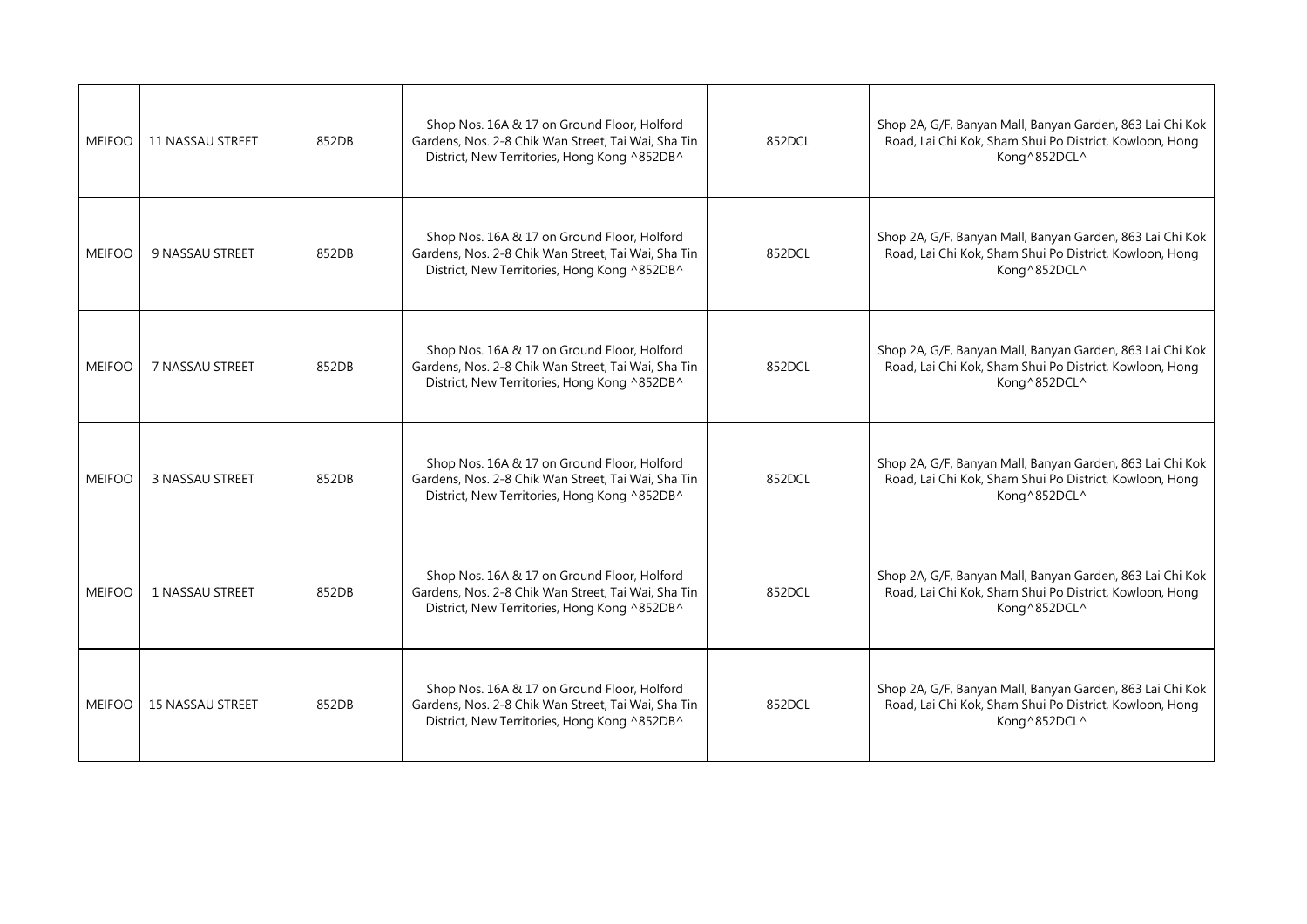| <b>MEIFOO</b> | 72 BROADWAY<br><b>STREET</b> | 852DB | Shop Nos. 16A & 17 on Ground Floor, Holford<br>Gardens, Nos. 2-8 Chik Wan Street, Tai Wai, Sha Tin<br>District, New Territories, Hong Kong ^852DB^ | 852DCL | Shop 2A, G/F, Banyan Mall, Banyan Garden, 863 Lai Chi Kok<br>Road, Lai Chi Kok, Sham Shui Po District, Kowloon, Hong<br>Kong^852DCL^ |
|---------------|------------------------------|-------|----------------------------------------------------------------------------------------------------------------------------------------------------|--------|--------------------------------------------------------------------------------------------------------------------------------------|
| <b>MEIFOO</b> | 44 BROADWAY<br><b>STREET</b> | 852DB | Shop Nos. 16A & 17 on Ground Floor, Holford<br>Gardens, Nos. 2-8 Chik Wan Street, Tai Wai, Sha Tin<br>District, New Territories, Hong Kong ^852DB^ | 852DCL | Shop 2A, G/F, Banyan Mall, Banyan Garden, 863 Lai Chi Kok<br>Road, Lai Chi Kok, Sham Shui Po District, Kowloon, Hong<br>Kong^852DCL^ |
| <b>MEIFOO</b> | 44 BROADWAY<br><b>STREET</b> | 852DB | Shop Nos. 16A & 17 on Ground Floor, Holford<br>Gardens, Nos. 2-8 Chik Wan Street, Tai Wai, Sha Tin<br>District, New Territories, Hong Kong ^852DB^ | 852DCL | Shop 2A, G/F, Banyan Mall, Banyan Garden, 863 Lai Chi Kok<br>Road, Lai Chi Kok, Sham Shui Po District, Kowloon, Hong<br>Kong^852DCL^ |
| <b>MEIFOO</b> | 78 BROADWAY<br><b>STREET</b> | 852DB | Shop Nos. 16A & 17 on Ground Floor, Holford<br>Gardens, Nos. 2-8 Chik Wan Street, Tai Wai, Sha Tin<br>District, New Territories, Hong Kong ^852DB^ | 852DCL | Shop 2A, G/F, Banyan Mall, Banyan Garden, 863 Lai Chi Kok<br>Road, Lai Chi Kok, Sham Shui Po District, Kowloon, Hong<br>Kong^852DCL^ |
| <b>MEIFOO</b> | 76 BROADWAY<br><b>STREET</b> | 852DB | Shop Nos. 16A & 17 on Ground Floor, Holford<br>Gardens, Nos. 2-8 Chik Wan Street, Tai Wai, Sha Tin<br>District, New Territories, Hong Kong ^852DB^ | 852DCL | Shop 2A, G/F, Banyan Mall, Banyan Garden, 863 Lai Chi Kok<br>Road, Lai Chi Kok, Sham Shui Po District, Kowloon, Hong<br>Kong^852DCL^ |
| <b>MEIFOO</b> | 74 BROADWAY<br><b>STREET</b> | 852DB | Shop Nos. 16A & 17 on Ground Floor, Holford<br>Gardens, Nos. 2-8 Chik Wan Street, Tai Wai, Sha Tin<br>District, New Territories, Hong Kong ^852DB^ | 852DCL | Shop 2A, G/F, Banyan Mall, Banyan Garden, 863 Lai Chi Kok<br>Road, Lai Chi Kok, Sham Shui Po District, Kowloon, Hong<br>Kong^852DCL^ |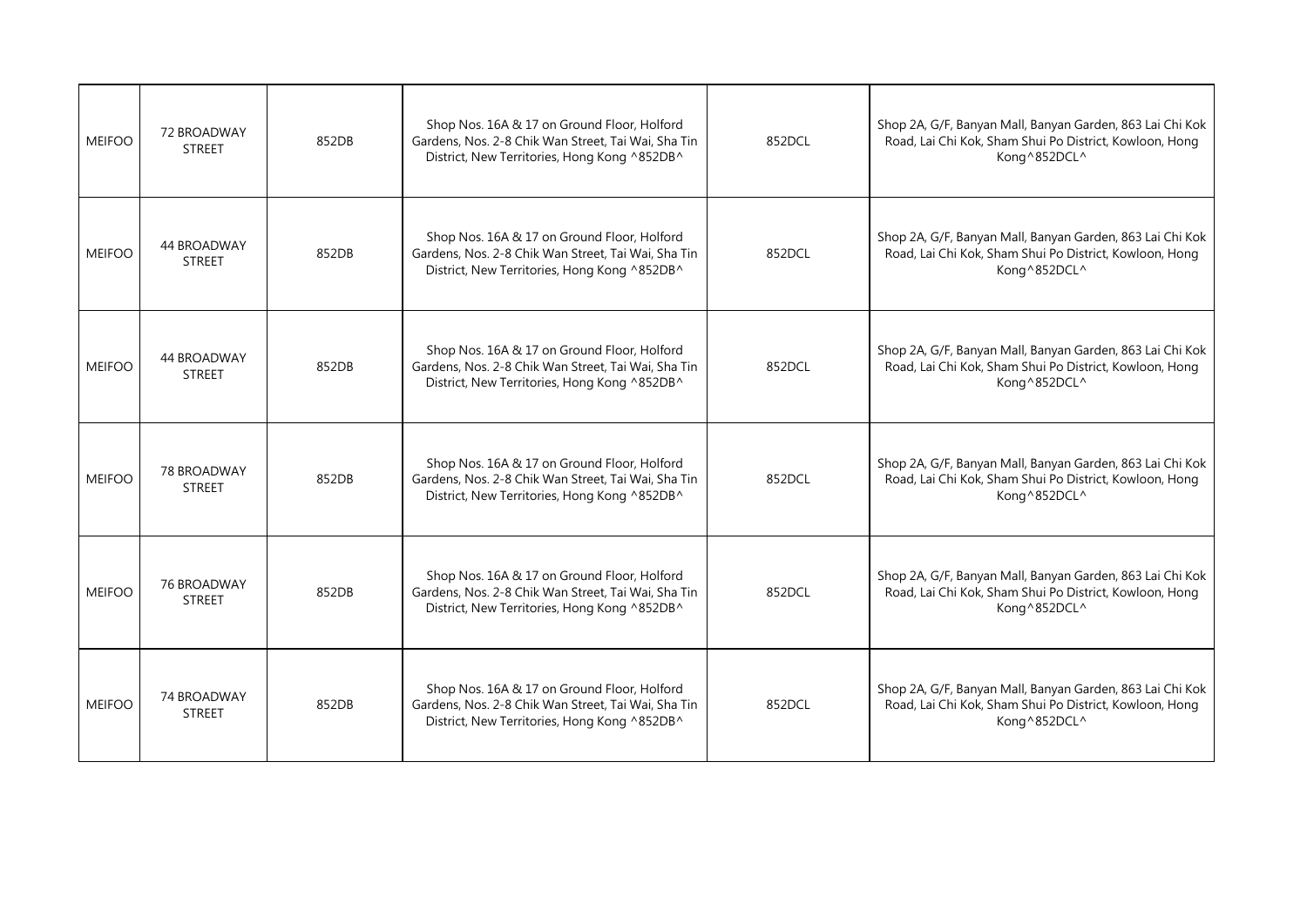| <b>MEIFOO</b> | 70 BROADWAY<br><b>STREET</b>        | 852DB | Shop Nos. 16A & 17 on Ground Floor, Holford<br>Gardens, Nos. 2-8 Chik Wan Street, Tai Wai, Sha Tin<br>District, New Territories, Hong Kong ^852DB^ | 852DCL | Shop 2A, G/F, Banyan Mall, Banyan Garden, 863 Lai Chi Kok<br>Road, Lai Chi Kok, Sham Shui Po District, Kowloon, Hong<br>Kong^852DCL^ |
|---------------|-------------------------------------|-------|----------------------------------------------------------------------------------------------------------------------------------------------------|--------|--------------------------------------------------------------------------------------------------------------------------------------|
| <b>MEIFOO</b> | <b>68 BROADWAY</b><br><b>STREET</b> | 852DB | Shop Nos. 16A & 17 on Ground Floor, Holford<br>Gardens, Nos. 2-8 Chik Wan Street, Tai Wai, Sha Tin<br>District, New Territories, Hong Kong ^852DB^ | 852DCL | Shop 2A, G/F, Banyan Mall, Banyan Garden, 863 Lai Chi Kok<br>Road, Lai Chi Kok, Sham Shui Po District, Kowloon, Hong<br>Kong^852DCL^ |
| <b>MEIFOO</b> | <b>66 BROADWAY</b><br><b>STREET</b> | 852DB | Shop Nos. 16A & 17 on Ground Floor, Holford<br>Gardens, Nos. 2-8 Chik Wan Street, Tai Wai, Sha Tin<br>District, New Territories, Hong Kong ^852DB^ | 852DCL | Shop 2A, G/F, Banyan Mall, Banyan Garden, 863 Lai Chi Kok<br>Road, Lai Chi Kok, Sham Shui Po District, Kowloon, Hong<br>Kong^852DCL^ |
| <b>MEIFOO</b> | 64 BROADWAY<br><b>STREET</b>        | 852DB | Shop Nos. 16A & 17 on Ground Floor, Holford<br>Gardens, Nos. 2-8 Chik Wan Street, Tai Wai, Sha Tin<br>District, New Territories, Hong Kong ^852DB^ | 852DCL | Shop 2A, G/F, Banyan Mall, Banyan Garden, 863 Lai Chi Kok<br>Road, Lai Chi Kok, Sham Shui Po District, Kowloon, Hong<br>Kong^852DCL^ |
| <b>MEIFOO</b> | 62 BROADWAY<br><b>STREET</b>        | 852DB | Shop Nos. 16A & 17 on Ground Floor, Holford<br>Gardens, Nos. 2-8 Chik Wan Street, Tai Wai, Sha Tin<br>District, New Territories, Hong Kong ^852DB^ | 852DCL | Shop 2A, G/F, Banyan Mall, Banyan Garden, 863 Lai Chi Kok<br>Road, Lai Chi Kok, Sham Shui Po District, Kowloon, Hong<br>Kong^852DCL^ |
| <b>MEIFOO</b> | 60 BROADWAY<br><b>STREET</b>        | 852DB | Shop Nos. 16A & 17 on Ground Floor, Holford<br>Gardens, Nos. 2-8 Chik Wan Street, Tai Wai, Sha Tin<br>District, New Territories, Hong Kong ^852DB^ | 852DCL | Shop 2A, G/F, Banyan Mall, Banyan Garden, 863 Lai Chi Kok<br>Road, Lai Chi Kok, Sham Shui Po District, Kowloon, Hong<br>Kong^852DCL^ |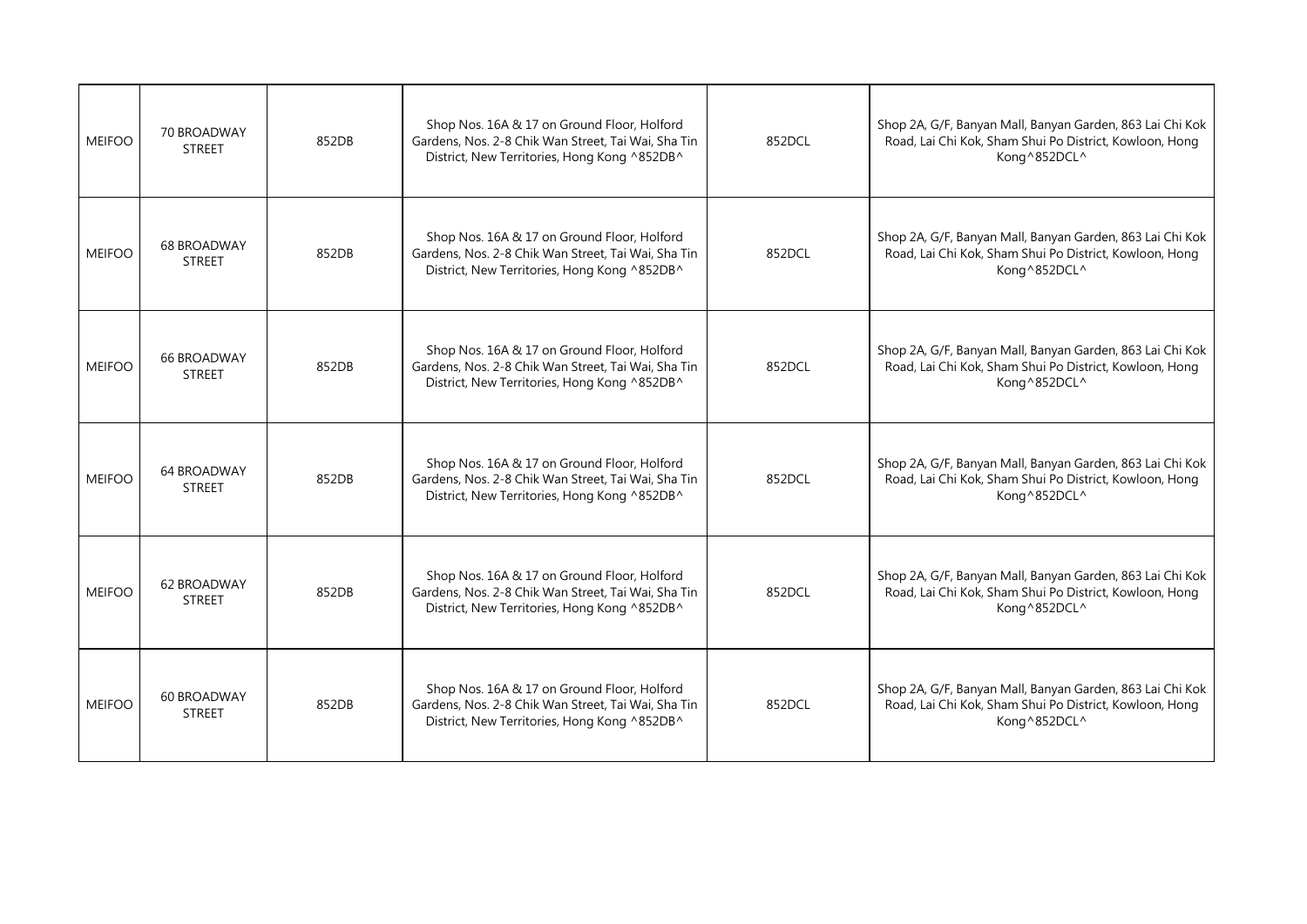| <b>MEIFOO</b> | 58 BROADWAY<br><b>STREET</b>        | 852DB | Shop Nos. 16A & 17 on Ground Floor, Holford<br>Gardens, Nos. 2-8 Chik Wan Street, Tai Wai, Sha Tin<br>District, New Territories, Hong Kong ^852DB^ | 852DCL | Shop 2A, G/F, Banyan Mall, Banyan Garden, 863 Lai Chi Kok<br>Road, Lai Chi Kok, Sham Shui Po District, Kowloon, Hong<br>Kong^852DCL^ |
|---------------|-------------------------------------|-------|----------------------------------------------------------------------------------------------------------------------------------------------------|--------|--------------------------------------------------------------------------------------------------------------------------------------|
| <b>MEIFOO</b> | 56 BROADWAY<br><b>STREET</b>        | 852DB | Shop Nos. 16A & 17 on Ground Floor, Holford<br>Gardens, Nos. 2-8 Chik Wan Street, Tai Wai, Sha Tin<br>District, New Territories, Hong Kong ^852DB^ | 852DCL | Shop 2A, G/F, Banyan Mall, Banyan Garden, 863 Lai Chi Kok<br>Road, Lai Chi Kok, Sham Shui Po District, Kowloon, Hong<br>Kong^852DCL^ |
| <b>MEIFOO</b> | 54 BROADWAY<br><b>STREET</b>        | 852DB | Shop Nos. 16A & 17 on Ground Floor, Holford<br>Gardens, Nos. 2-8 Chik Wan Street, Tai Wai, Sha Tin<br>District, New Territories, Hong Kong ^852DB^ | 852DCL | Shop 2A, G/F, Banyan Mall, Banyan Garden, 863 Lai Chi Kok<br>Road, Lai Chi Kok, Sham Shui Po District, Kowloon, Hong<br>Kong^852DCL^ |
| <b>MEIFOO</b> | 52 BROADWAY<br><b>STREET</b>        | 852DB | Shop Nos. 16A & 17 on Ground Floor, Holford<br>Gardens, Nos. 2-8 Chik Wan Street, Tai Wai, Sha Tin<br>District, New Territories, Hong Kong ^852DB^ | 852DCL | Shop 2A, G/F, Banyan Mall, Banyan Garden, 863 Lai Chi Kok<br>Road, Lai Chi Kok, Sham Shui Po District, Kowloon, Hong<br>Kong^852DCL^ |
| <b>MEIFOO</b> | 50 BROADWAY<br><b>STREET</b>        | 852DB | Shop Nos. 16A & 17 on Ground Floor, Holford<br>Gardens, Nos. 2-8 Chik Wan Street, Tai Wai, Sha Tin<br>District, New Territories, Hong Kong ^852DB^ | 852DCL | Shop 2A, G/F, Banyan Mall, Banyan Garden, 863 Lai Chi Kok<br>Road, Lai Chi Kok, Sham Shui Po District, Kowloon, Hong<br>Kong^852DCL^ |
| <b>MEIFOO</b> | <b>48 BROADWAY</b><br><b>STREET</b> | 852DB | Shop Nos. 16A & 17 on Ground Floor, Holford<br>Gardens, Nos. 2-8 Chik Wan Street, Tai Wai, Sha Tin<br>District, New Territories, Hong Kong ^852DB^ | 852DCL | Shop 2A, G/F, Banyan Mall, Banyan Garden, 863 Lai Chi Kok<br>Road, Lai Chi Kok, Sham Shui Po District, Kowloon, Hong<br>Kong^852DCL^ |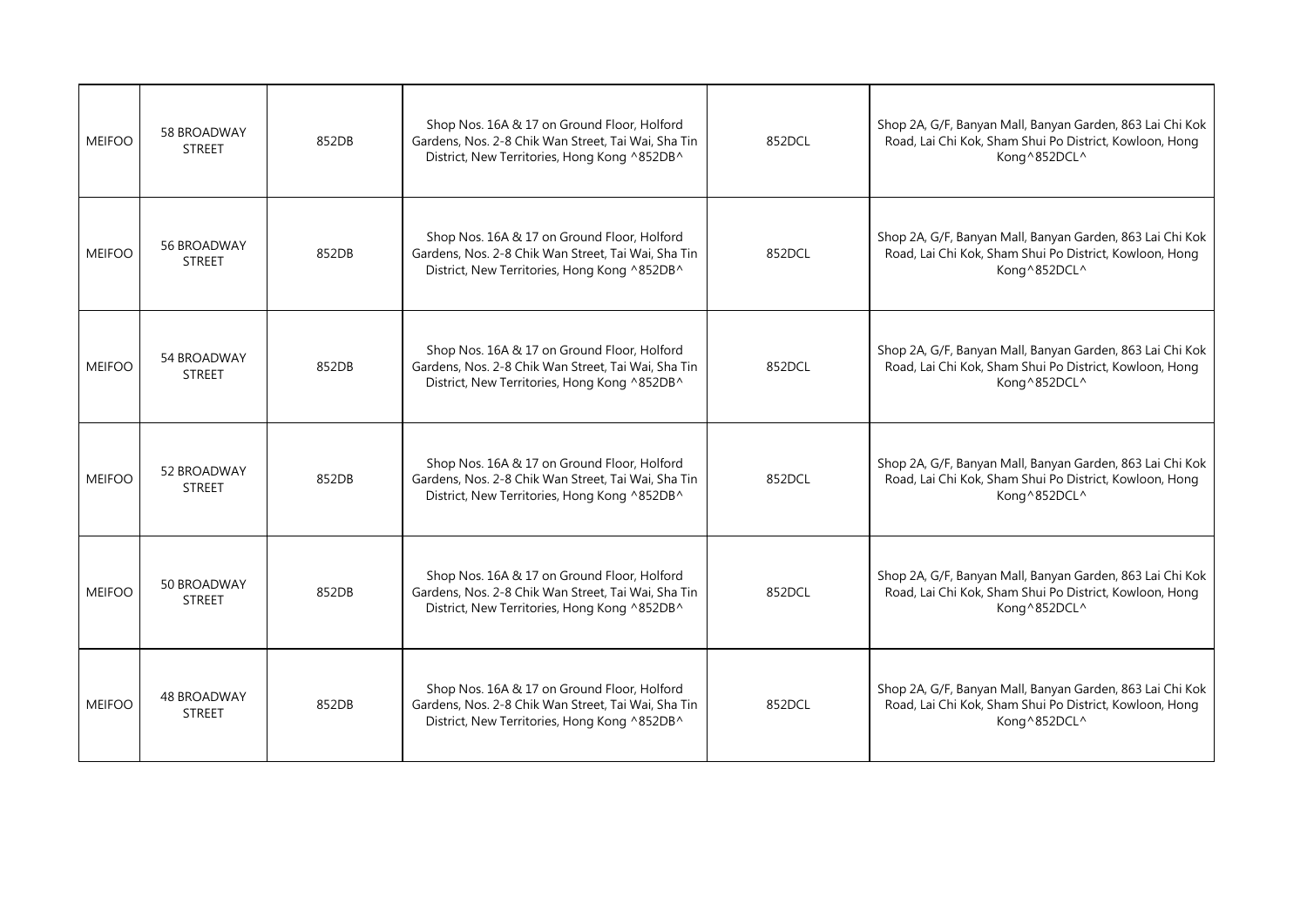| <b>MEIFOO</b> | <b>46 BROADWAY</b><br><b>STREET</b> | 852DB | Shop Nos. 16A & 17 on Ground Floor, Holford<br>Gardens, Nos. 2-8 Chik Wan Street, Tai Wai, Sha Tin<br>District, New Territories, Hong Kong ^852DB^ | 852DCL | Shop 2A, G/F, Banyan Mall, Banyan Garden, 863 Lai Chi Kok<br>Road, Lai Chi Kok, Sham Shui Po District, Kowloon, Hong<br>Kong^852DCL^ |
|---------------|-------------------------------------|-------|----------------------------------------------------------------------------------------------------------------------------------------------------|--------|--------------------------------------------------------------------------------------------------------------------------------------|
| <b>MEIFOO</b> | 40 BROADWAY<br><b>STREET</b>        | 852DB | Shop Nos. 16A & 17 on Ground Floor, Holford<br>Gardens, Nos. 2-8 Chik Wan Street, Tai Wai, Sha Tin<br>District, New Territories, Hong Kong ^852DB^ | 852DCL | Shop 2A, G/F, Banyan Mall, Banyan Garden, 863 Lai Chi Kok<br>Road, Lai Chi Kok, Sham Shui Po District, Kowloon, Hong<br>Kong^852DCL^ |
| <b>MEIFOO</b> | <b>36 BROADWAY</b><br><b>STREET</b> | 852DB | Shop Nos. 16A & 17 on Ground Floor, Holford<br>Gardens, Nos. 2-8 Chik Wan Street, Tai Wai, Sha Tin<br>District, New Territories, Hong Kong ^852DB^ | 852DCL | Shop 2A, G/F, Banyan Mall, Banyan Garden, 863 Lai Chi Kok<br>Road, Lai Chi Kok, Sham Shui Po District, Kowloon, Hong<br>Kong^852DCL^ |
| <b>MEIFOO</b> | 34 BROADWAY<br><b>STREET</b>        | 852DB | Shop Nos. 16A & 17 on Ground Floor, Holford<br>Gardens, Nos. 2-8 Chik Wan Street, Tai Wai, Sha Tin<br>District, New Territories, Hong Kong ^852DB^ | 852DCL | Shop 2A, G/F, Banyan Mall, Banyan Garden, 863 Lai Chi Kok<br>Road, Lai Chi Kok, Sham Shui Po District, Kowloon, Hong<br>Kong^852DCL^ |
| <b>MEIFOO</b> | 28 BROADWAY<br><b>STREET</b>        | 852DB | Shop Nos. 16A & 17 on Ground Floor, Holford<br>Gardens, Nos. 2-8 Chik Wan Street, Tai Wai, Sha Tin<br>District, New Territories, Hong Kong ^852DB^ | 852DCL | Shop 2A, G/F, Banyan Mall, Banyan Garden, 863 Lai Chi Kok<br>Road, Lai Chi Kok, Sham Shui Po District, Kowloon, Hong<br>Kong^852DCL^ |
| <b>MEIFOO</b> | 26 BROADWAY<br><b>STREET</b>        | 852DB | Shop Nos. 16A & 17 on Ground Floor, Holford<br>Gardens, Nos. 2-8 Chik Wan Street, Tai Wai, Sha Tin<br>District, New Territories, Hong Kong ^852DB^ | 852DCL | Shop 2A, G/F, Banyan Mall, Banyan Garden, 863 Lai Chi Kok<br>Road, Lai Chi Kok, Sham Shui Po District, Kowloon, Hong<br>Kong^852DCL^ |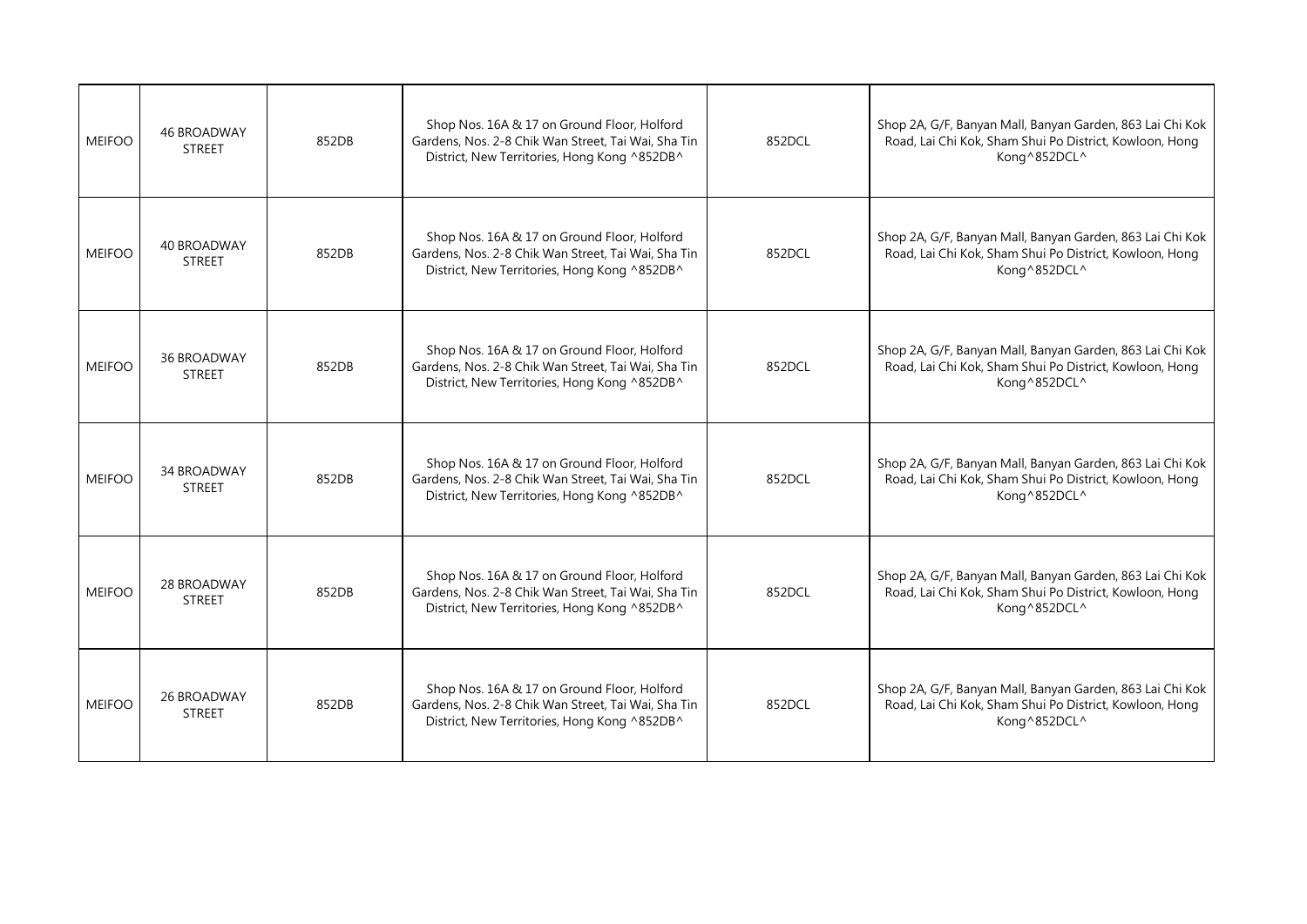| <b>MEIFOO</b> | 32 BROADWAY<br><b>STREET</b>        | 852DB | Shop Nos. 16A & 17 on Ground Floor, Holford<br>Gardens, Nos. 2-8 Chik Wan Street, Tai Wai, Sha Tin<br>District, New Territories, Hong Kong ^852DB^ | 852DCL | Shop 2A, G/F, Banyan Mall, Banyan Garden, 863 Lai Chi Kok<br>Road, Lai Chi Kok, Sham Shui Po District, Kowloon, Hong<br>Kong^852DCL^ |
|---------------|-------------------------------------|-------|----------------------------------------------------------------------------------------------------------------------------------------------------|--------|--------------------------------------------------------------------------------------------------------------------------------------|
| <b>MEIFOO</b> | <b>30 BROADWAY</b><br><b>STREET</b> | 852DB | Shop Nos. 16A & 17 on Ground Floor, Holford<br>Gardens, Nos. 2-8 Chik Wan Street, Tai Wai, Sha Tin<br>District, New Territories, Hong Kong ^852DB^ | 852DCL | Shop 2A, G/F, Banyan Mall, Banyan Garden, 863 Lai Chi Kok<br>Road, Lai Chi Kok, Sham Shui Po District, Kowloon, Hong<br>Kong^852DCL^ |
| <b>MEIFOO</b> | 24 BROADWAY<br><b>STREET</b>        | 852DB | Shop Nos. 16A & 17 on Ground Floor, Holford<br>Gardens, Nos. 2-8 Chik Wan Street, Tai Wai, Sha Tin<br>District, New Territories, Hong Kong ^852DB^ | 852DCL | Shop 2A, G/F, Banyan Mall, Banyan Garden, 863 Lai Chi Kok<br>Road, Lai Chi Kok, Sham Shui Po District, Kowloon, Hong<br>Kong^852DCL^ |
| <b>MEIFOO</b> | 124 BROADWAY<br><b>STREET</b>       | 852DB | Shop Nos. 16A & 17 on Ground Floor, Holford<br>Gardens, Nos. 2-8 Chik Wan Street, Tai Wai, Sha Tin<br>District, New Territories, Hong Kong ^852DB^ | 852DCL | Shop 2A, G/F, Banyan Mall, Banyan Garden, 863 Lai Chi Kok<br>Road, Lai Chi Kok, Sham Shui Po District, Kowloon, Hong<br>Kong^852DCL^ |
| <b>MEIFOO</b> | 20 BROADWAY<br><b>STREET</b>        | 852DB | Shop Nos. 16A & 17 on Ground Floor, Holford<br>Gardens, Nos. 2-8 Chik Wan Street, Tai Wai, Sha Tin<br>District, New Territories, Hong Kong ^852DB^ | 852DCL | Shop 2A, G/F, Banyan Mall, Banyan Garden, 863 Lai Chi Kok<br>Road, Lai Chi Kok, Sham Shui Po District, Kowloon, Hong<br>Kong^852DCL^ |
| <b>MEIFOO</b> | <b>18 BROADWAY</b><br><b>STREET</b> | 852DB | Shop Nos. 16A & 17 on Ground Floor, Holford<br>Gardens, Nos. 2-8 Chik Wan Street, Tai Wai, Sha Tin<br>District, New Territories, Hong Kong ^852DB^ | 852DCL | Shop 2A, G/F, Banyan Mall, Banyan Garden, 863 Lai Chi Kok<br>Road, Lai Chi Kok, Sham Shui Po District, Kowloon, Hong<br>Kong^852DCL^ |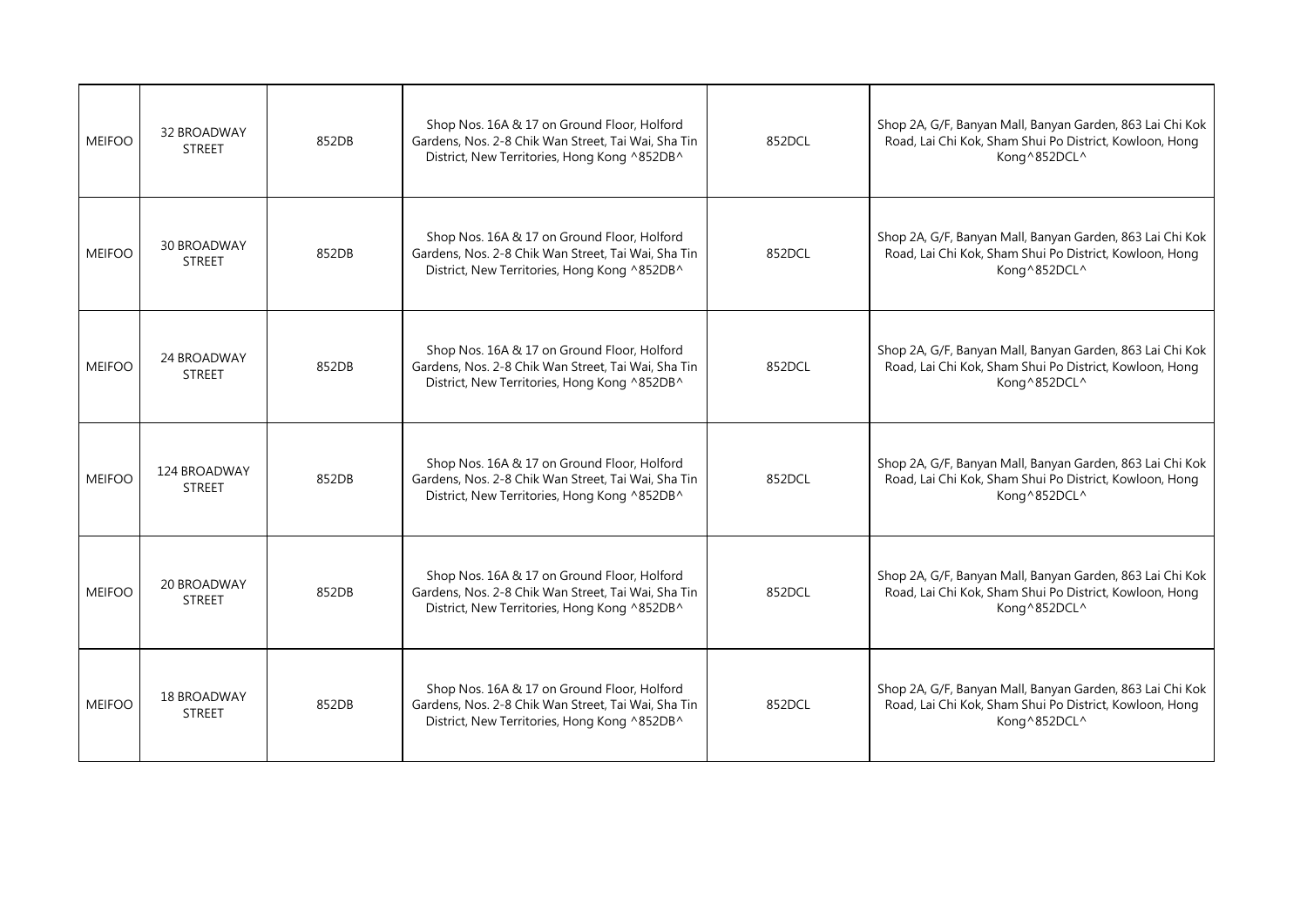| <b>MEIFOO</b> | <b>16 BROADWAY</b><br><b>STREET</b> | 852DB | Shop Nos. 16A & 17 on Ground Floor, Holford<br>Gardens, Nos. 2-8 Chik Wan Street, Tai Wai, Sha Tin<br>District, New Territories, Hong Kong ^852DB^ | 852DCL | Shop 2A, G/F, Banyan Mall, Banyan Garden, 863 Lai Chi Kok<br>Road, Lai Chi Kok, Sham Shui Po District, Kowloon, Hong<br>Kong^852DCL^ |
|---------------|-------------------------------------|-------|----------------------------------------------------------------------------------------------------------------------------------------------------|--------|--------------------------------------------------------------------------------------------------------------------------------------|
| <b>MEIFOO</b> | 14 BROADWAY<br><b>STREET</b>        | 852DB | Shop Nos. 16A & 17 on Ground Floor, Holford<br>Gardens, Nos. 2-8 Chik Wan Street, Tai Wai, Sha Tin<br>District, New Territories, Hong Kong ^852DB^ | 852DCL | Shop 2A, G/F, Banyan Mall, Banyan Garden, 863 Lai Chi Kok<br>Road, Lai Chi Kok, Sham Shui Po District, Kowloon, Hong<br>Kong^852DCL^ |
| <b>MEIFOO</b> | 12 BROADWAY<br><b>STREET</b>        | 852DB | Shop Nos. 16A & 17 on Ground Floor, Holford<br>Gardens, Nos. 2-8 Chik Wan Street, Tai Wai, Sha Tin<br>District, New Territories, Hong Kong ^852DB^ | 852DCL | Shop 2A, G/F, Banyan Mall, Banyan Garden, 863 Lai Chi Kok<br>Road, Lai Chi Kok, Sham Shui Po District, Kowloon, Hong<br>Kong^852DCL^ |
| <b>MEIFOO</b> | 10 BROADWAY<br><b>STREET</b>        | 852DB | Shop Nos. 16A & 17 on Ground Floor, Holford<br>Gardens, Nos. 2-8 Chik Wan Street, Tai Wai, Sha Tin<br>District, New Territories, Hong Kong ^852DB^ | 852DCL | Shop 2A, G/F, Banyan Mall, Banyan Garden, 863 Lai Chi Kok<br>Road, Lai Chi Kok, Sham Shui Po District, Kowloon, Hong<br>Kong^852DCL^ |
| <b>MEIFOO</b> | 4 BROADWAY<br><b>STREET</b>         | 852DB | Shop Nos. 16A & 17 on Ground Floor, Holford<br>Gardens, Nos. 2-8 Chik Wan Street, Tai Wai, Sha Tin<br>District, New Territories, Hong Kong ^852DB^ | 852DCL | Shop 2A, G/F, Banyan Mall, Banyan Garden, 863 Lai Chi Kok<br>Road, Lai Chi Kok, Sham Shui Po District, Kowloon, Hong<br>Kong^852DCL^ |
| <b>MEIFOO</b> | 2 BROADWAY<br><b>STREET</b>         | 852DB | Shop Nos. 16A & 17 on Ground Floor, Holford<br>Gardens, Nos. 2-8 Chik Wan Street, Tai Wai, Sha Tin<br>District, New Territories, Hong Kong ^852DB^ | 852DCL | Shop 2A, G/F, Banyan Mall, Banyan Garden, 863 Lai Chi Kok<br>Road, Lai Chi Kok, Sham Shui Po District, Kowloon, Hong<br>Kong^852DCL^ |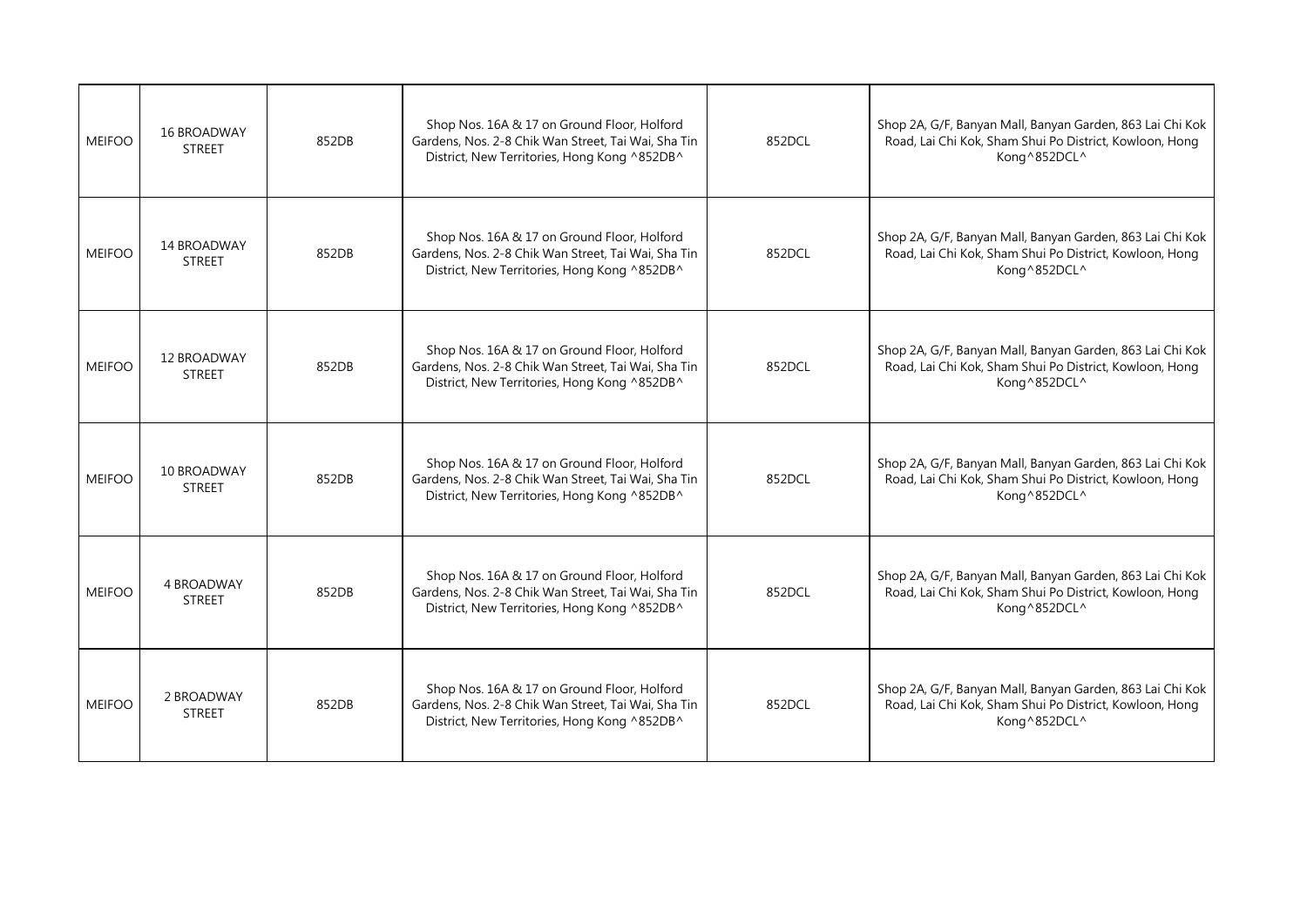| <b>MEIFOO</b> | 8 BROADWAY<br><b>STREET</b>        | 852DB | Shop Nos. 16A & 17 on Ground Floor, Holford<br>Gardens, Nos. 2-8 Chik Wan Street, Tai Wai, Sha Tin<br>District, New Territories, Hong Kong ^852DB^ | 852DCL | Shop 2A, G/F, Banyan Mall, Banyan Garden, 863 Lai Chi Kok<br>Road, Lai Chi Kok, Sham Shui Po District, Kowloon, Hong<br>Kong^852DCL^ |
|---------------|------------------------------------|-------|----------------------------------------------------------------------------------------------------------------------------------------------------|--------|--------------------------------------------------------------------------------------------------------------------------------------|
| <b>MEIFOO</b> | <b>6 BROADWAY</b><br><b>STREET</b> | 852DB | Shop Nos. 16A & 17 on Ground Floor, Holford<br>Gardens, Nos. 2-8 Chik Wan Street, Tai Wai, Sha Tin<br>District, New Territories, Hong Kong ^852DB^ | 852DCL | Shop 2A, G/F, Banyan Mall, Banyan Garden, 863 Lai Chi Kok<br>Road, Lai Chi Kok, Sham Shui Po District, Kowloon, Hong<br>Kong^852DCL^ |
| <b>MEIFOO</b> | 19 GLEE PATH                       | 852DB | Shop Nos. 16A & 17 on Ground Floor, Holford<br>Gardens, Nos. 2-8 Chik Wan Street, Tai Wai, Sha Tin<br>District, New Territories, Hong Kong ^852DB^ | 852DCL | Shop 2A, G/F, Banyan Mall, Banyan Garden, 863 Lai Chi Kok<br>Road, Lai Chi Kok, Sham Shui Po District, Kowloon, Hong<br>Kong^852DCL^ |
| <b>MEIFOO</b> | 21 GLEE PATH                       | 852DB | Shop Nos. 16A & 17 on Ground Floor, Holford<br>Gardens, Nos. 2-8 Chik Wan Street, Tai Wai, Sha Tin<br>District, New Territories, Hong Kong ^852DB^ | 852DCL | Shop 2A, G/F, Banyan Mall, Banyan Garden, 863 Lai Chi Kok<br>Road, Lai Chi Kok, Sham Shui Po District, Kowloon, Hong<br>Kong^852DCL^ |
| <b>MEIFOO</b> | 17 GLEE PATH                       | 852DB | Shop Nos. 16A & 17 on Ground Floor, Holford<br>Gardens, Nos. 2-8 Chik Wan Street, Tai Wai, Sha Tin<br>District, New Territories, Hong Kong ^852DB^ | 852DCL | Shop 2A, G/F, Banyan Mall, Banyan Garden, 863 Lai Chi Kok<br>Road, Lai Chi Kok, Sham Shui Po District, Kowloon, Hong<br>Kong^852DCL^ |
| <b>MEIFOO</b> | 15 GLEE PATH                       | 852DB | Shop Nos. 16A & 17 on Ground Floor, Holford<br>Gardens, Nos. 2-8 Chik Wan Street, Tai Wai, Sha Tin<br>District, New Territories, Hong Kong ^852DB^ | 852DCL | Shop 2A, G/F, Banyan Mall, Banyan Garden, 863 Lai Chi Kok<br>Road, Lai Chi Kok, Sham Shui Po District, Kowloon, Hong<br>Kong^852DCL^ |
|               |                                    |       |                                                                                                                                                    |        |                                                                                                                                      |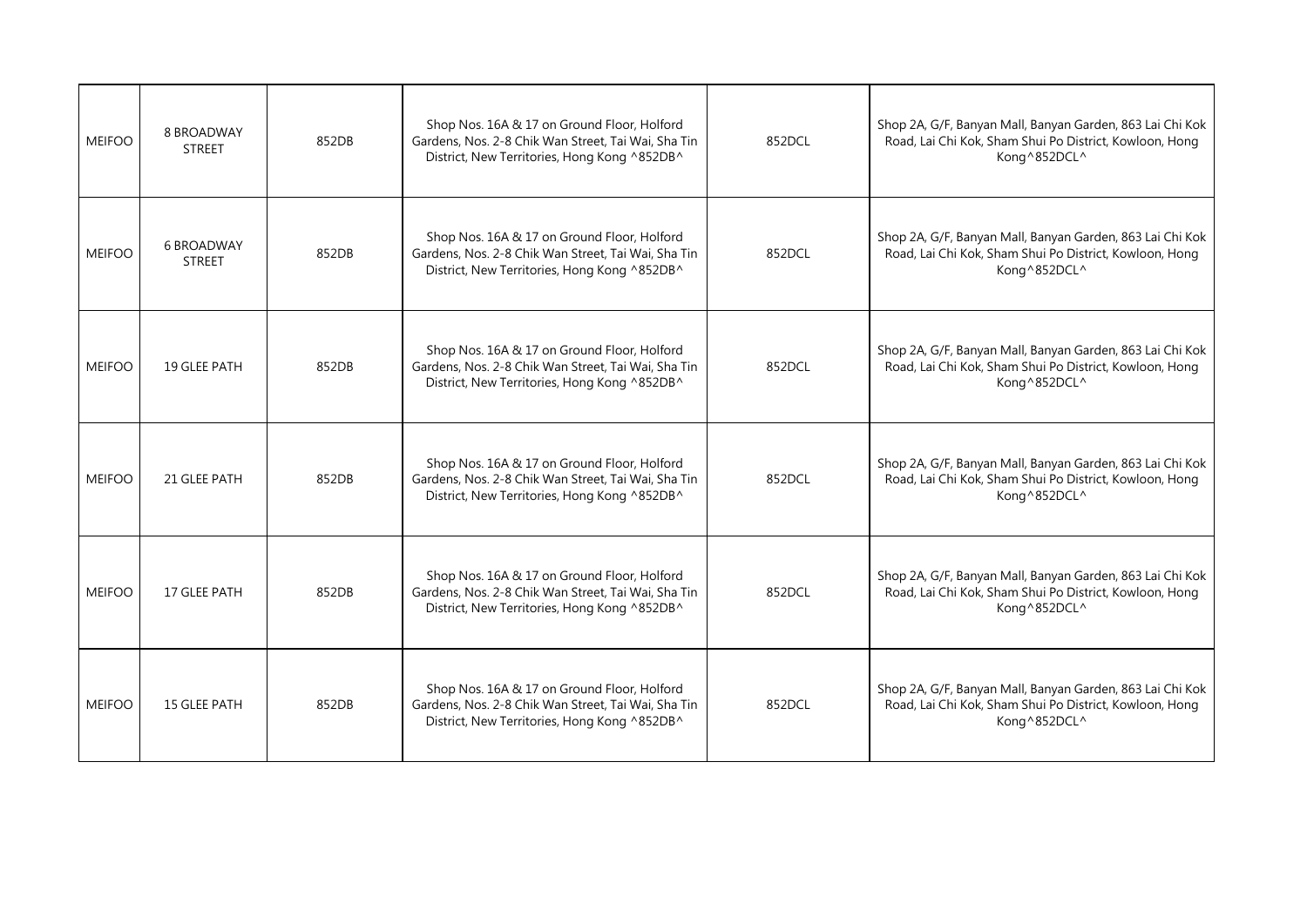| <b>MEIFOO</b> | 11 GLEE PATH | 852DB | Shop Nos. 16A & 17 on Ground Floor, Holford<br>Gardens, Nos. 2-8 Chik Wan Street, Tai Wai, Sha Tin<br>District, New Territories, Hong Kong ^852DB^ | 852DCL | Shop 2A, G/F, Banyan Mall, Banyan Garden, 863 Lai Chi Kok<br>Road, Lai Chi Kok, Sham Shui Po District, Kowloon, Hong<br>Kong^852DCL^ |
|---------------|--------------|-------|----------------------------------------------------------------------------------------------------------------------------------------------------|--------|--------------------------------------------------------------------------------------------------------------------------------------|
| <b>MEIFOO</b> | 9 GLEE PATH  | 852DB | Shop Nos. 16A & 17 on Ground Floor, Holford<br>Gardens, Nos. 2-8 Chik Wan Street, Tai Wai, Sha Tin<br>District, New Territories, Hong Kong ^852DB^ | 852DCL | Shop 2A, G/F, Banyan Mall, Banyan Garden, 863 Lai Chi Kok<br>Road, Lai Chi Kok, Sham Shui Po District, Kowloon, Hong<br>Kong^852DCL^ |
| <b>MEIFOO</b> | 7 GLEE PATH  | 852DB | Shop Nos. 16A & 17 on Ground Floor, Holford<br>Gardens, Nos. 2-8 Chik Wan Street, Tai Wai, Sha Tin<br>District, New Territories, Hong Kong ^852DB^ | 852DCL | Shop 2A, G/F, Banyan Mall, Banyan Garden, 863 Lai Chi Kok<br>Road, Lai Chi Kok, Sham Shui Po District, Kowloon, Hong<br>Kong^852DCL^ |
| <b>MEIFOO</b> | 5 GLEE PATH  | 852DB | Shop Nos. 16A & 17 on Ground Floor, Holford<br>Gardens, Nos. 2-8 Chik Wan Street, Tai Wai, Sha Tin<br>District, New Territories, Hong Kong ^852DB^ | 852DCL | Shop 2A, G/F, Banyan Mall, Banyan Garden, 863 Lai Chi Kok<br>Road, Lai Chi Kok, Sham Shui Po District, Kowloon, Hong<br>Kong^852DCL^ |
| <b>MEIFOO</b> | 3 GLEE PATH  | 852DB | Shop Nos. 16A & 17 on Ground Floor, Holford<br>Gardens, Nos. 2-8 Chik Wan Street, Tai Wai, Sha Tin<br>District, New Territories, Hong Kong ^852DB^ | 852DCL | Shop 2A, G/F, Banyan Mall, Banyan Garden, 863 Lai Chi Kok<br>Road, Lai Chi Kok, Sham Shui Po District, Kowloon, Hong<br>Kong^852DCL^ |
| <b>MEIFOO</b> | 1 GLEE PATH  | 852DB | Shop Nos. 16A & 17 on Ground Floor, Holford<br>Gardens, Nos. 2-8 Chik Wan Street, Tai Wai, Sha Tin<br>District, New Territories, Hong Kong ^852DB^ | 852DCL | Shop 2A, G/F, Banyan Mall, Banyan Garden, 863 Lai Chi Kok<br>Road, Lai Chi Kok, Sham Shui Po District, Kowloon, Hong<br>Kong^852DCL^ |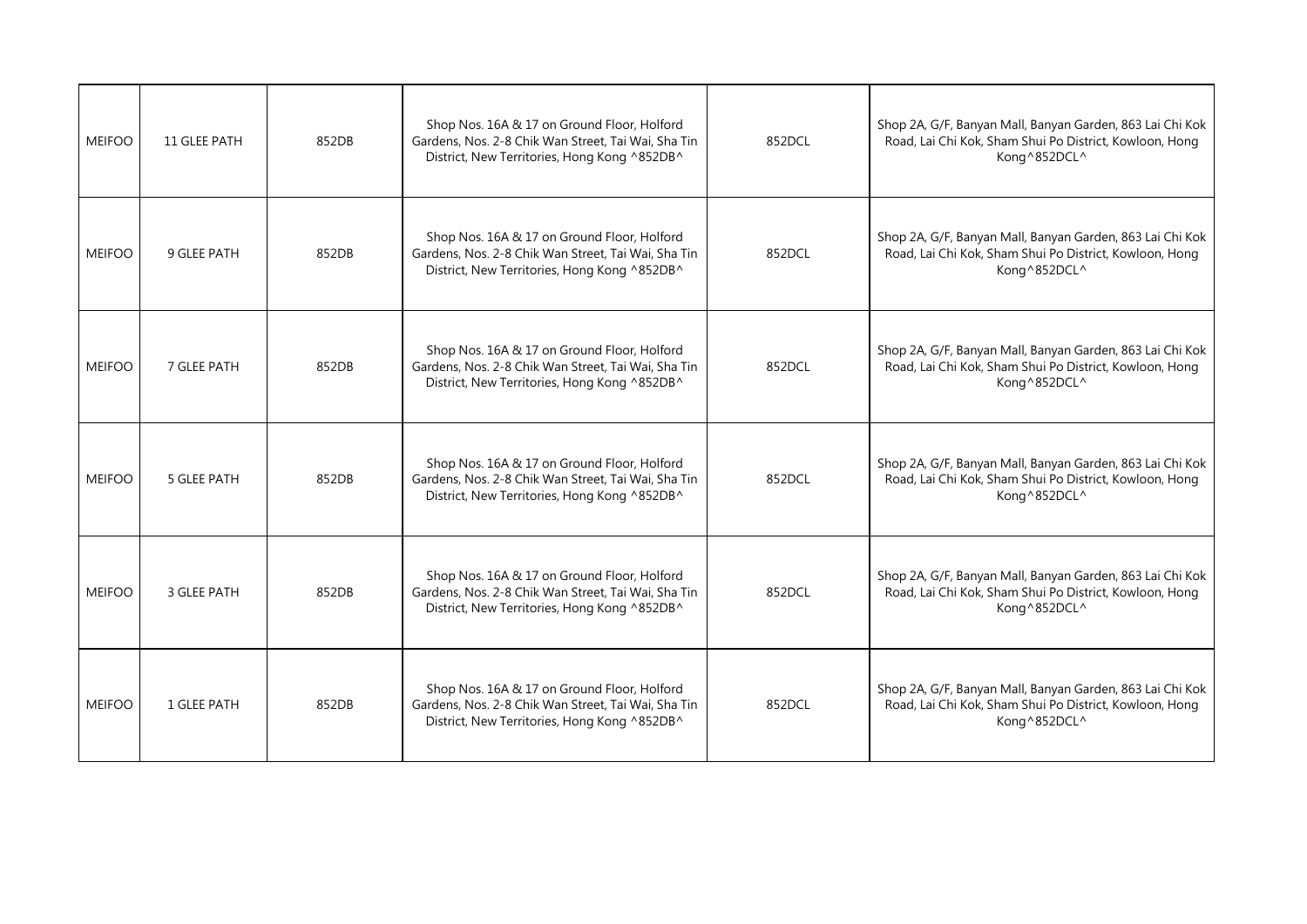| <b>MEIFOO</b> | 51 BROADWAY<br><b>STREET</b>        | 852DB | Shop Nos. 16A & 17 on Ground Floor, Holford<br>Gardens, Nos. 2-8 Chik Wan Street, Tai Wai, Sha Tin<br>District, New Territories, Hong Kong ^852DB^ | 852DCL | Shop 2A, G/F, Banyan Mall, Banyan Garden, 863 Lai Chi Kok<br>Road, Lai Chi Kok, Sham Shui Po District, Kowloon, Hong<br>Kong^852DCL^ |
|---------------|-------------------------------------|-------|----------------------------------------------------------------------------------------------------------------------------------------------------|--------|--------------------------------------------------------------------------------------------------------------------------------------|
| <b>MEIFOO</b> | 49 BROADWAY<br><b>STREET</b>        | 852DB | Shop Nos. 16A & 17 on Ground Floor, Holford<br>Gardens, Nos. 2-8 Chik Wan Street, Tai Wai, Sha Tin<br>District, New Territories, Hong Kong ^852DB^ | 852DCL | Shop 2A, G/F, Banyan Mall, Banyan Garden, 863 Lai Chi Kok<br>Road, Lai Chi Kok, Sham Shui Po District, Kowloon, Hong<br>Kong^852DCL^ |
| <b>MEIFOO</b> | 47 BROADWAY<br><b>STREET</b>        | 852DB | Shop Nos. 16A & 17 on Ground Floor, Holford<br>Gardens, Nos. 2-8 Chik Wan Street, Tai Wai, Sha Tin<br>District, New Territories, Hong Kong ^852DB^ | 852DCL | Shop 2A, G/F, Banyan Mall, Banyan Garden, 863 Lai Chi Kok<br>Road, Lai Chi Kok, Sham Shui Po District, Kowloon, Hong<br>Kong^852DCL^ |
| <b>MEIFOO</b> | <b>45 BROADWAY</b><br><b>STREET</b> | 852DB | Shop Nos. 16A & 17 on Ground Floor, Holford<br>Gardens, Nos. 2-8 Chik Wan Street, Tai Wai, Sha Tin<br>District, New Territories, Hong Kong ^852DB^ | 852DCL | Shop 2A, G/F, Banyan Mall, Banyan Garden, 863 Lai Chi Kok<br>Road, Lai Chi Kok, Sham Shui Po District, Kowloon, Hong<br>Kong^852DCL^ |
| <b>MEIFOO</b> | 8 GLEE PATH                         | 852DB | Shop Nos. 16A & 17 on Ground Floor, Holford<br>Gardens, Nos. 2-8 Chik Wan Street, Tai Wai, Sha Tin<br>District, New Territories, Hong Kong ^852DB^ | 852DCL | Shop 2A, G/F, Banyan Mall, Banyan Garden, 863 Lai Chi Kok<br>Road, Lai Chi Kok, Sham Shui Po District, Kowloon, Hong<br>Kong^852DCL^ |
| <b>MEIFOO</b> | <b>6 GLEE PATH</b>                  | 852DB | Shop Nos. 16A & 17 on Ground Floor, Holford<br>Gardens, Nos. 2-8 Chik Wan Street, Tai Wai, Sha Tin<br>District, New Territories, Hong Kong ^852DB^ | 852DCL | Shop 2A, G/F, Banyan Mall, Banyan Garden, 863 Lai Chi Kok<br>Road, Lai Chi Kok, Sham Shui Po District, Kowloon, Hong<br>Kong^852DCL^ |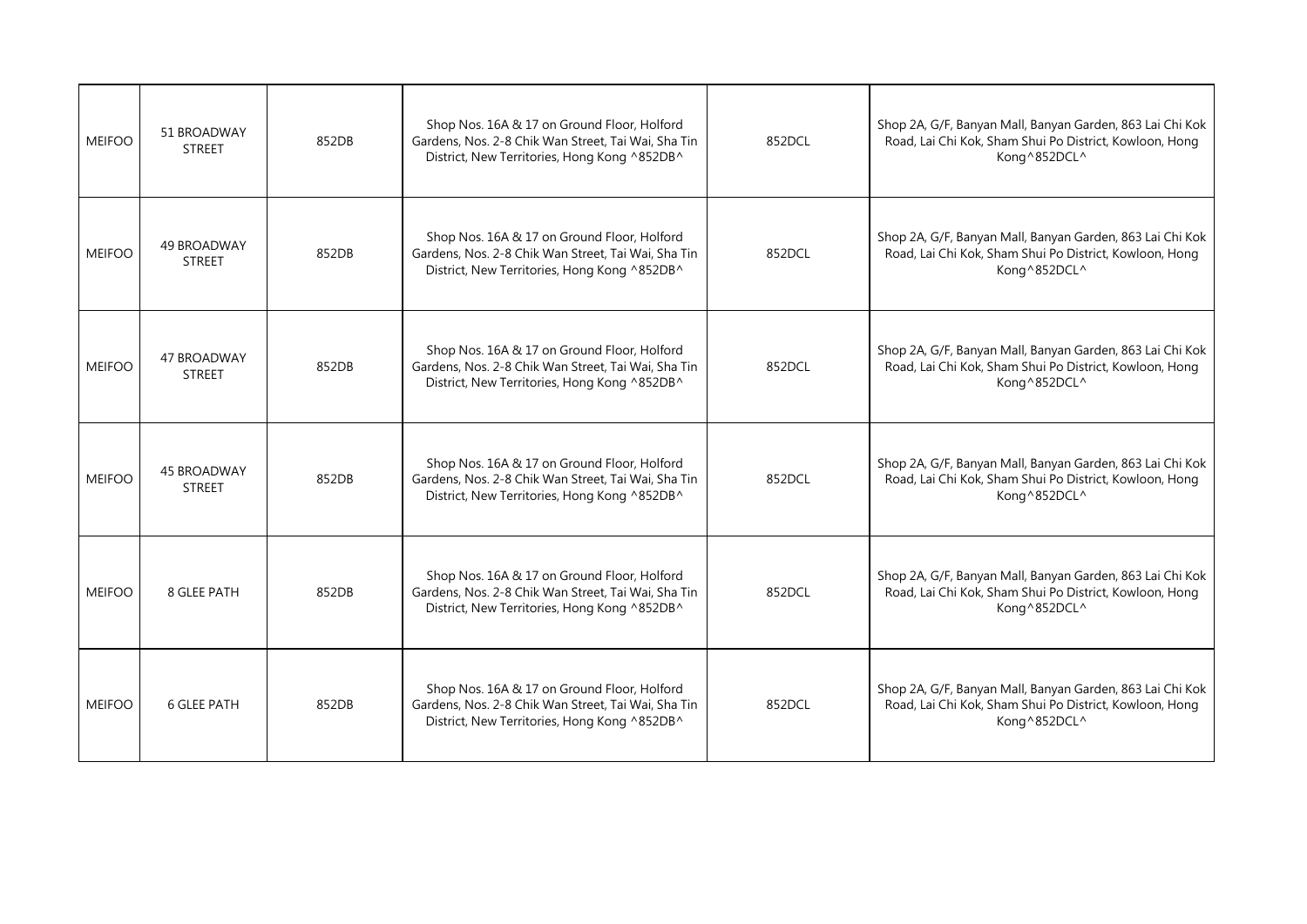| <b>MEIFOO</b> | <b>43 BROADWAY</b><br><b>STREET</b> | 852DB | Shop Nos. 16A & 17 on Ground Floor, Holford<br>Gardens, Nos. 2-8 Chik Wan Street, Tai Wai, Sha Tin<br>District, New Territories, Hong Kong ^852DB^ | 852DCL | Shop 2A, G/F, Banyan Mall, Banyan Garden, 863 Lai Chi Kok<br>Road, Lai Chi Kok, Sham Shui Po District, Kowloon, Hong<br>Kong^852DCL^ |
|---------------|-------------------------------------|-------|----------------------------------------------------------------------------------------------------------------------------------------------------|--------|--------------------------------------------------------------------------------------------------------------------------------------|
| <b>MEIFOO</b> | 41 BROADWAY<br><b>STREET</b>        | 852DB | Shop Nos. 16A & 17 on Ground Floor, Holford<br>Gardens, Nos. 2-8 Chik Wan Street, Tai Wai, Sha Tin<br>District, New Territories, Hong Kong ^852DB^ | 852DCL | Shop 2A, G/F, Banyan Mall, Banyan Garden, 863 Lai Chi Kok<br>Road, Lai Chi Kok, Sham Shui Po District, Kowloon, Hong<br>Kong^852DCL^ |
| <b>MEIFOO</b> | 39 BROADWAY<br><b>STREET</b>        | 852DB | Shop Nos. 16A & 17 on Ground Floor, Holford<br>Gardens, Nos. 2-8 Chik Wan Street, Tai Wai, Sha Tin<br>District, New Territories, Hong Kong ^852DB^ | 852DCL | Shop 2A, G/F, Banyan Mall, Banyan Garden, 863 Lai Chi Kok<br>Road, Lai Chi Kok, Sham Shui Po District, Kowloon, Hong<br>Kong^852DCL^ |
| <b>MEIFOO</b> | <b>37 BROADWAY</b><br><b>STREET</b> | 852DB | Shop Nos. 16A & 17 on Ground Floor, Holford<br>Gardens, Nos. 2-8 Chik Wan Street, Tai Wai, Sha Tin<br>District, New Territories, Hong Kong ^852DB^ | 852DCL | Shop 2A, G/F, Banyan Mall, Banyan Garden, 863 Lai Chi Kok<br>Road, Lai Chi Kok, Sham Shui Po District, Kowloon, Hong<br>Kong^852DCL^ |
| <b>MEIFOO</b> | <b>4 GLEE PATH</b>                  | 852DB | Shop Nos. 16A & 17 on Ground Floor, Holford<br>Gardens, Nos. 2-8 Chik Wan Street, Tai Wai, Sha Tin<br>District, New Territories, Hong Kong ^852DB^ | 852DCL | Shop 2A, G/F, Banyan Mall, Banyan Garden, 863 Lai Chi Kok<br>Road, Lai Chi Kok, Sham Shui Po District, Kowloon, Hong<br>Kong^852DCL^ |
| <b>MEIFOO</b> | 2 GLEE PATH                         | 852DB | Shop Nos. 16A & 17 on Ground Floor, Holford<br>Gardens, Nos. 2-8 Chik Wan Street, Tai Wai, Sha Tin<br>District, New Territories, Hong Kong ^852DB^ | 852DCL | Shop 2A, G/F, Banyan Mall, Banyan Garden, 863 Lai Chi Kok<br>Road, Lai Chi Kok, Sham Shui Po District, Kowloon, Hong<br>Kong^852DCL^ |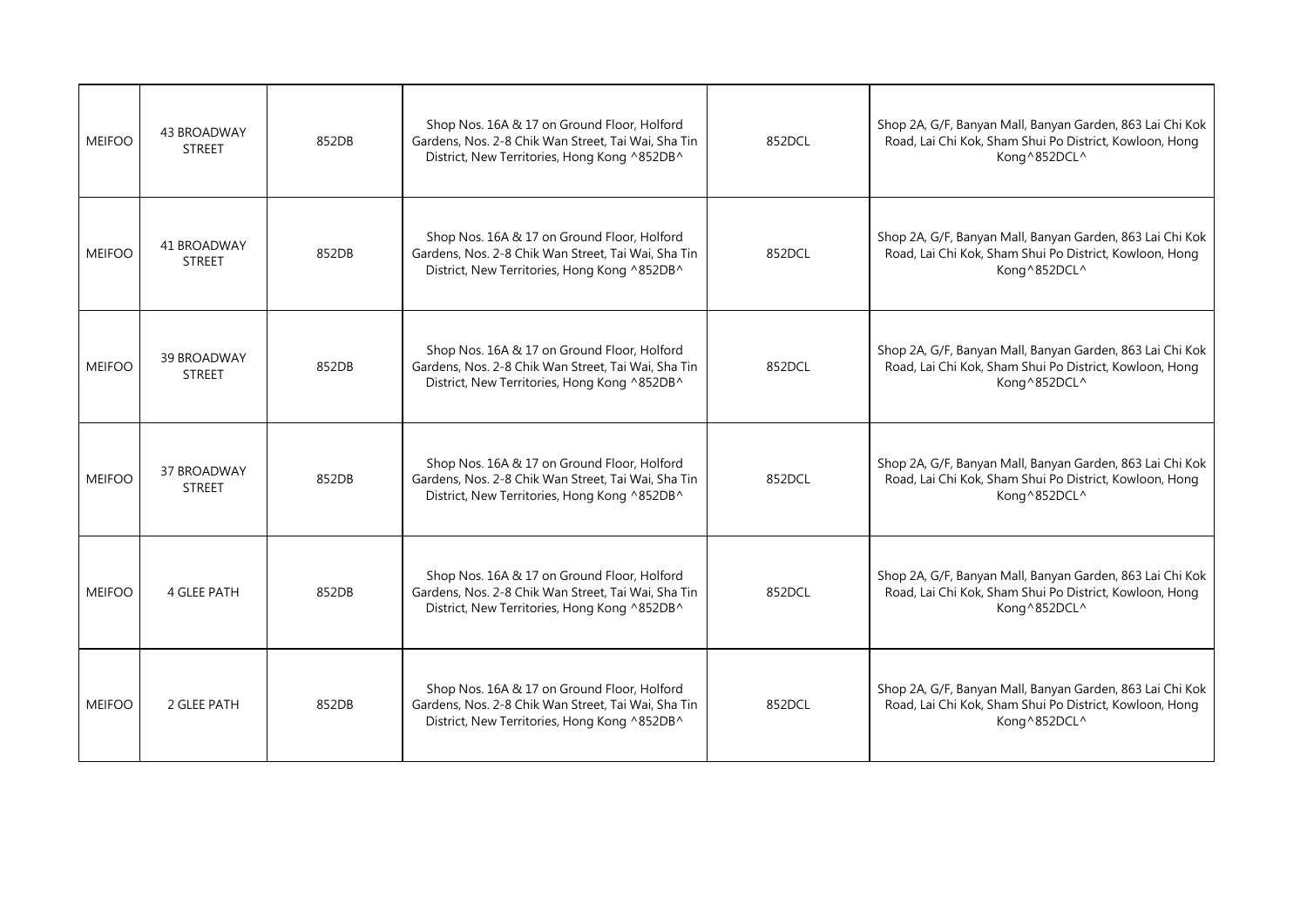| <b>MEIFOO</b> | <b>35 BROADWAY</b><br><b>STREET</b> | 852DB | Shop Nos. 16A & 17 on Ground Floor, Holford<br>Gardens, Nos. 2-8 Chik Wan Street, Tai Wai, Sha Tin<br>District, New Territories, Hong Kong ^852DB^ | 852DCL | Shop 2A, G/F, Banyan Mall, Banyan Garden, 863 Lai Chi Kok<br>Road, Lai Chi Kok, Sham Shui Po District, Kowloon, Hong<br>Kong^852DCL^ |
|---------------|-------------------------------------|-------|----------------------------------------------------------------------------------------------------------------------------------------------------|--------|--------------------------------------------------------------------------------------------------------------------------------------|
| <b>MEIFOO</b> | 33 BROADWAY<br><b>STREET</b>        | 852DB | Shop Nos. 16A & 17 on Ground Floor, Holford<br>Gardens, Nos. 2-8 Chik Wan Street, Tai Wai, Sha Tin<br>District, New Territories, Hong Kong ^852DB^ | 852DCL | Shop 2A, G/F, Banyan Mall, Banyan Garden, 863 Lai Chi Kok<br>Road, Lai Chi Kok, Sham Shui Po District, Kowloon, Hong<br>Kong^852DCL^ |
| <b>MEIFOO</b> | 55 BROADWAY<br><b>STREET</b>        | 852DB | Shop Nos. 16A & 17 on Ground Floor, Holford<br>Gardens, Nos. 2-8 Chik Wan Street, Tai Wai, Sha Tin<br>District, New Territories, Hong Kong ^852DB^ | 852DCL | Shop 2A, G/F, Banyan Mall, Banyan Garden, 863 Lai Chi Kok<br>Road, Lai Chi Kok, Sham Shui Po District, Kowloon, Hong<br>Kong^852DCL^ |
| <b>MEIFOO</b> | 53 BROADWAY<br><b>STREET</b>        | 852DB | Shop Nos. 16A & 17 on Ground Floor, Holford<br>Gardens, Nos. 2-8 Chik Wan Street, Tai Wai, Sha Tin<br>District, New Territories, Hong Kong ^852DB^ | 852DCL | Shop 2A, G/F, Banyan Mall, Banyan Garden, 863 Lai Chi Kok<br>Road, Lai Chi Kok, Sham Shui Po District, Kowloon, Hong<br>Kong^852DCL^ |
| <b>MEIFOO</b> | 57 BROADWAY<br><b>STREET</b>        | 852DB | Shop Nos. 16A & 17 on Ground Floor, Holford<br>Gardens, Nos. 2-8 Chik Wan Street, Tai Wai, Sha Tin<br>District, New Territories, Hong Kong ^852DB^ | 852DCL | Shop 2A, G/F, Banyan Mall, Banyan Garden, 863 Lai Chi Kok<br>Road, Lai Chi Kok, Sham Shui Po District, Kowloon, Hong<br>Kong^852DCL^ |
| <b>MEIFOO</b> | 59 BROADWAY<br><b>STREET</b>        | 852DB | Shop Nos. 16A & 17 on Ground Floor, Holford<br>Gardens, Nos. 2-8 Chik Wan Street, Tai Wai, Sha Tin<br>District, New Territories, Hong Kong ^852DB^ | 852DCL | Shop 2A, G/F, Banyan Mall, Banyan Garden, 863 Lai Chi Kok<br>Road, Lai Chi Kok, Sham Shui Po District, Kowloon, Hong<br>Kong^852DCL^ |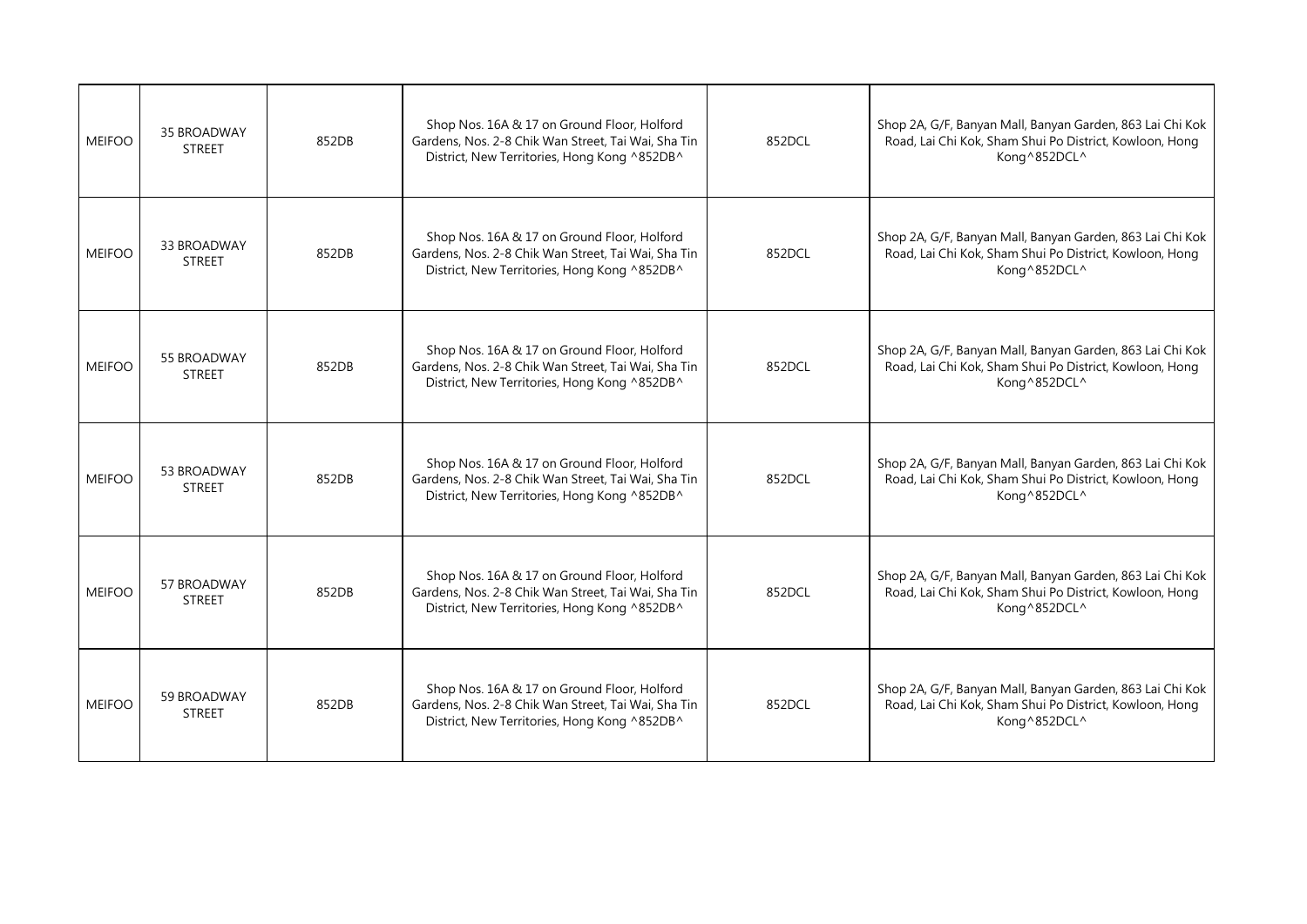| <b>MEIFOO</b> | 61 BROADWAY<br><b>STREET</b>        | 852DB | Shop Nos. 16A & 17 on Ground Floor, Holford<br>Gardens, Nos. 2-8 Chik Wan Street, Tai Wai, Sha Tin<br>District, New Territories, Hong Kong ^852DB^ | 852DCL | Shop 2A, G/F, Banyan Mall, Banyan Garden, 863 Lai Chi Kok<br>Road, Lai Chi Kok, Sham Shui Po District, Kowloon, Hong<br>Kong^852DCL^ |
|---------------|-------------------------------------|-------|----------------------------------------------------------------------------------------------------------------------------------------------------|--------|--------------------------------------------------------------------------------------------------------------------------------------|
| <b>MEIFOO</b> | <b>63 BROADWAY</b><br><b>STREET</b> | 852DB | Shop Nos. 16A & 17 on Ground Floor, Holford<br>Gardens, Nos. 2-8 Chik Wan Street, Tai Wai, Sha Tin<br>District, New Territories, Hong Kong ^852DB^ | 852DCL | Shop 2A, G/F, Banyan Mall, Banyan Garden, 863 Lai Chi Kok<br>Road, Lai Chi Kok, Sham Shui Po District, Kowloon, Hong<br>Kong^852DCL^ |
| <b>MEIFOO</b> | <b>65 BROADWAY</b><br><b>STREET</b> | 852DB | Shop Nos. 16A & 17 on Ground Floor, Holford<br>Gardens, Nos. 2-8 Chik Wan Street, Tai Wai, Sha Tin<br>District, New Territories, Hong Kong ^852DB^ | 852DCL | Shop 2A, G/F, Banyan Mall, Banyan Garden, 863 Lai Chi Kok<br>Road, Lai Chi Kok, Sham Shui Po District, Kowloon, Hong<br>Kong^852DCL^ |
| <b>MEIFOO</b> | 67 BROADWAY<br><b>STREET</b>        | 852DB | Shop Nos. 16A & 17 on Ground Floor, Holford<br>Gardens, Nos. 2-8 Chik Wan Street, Tai Wai, Sha Tin<br>District, New Territories, Hong Kong ^852DB^ | 852DCL | Shop 2A, G/F, Banyan Mall, Banyan Garden, 863 Lai Chi Kok<br>Road, Lai Chi Kok, Sham Shui Po District, Kowloon, Hong<br>Kong^852DCL^ |
| <b>MEIFOO</b> | 31 BROADWAY<br><b>STREET</b>        | 852DB | Shop Nos. 16A & 17 on Ground Floor, Holford<br>Gardens, Nos. 2-8 Chik Wan Street, Tai Wai, Sha Tin<br>District, New Territories, Hong Kong ^852DB^ | 852DCL | Shop 2A, G/F, Banyan Mall, Banyan Garden, 863 Lai Chi Kok<br>Road, Lai Chi Kok, Sham Shui Po District, Kowloon, Hong<br>Kong^852DCL^ |
| <b>MEIFOO</b> | 29 BROADWAY<br><b>STREET</b>        | 852DB | Shop Nos. 16A & 17 on Ground Floor, Holford<br>Gardens, Nos. 2-8 Chik Wan Street, Tai Wai, Sha Tin<br>District, New Territories, Hong Kong ^852DB^ | 852DCL | Shop 2A, G/F, Banyan Mall, Banyan Garden, 863 Lai Chi Kok<br>Road, Lai Chi Kok, Sham Shui Po District, Kowloon, Hong<br>Kong^852DCL^ |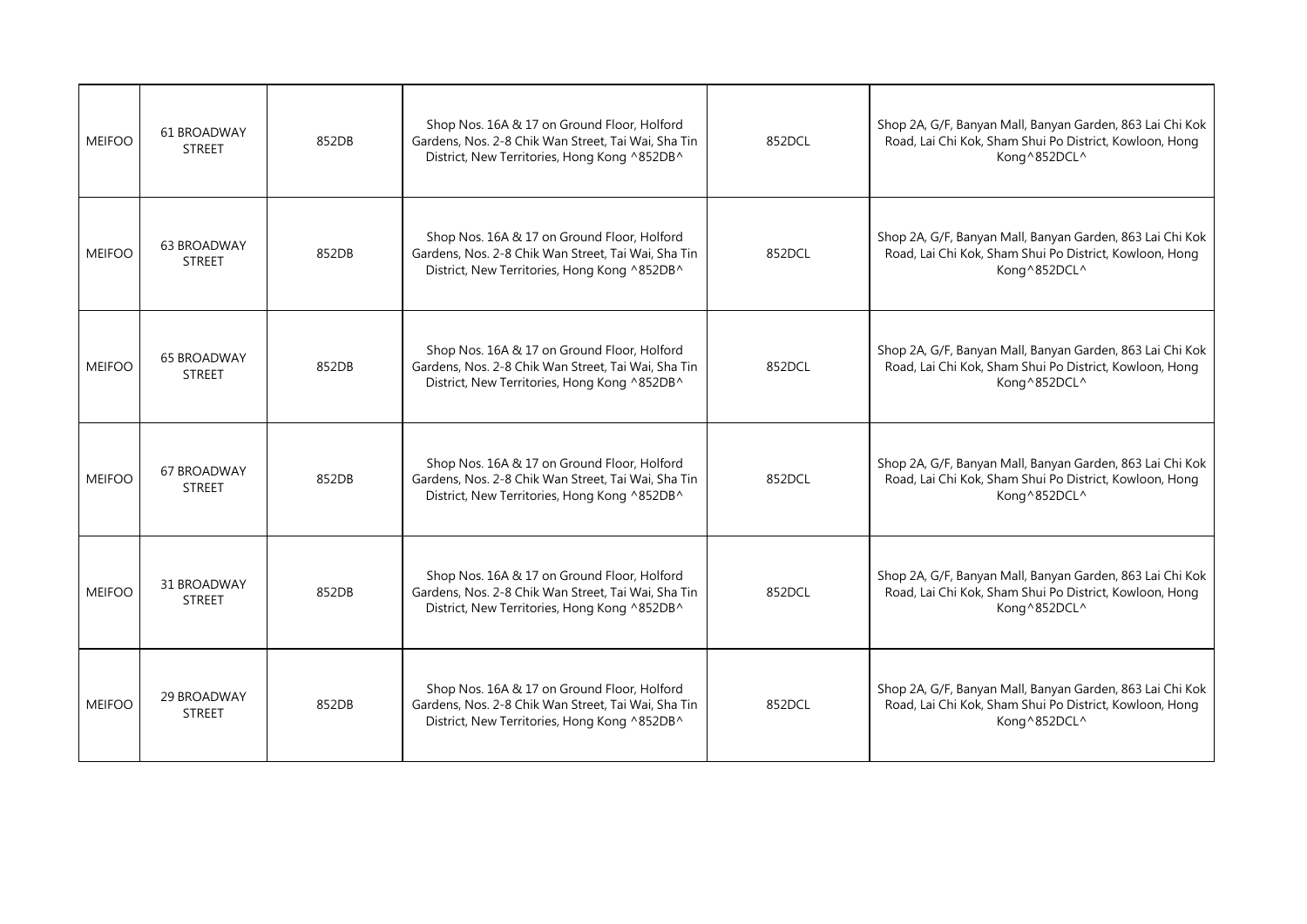| <b>MEIFOO</b> | 27 BROADWAY<br><b>STREET</b>        | 852DB | Shop Nos. 16A & 17 on Ground Floor, Holford<br>Gardens, Nos. 2-8 Chik Wan Street, Tai Wai, Sha Tin<br>District, New Territories, Hong Kong ^852DB^ | 852DCL | Shop 2A, G/F, Banyan Mall, Banyan Garden, 863 Lai Chi Kok<br>Road, Lai Chi Kok, Sham Shui Po District, Kowloon, Hong<br>Kong^852DCL^ |
|---------------|-------------------------------------|-------|----------------------------------------------------------------------------------------------------------------------------------------------------|--------|--------------------------------------------------------------------------------------------------------------------------------------|
| <b>MEIFOO</b> | <b>25 BROADWAY</b><br><b>STREET</b> | 852DB | Shop Nos. 16A & 17 on Ground Floor, Holford<br>Gardens, Nos. 2-8 Chik Wan Street, Tai Wai, Sha Tin<br>District, New Territories, Hong Kong ^852DB^ | 852DCL | Shop 2A, G/F, Banyan Mall, Banyan Garden, 863 Lai Chi Kok<br>Road, Lai Chi Kok, Sham Shui Po District, Kowloon, Hong<br>Kong^852DCL^ |
| <b>MEIFOO</b> | 23 BROADWAY<br><b>STREET</b>        | 852DB | Shop Nos. 16A & 17 on Ground Floor, Holford<br>Gardens, Nos. 2-8 Chik Wan Street, Tai Wai, Sha Tin<br>District, New Territories, Hong Kong ^852DB^ | 852DCL | Shop 2A, G/F, Banyan Mall, Banyan Garden, 863 Lai Chi Kok<br>Road, Lai Chi Kok, Sham Shui Po District, Kowloon, Hong<br>Kong^852DCL^ |
| <b>MEIFOO</b> | 19 BROADWAY<br><b>STREET</b>        | 852DB | Shop Nos. 16A & 17 on Ground Floor, Holford<br>Gardens, Nos. 2-8 Chik Wan Street, Tai Wai, Sha Tin<br>District, New Territories, Hong Kong ^852DB^ | 852DCL | Shop 2A, G/F, Banyan Mall, Banyan Garden, 863 Lai Chi Kok<br>Road, Lai Chi Kok, Sham Shui Po District, Kowloon, Hong<br>Kong^852DCL^ |
| <b>MEIFOO</b> | 21 BROADWAY<br><b>STREET</b>        | 852DB | Shop Nos. 16A & 17 on Ground Floor, Holford<br>Gardens, Nos. 2-8 Chik Wan Street, Tai Wai, Sha Tin<br>District, New Territories, Hong Kong ^852DB^ | 852DCL | Shop 2A, G/F, Banyan Mall, Banyan Garden, 863 Lai Chi Kok<br>Road, Lai Chi Kok, Sham Shui Po District, Kowloon, Hong<br>Kong^852DCL^ |
| <b>MEIFOO</b> | 17 BROADWAY<br><b>STREET</b>        | 852DB | Shop Nos. 16A & 17 on Ground Floor, Holford<br>Gardens, Nos. 2-8 Chik Wan Street, Tai Wai, Sha Tin<br>District, New Territories, Hong Kong ^852DB^ | 852DCL | Shop 2A, G/F, Banyan Mall, Banyan Garden, 863 Lai Chi Kok<br>Road, Lai Chi Kok, Sham Shui Po District, Kowloon, Hong<br>Kong^852DCL^ |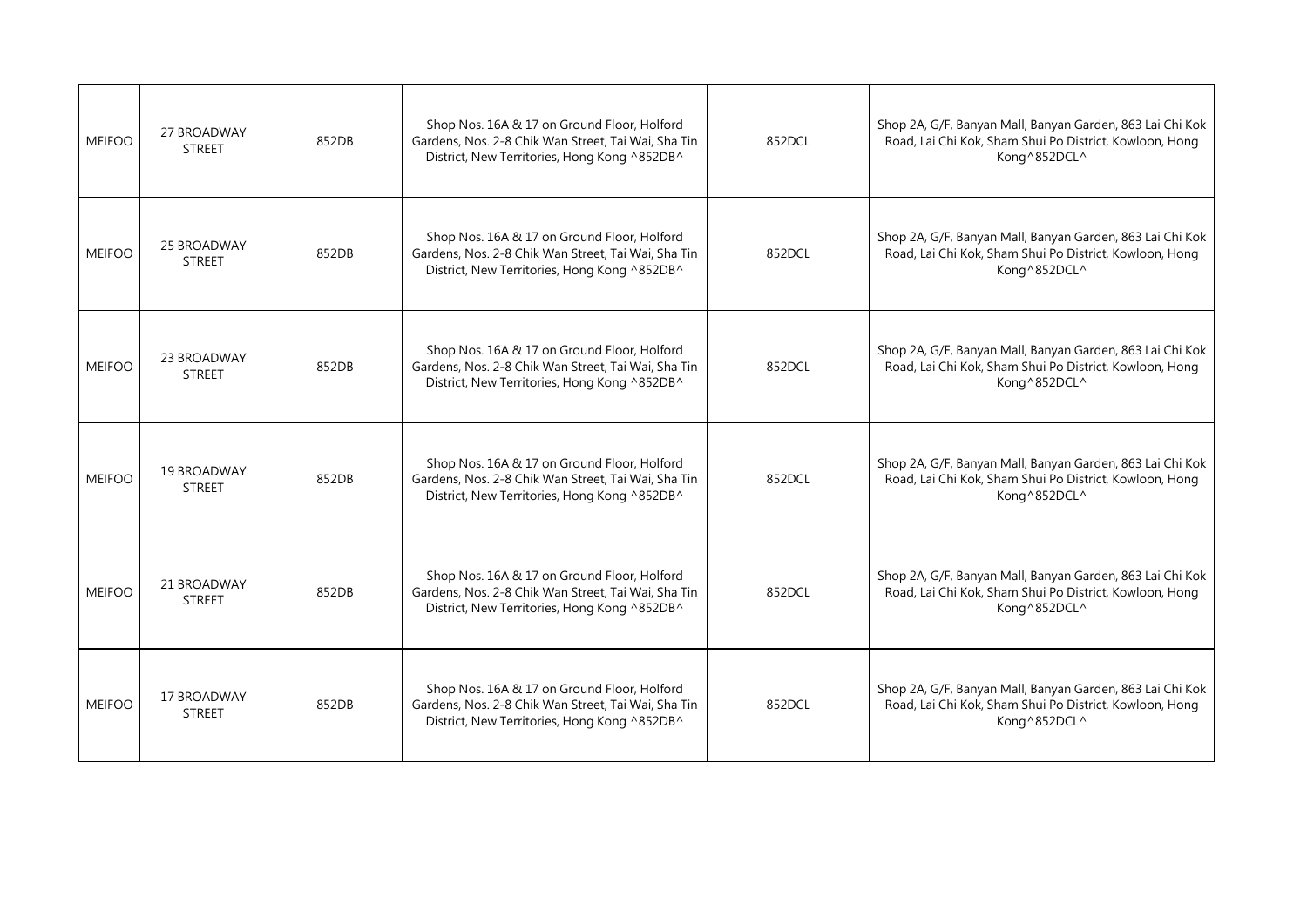| <b>MEIFOO</b> | <b>15 BROADWAY</b><br><b>STREET</b> | 852DB | Shop Nos. 16A & 17 on Ground Floor, Holford<br>Gardens, Nos. 2-8 Chik Wan Street, Tai Wai, Sha Tin<br>District, New Territories, Hong Kong ^852DB^ | 852DCL | Shop 2A, G/F, Banyan Mall, Banyan Garden, 863 Lai Chi Kok<br>Road, Lai Chi Kok, Sham Shui Po District, Kowloon, Hong<br>Kong^852DCL^ |
|---------------|-------------------------------------|-------|----------------------------------------------------------------------------------------------------------------------------------------------------|--------|--------------------------------------------------------------------------------------------------------------------------------------|
| <b>MEIFOO</b> | 3 BROADWAY<br><b>STREET</b>         | 852DB | Shop Nos. 16A & 17 on Ground Floor, Holford<br>Gardens, Nos. 2-8 Chik Wan Street, Tai Wai, Sha Tin<br>District, New Territories, Hong Kong ^852DB^ | 852DCL | Shop 2A, G/F, Banyan Mall, Banyan Garden, 863 Lai Chi Kok<br>Road, Lai Chi Kok, Sham Shui Po District, Kowloon, Hong<br>Kong^852DCL^ |
| <b>MEIFOO</b> | 1 BROADWAY<br><b>STREET</b>         | 852DB | Shop Nos. 16A & 17 on Ground Floor, Holford<br>Gardens, Nos. 2-8 Chik Wan Street, Tai Wai, Sha Tin<br>District, New Territories, Hong Kong ^852DB^ | 852DCL | Shop 2A, G/F, Banyan Mall, Banyan Garden, 863 Lai Chi Kok<br>Road, Lai Chi Kok, Sham Shui Po District, Kowloon, Hong<br>Kong^852DCL^ |
| <b>MEIFOO</b> | 7 BROADWAY<br><b>STREET</b>         | 852DB | Shop Nos. 16A & 17 on Ground Floor, Holford<br>Gardens, Nos. 2-8 Chik Wan Street, Tai Wai, Sha Tin<br>District, New Territories, Hong Kong ^852DB^ | 852DCL | Shop 2A, G/F, Banyan Mall, Banyan Garden, 863 Lai Chi Kok<br>Road, Lai Chi Kok, Sham Shui Po District, Kowloon, Hong<br>Kong^852DCL^ |
| <b>MEIFOO</b> | 5 BROADWAY<br><b>STREET</b>         | 852DB | Shop Nos. 16A & 17 on Ground Floor, Holford<br>Gardens, Nos. 2-8 Chik Wan Street, Tai Wai, Sha Tin<br>District, New Territories, Hong Kong ^852DB^ | 852DCL | Shop 2A, G/F, Banyan Mall, Banyan Garden, 863 Lai Chi Kok<br>Road, Lai Chi Kok, Sham Shui Po District, Kowloon, Hong<br>Kong^852DCL^ |
| <b>MEIFOO</b> | 11 BROADWAY<br><b>STREET</b>        | 852DB | Shop Nos. 16A & 17 on Ground Floor, Holford<br>Gardens, Nos. 2-8 Chik Wan Street, Tai Wai, Sha Tin<br>District, New Territories, Hong Kong ^852DB^ | 852DCL | Shop 2A, G/F, Banyan Mall, Banyan Garden, 863 Lai Chi Kok<br>Road, Lai Chi Kok, Sham Shui Po District, Kowloon, Hong<br>Kong^852DCL^ |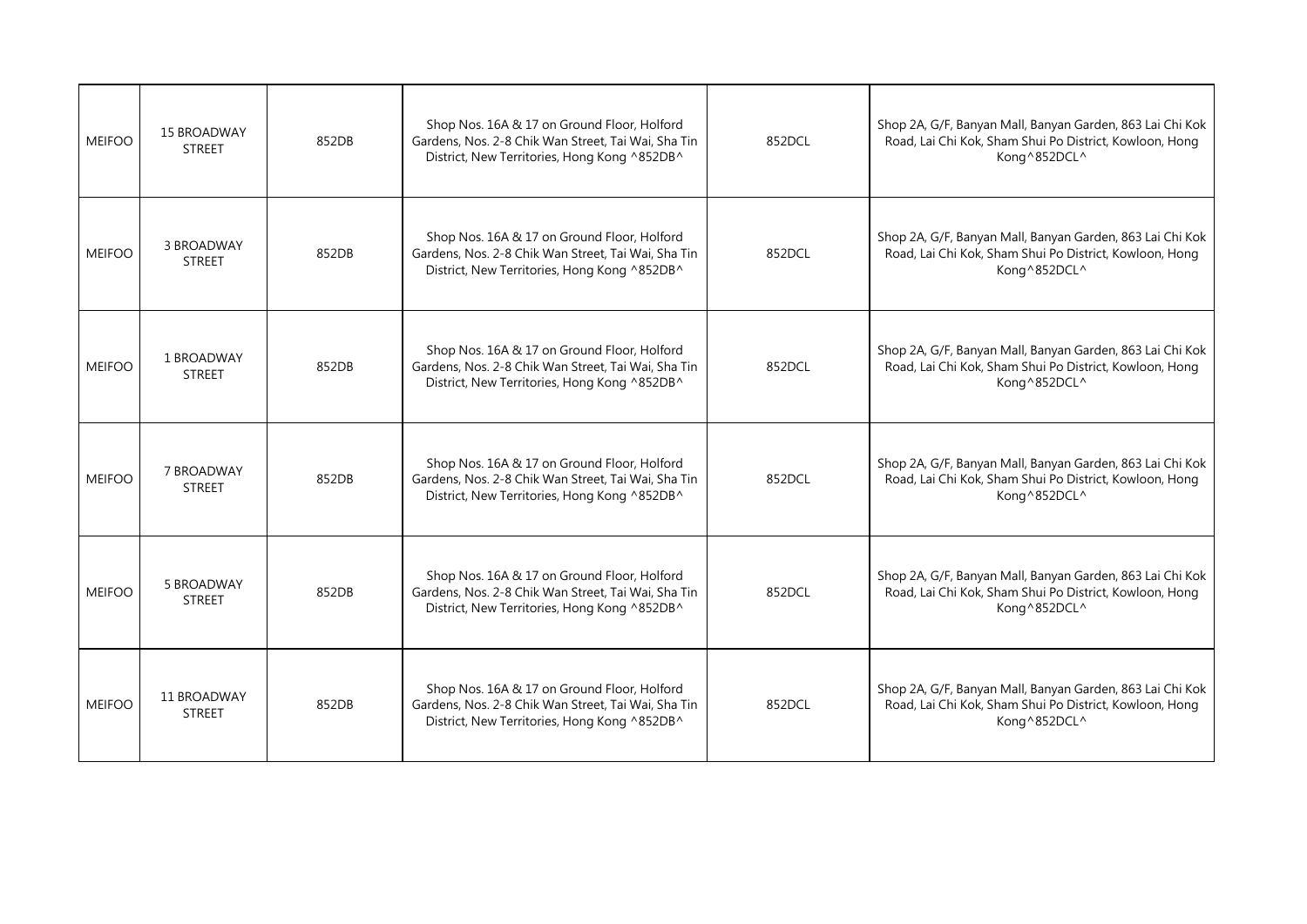| 9 BROADWAY<br><b>STREET</b>                           | 852DB                                                                                              | Shop Nos. 16A & 17 on Ground Floor, Holford<br>Gardens, Nos. 2-8 Chik Wan Street, Tai Wai, Sha Tin<br>District, New Territories, Hong Kong ^852DB^ | 852DCL | Shop 2A, G/F, Banyan Mall, Banyan Garden, 863 Lai Chi Kok<br>Road, Lai Chi Kok, Sham Shui Po District, Kowloon, Hong<br>Kong^852DCL^ |
|-------------------------------------------------------|----------------------------------------------------------------------------------------------------|----------------------------------------------------------------------------------------------------------------------------------------------------|--------|--------------------------------------------------------------------------------------------------------------------------------------|
| MEI FOO<br><b>GOVERNMENT</b><br><b>COMPLEX</b>        | 852DB                                                                                              | Shop Nos. 16A & 17 on Ground Floor, Holford<br>Gardens, Nos. 2-8 Chik Wan Street, Tai Wai, Sha Tin<br>District, New Territories, Hong Kong ^852DB^ | 852DCL | Shop 2A, G/F, Banyan Mall, Banyan Garden, 863 Lai Chi Kok<br>Road, Lai Chi Kok, Sham Shui Po District, Kowloon, Hong<br>Kong^852DCL^ |
| <b>MEI FOO</b><br><b>GOVERNMENT</b><br><b>COMPLEX</b> | 852DB                                                                                              | Shop Nos. 16A & 17 on Ground Floor, Holford<br>Gardens, Nos. 2-8 Chik Wan Street, Tai Wai, Sha Tin<br>District, New Territories, Hong Kong ^852DB^ | 852DCL | Shop 2A, G/F, Banyan Mall, Banyan Garden, 863 Lai Chi Kok<br>Road, Lai Chi Kok, Sham Shui Po District, Kowloon, Hong<br>Kong^852DCL^ |
| LAI CHI KOK PARK                                      | 852DB                                                                                              | Shop Nos. 16A & 17 on Ground Floor, Holford<br>Gardens, Nos. 2-8 Chik Wan Street, Tai Wai, Sha Tin<br>District, New Territories, Hong Kong ^852DB^ | 852DCL | Shop 2A, G/F, Banyan Mall, Banyan Garden, 863 Lai Chi Kok<br>Road, Lai Chi Kok, Sham Shui Po District, Kowloon, Hong<br>Kong^852DCL^ |
| LAI CHI KOK PARK<br>SPORTS CENTRE                     | 852DB                                                                                              | Shop Nos. 16A & 17 on Ground Floor, Holford<br>Gardens, Nos. 2-8 Chik Wan Street, Tai Wai, Sha Tin<br>District, New Territories, Hong Kong ^852DB^ | 852DCL | Shop 2A, G/F, Banyan Mall, Banyan Garden, 863 Lai Chi Kok<br>Road, Lai Chi Kok, Sham Shui Po District, Kowloon, Hong<br>Kong^852DCL^ |
| LAI CHI KOK PARK<br><b>SWIMMING POOL</b>              | 852DB                                                                                              | Shop Nos. 16A & 17 on Ground Floor, Holford<br>Gardens, Nos. 2-8 Chik Wan Street, Tai Wai, Sha Tin<br>District, New Territories, Hong Kong ^852DB^ | 852DCL | Shop 2A, G/F, Banyan Mall, Banyan Garden, 863 Lai Chi Kok<br>Road, Lai Chi Kok, Sham Shui Po District, Kowloon, Hong<br>Kong^852DCL^ |
|                                                       | <b>MEIFOO</b><br><b>MEIFOO</b><br><b>MEIFOO</b><br><b>MEIFOO</b><br><b>MEIFOO</b><br><b>MEIFOO</b> |                                                                                                                                                    |        |                                                                                                                                      |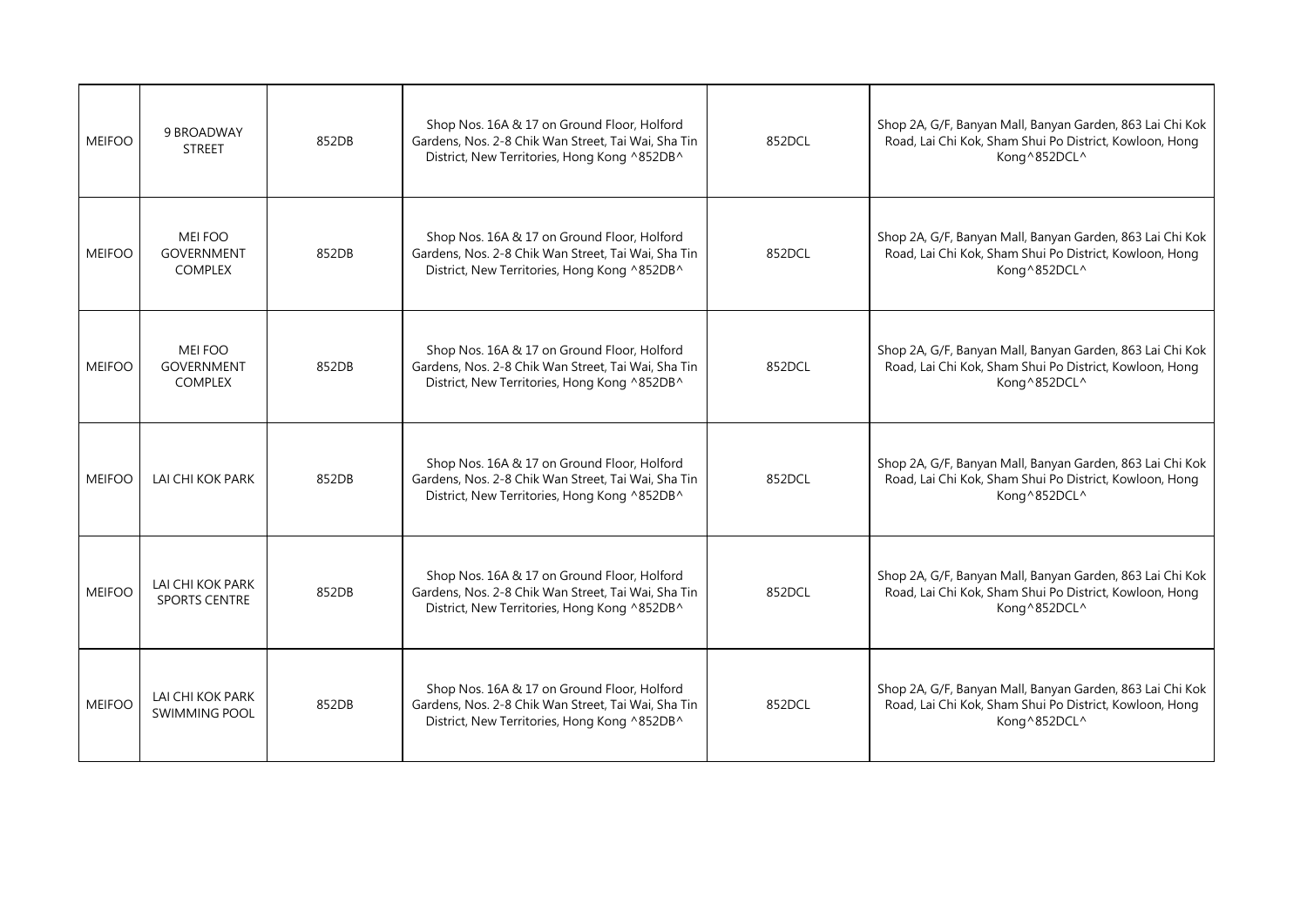| <b>MEIFOO</b> | MEI FOO SUN<br><b>CHUEN STAGE 7</b><br>BLOCK 10               | 852DB | Shop Nos. 16A & 17 on Ground Floor, Holford<br>Gardens, Nos. 2-8 Chik Wan Street, Tai Wai, Sha Tin<br>District, New Territories, Hong Kong ^852DB^ | 852DCL | Shop 2A, G/F, Banyan Mall, Banyan Garden, 863 Lai Chi Kok<br>Road, Lai Chi Kok, Sham Shui Po District, Kowloon, Hong<br>Kong^852DCL^ |
|---------------|---------------------------------------------------------------|-------|----------------------------------------------------------------------------------------------------------------------------------------------------|--------|--------------------------------------------------------------------------------------------------------------------------------------|
| <b>MEIFOO</b> | MEI FOO SUN<br><b>CHUEN STAGE 7</b><br><b>BLOCK 12</b>        | 852DB | Shop Nos. 16A & 17 on Ground Floor, Holford<br>Gardens, Nos. 2-8 Chik Wan Street, Tai Wai, Sha Tin<br>District, New Territories, Hong Kong ^852DB^ | 852DCL | Shop 2A, G/F, Banyan Mall, Banyan Garden, 863 Lai Chi Kok<br>Road, Lai Chi Kok, Sham Shui Po District, Kowloon, Hong<br>Kong^852DCL^ |
| <b>MEIFOO</b> | <b>MEI FOO SUN</b><br><b>CHUEN STAGE 7</b><br><b>BLOCK 14</b> | 852DB | Shop Nos. 16A & 17 on Ground Floor, Holford<br>Gardens, Nos. 2-8 Chik Wan Street, Tai Wai, Sha Tin<br>District, New Territories, Hong Kong ^852DB^ | 852DCL | Shop 2A, G/F, Banyan Mall, Banyan Garden, 863 Lai Chi Kok<br>Road, Lai Chi Kok, Sham Shui Po District, Kowloon, Hong<br>Kong^852DCL^ |
| <b>MEIFOO</b> | MEI FOO SUN<br>CHUEN STAGE 7<br>BLOCK 16                      | 852DB | Shop Nos. 16A & 17 on Ground Floor, Holford<br>Gardens, Nos. 2-8 Chik Wan Street, Tai Wai, Sha Tin<br>District, New Territories, Hong Kong ^852DB^ | 852DCL | Shop 2A, G/F, Banyan Mall, Banyan Garden, 863 Lai Chi Kok<br>Road, Lai Chi Kok, Sham Shui Po District, Kowloon, Hong<br>Kong^852DCL^ |
| <b>MEIFOO</b> | MEI FOO SUN<br><b>CHUEN STAGE 7</b><br><b>BLOCK 17</b>        | 852DB | Shop Nos. 16A & 17 on Ground Floor, Holford<br>Gardens, Nos. 2-8 Chik Wan Street, Tai Wai, Sha Tin<br>District, New Territories, Hong Kong ^852DB^ | 852DCL | Shop 2A, G/F, Banyan Mall, Banyan Garden, 863 Lai Chi Kok<br>Road, Lai Chi Kok, Sham Shui Po District, Kowloon, Hong<br>Kong^852DCL^ |
| <b>MEIFOO</b> | MEI FOO SUN<br><b>CHUEN STAGE 7</b><br><b>BLOCK 15</b>        | 852DB | Shop Nos. 16A & 17 on Ground Floor, Holford<br>Gardens, Nos. 2-8 Chik Wan Street, Tai Wai, Sha Tin<br>District, New Territories, Hong Kong ^852DB^ | 852DCL | Shop 2A, G/F, Banyan Mall, Banyan Garden, 863 Lai Chi Kok<br>Road, Lai Chi Kok, Sham Shui Po District, Kowloon, Hong<br>Kong^852DCL^ |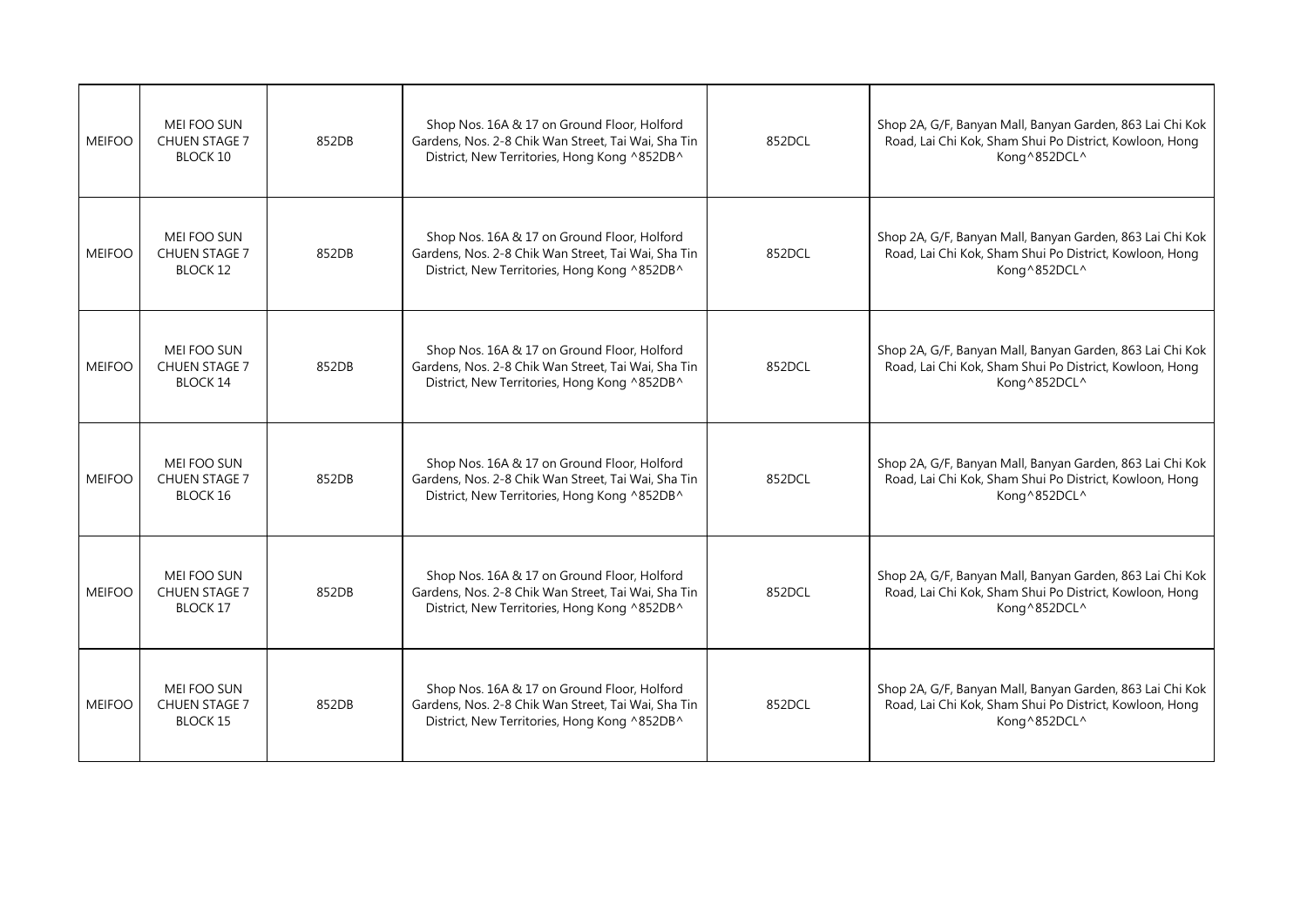| <b>MEIFOO</b> | <b>MEI FOO SUN</b><br><b>CHUEN STAGE 7</b><br><b>BLOCK 11</b> | 852DB | Shop Nos. 16A & 17 on Ground Floor, Holford<br>Gardens, Nos. 2-8 Chik Wan Street, Tai Wai, Sha Tin<br>District, New Territories, Hong Kong ^852DB^ | 852DCL | Shop 2A, G/F, Banyan Mall, Banyan Garden, 863 Lai Chi Kok<br>Road, Lai Chi Kok, Sham Shui Po District, Kowloon, Hong<br>Kong^852DCL^               |
|---------------|---------------------------------------------------------------|-------|----------------------------------------------------------------------------------------------------------------------------------------------------|--------|----------------------------------------------------------------------------------------------------------------------------------------------------|
| <b>MEIFOO</b> | <b>MEI FOO SUN</b><br><b>CHUEN STAGE 7</b><br><b>BLOCK 9</b>  | 852DB | Shop Nos. 16A & 17 on Ground Floor, Holford<br>Gardens, Nos. 2-8 Chik Wan Street, Tai Wai, Sha Tin<br>District, New Territories, Hong Kong ^852DB^ | 852DCL | Shop 2A, G/F, Banyan Mall, Banyan Garden, 863 Lai Chi Kok<br>Road, Lai Chi Kok, Sham Shui Po District, Kowloon, Hong<br>Kong^852DCL^               |
| <b>MEIFOO</b> | MEI FOO SUN<br><b>CHUEN STAGE 7</b><br><b>BLOCK 7</b>         | 852DB | Shop Nos. 16A & 17 on Ground Floor, Holford<br>Gardens, Nos. 2-8 Chik Wan Street, Tai Wai, Sha Tin<br>District, New Territories, Hong Kong ^852DB^ | 852DCL | Shop 2A, G/F, Banyan Mall, Banyan Garden, 863 Lai Chi Kok<br>Road, Lai Chi Kok, Sham Shui Po District, Kowloon, Hong<br>Kong^852DCL^               |
| <b>MEIFOO</b> | <b>MEI FOO SUN</b><br><b>CHUEN STAGE 7</b><br><b>BLOCK 5</b>  | 852DB | Shop Nos. 16A & 17 on Ground Floor, Holford<br>Gardens, Nos. 2-8 Chik Wan Street, Tai Wai, Sha Tin<br>District, New Territories, Hong Kong ^852DB^ | 852DCL | Shop 2A, G/F, Banyan Mall, Banyan Garden, 863 Lai Chi Kok<br>Road, Lai Chi Kok, Sham Shui Po District, Kowloon, Hong<br>Kong^852DCL^               |
| <b>MEIFOO</b> | MEI FOO SUN<br><b>CHUEN STAGE 7</b><br><b>BLOCK3</b>          | 852DB | Shop 2A, G/F, Banyan Mall, Banyan Garden, 863 Lai<br>Chi Kok Road, Lai Chi Kok, Sham Shui Po District,<br>Kowloon, Hong Kong ^852DCL^              | 852DCL | Shop Nos. 16A & 17 on Ground Floor, Holford Gardens, Nos.<br>2-8 Chik Wan Street, Tai Wai, Sha Tin District, New<br>Territories, Hong Kong ^852DB^ |
| <b>MEIFOO</b> | MEI FOO SUN<br><b>CHUEN STAGE 7</b><br><b>BLOCK 1</b>         | 852DB | Shop 2A, G/F, Banyan Mall, Banyan Garden, 863 Lai<br>Chi Kok Road, Lai Chi Kok, Sham Shui Po District,<br>Kowloon, Hong Kong^852DCL^               | 852DCL | Shop Nos. 16A & 17 on Ground Floor, Holford Gardens, Nos.<br>2-8 Chik Wan Street, Tai Wai, Sha Tin District, New<br>Territories, Hong Kong ^852DB^ |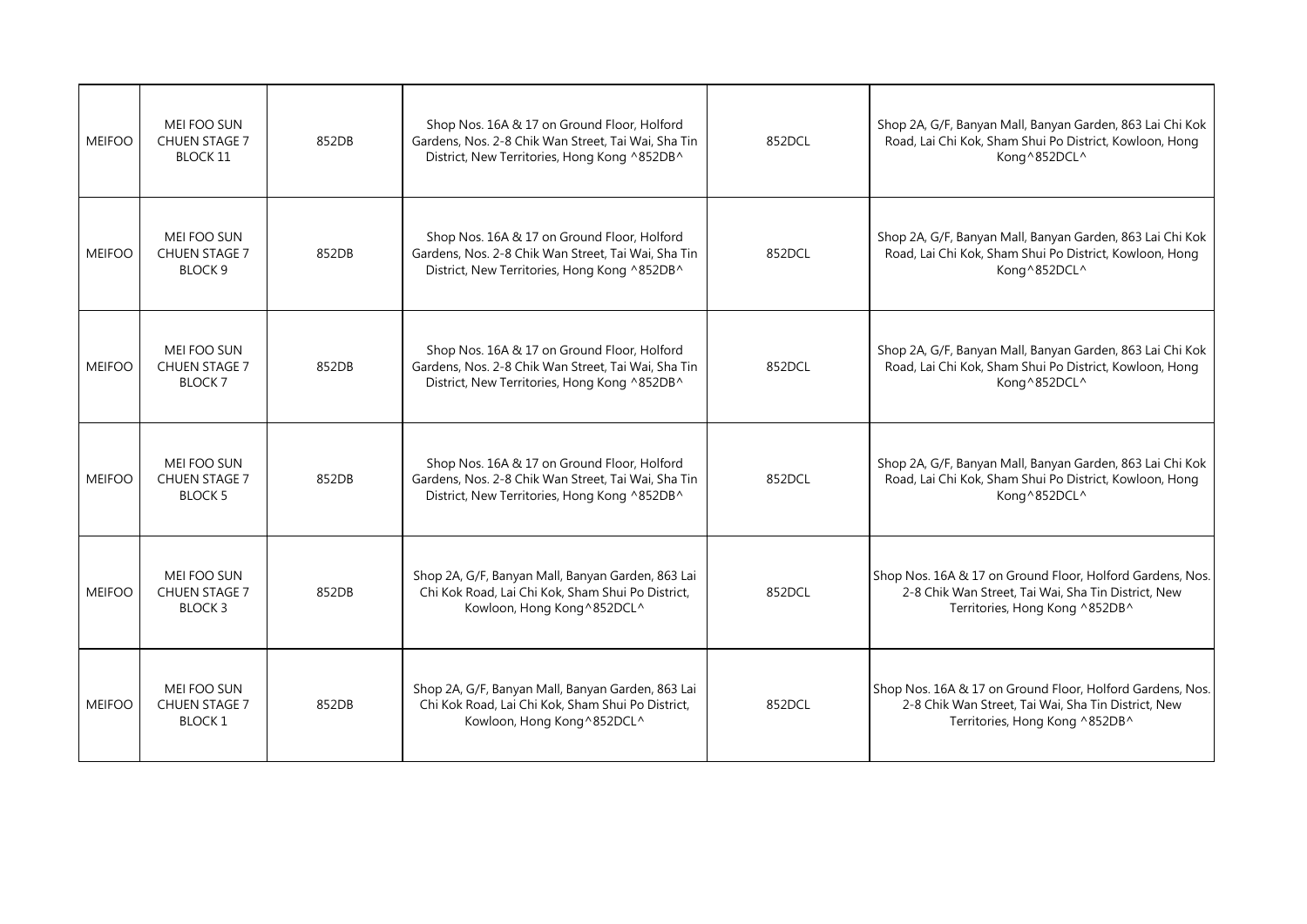| <b>MEIFOO</b> | <b>42 NASSAU STREET</b> | 852DB | Shop 2A, G/F, Banyan Mall, Banyan Garden, 863 Lai<br>Chi Kok Road, Lai Chi Kok, Sham Shui Po District,<br>Kowloon, Hong Kong ^852DCL^ | 852DCL | Shop Nos. 16A & 17 on Ground Floor, Holford Gardens, Nos.<br>2-8 Chik Wan Street, Tai Wai, Sha Tin District, New<br>Territories, Hong Kong ^852DB^ |
|---------------|-------------------------|-------|---------------------------------------------------------------------------------------------------------------------------------------|--------|----------------------------------------------------------------------------------------------------------------------------------------------------|
| <b>MEIFOO</b> | 46 NASSAU STREET        | 852DB | Shop 2A, G/F, Banyan Mall, Banyan Garden, 863 Lai<br>Chi Kok Road, Lai Chi Kok, Sham Shui Po District,<br>Kowloon, Hong Kong ^852DCL^ | 852DCL | Shop Nos. 16A & 17 on Ground Floor, Holford Gardens, Nos.<br>2-8 Chik Wan Street, Tai Wai, Sha Tin District, New<br>Territories, Hong Kong ^852DB^ |
| <b>MEIFOO</b> | <b>40 NASSAU STREET</b> | 852DB | Shop 2A, G/F, Banyan Mall, Banyan Garden, 863 Lai<br>Chi Kok Road, Lai Chi Kok, Sham Shui Po District,<br>Kowloon, Hong Kong^852DCL^  | 852DCL | Shop Nos. 16A & 17 on Ground Floor, Holford Gardens, Nos.<br>2-8 Chik Wan Street, Tai Wai, Sha Tin District, New<br>Territories, Hong Kong ^852DB^ |
| <b>MEIFOO</b> | <b>38 NASSAU STREET</b> | 852DB | Shop 2A, G/F, Banyan Mall, Banyan Garden, 863 Lai<br>Chi Kok Road, Lai Chi Kok, Sham Shui Po District,<br>Kowloon, Hong Kong ^852DCL^ | 852DCL | Shop Nos. 16A & 17 on Ground Floor, Holford Gardens, Nos.<br>2-8 Chik Wan Street, Tai Wai, Sha Tin District, New<br>Territories, Hong Kong ^852DB^ |
| <b>MEIFOO</b> | <b>30 NASSAU STREET</b> | 852DB | Shop 2A, G/F, Banyan Mall, Banyan Garden, 863 Lai<br>Chi Kok Road, Lai Chi Kok, Sham Shui Po District,<br>Kowloon, Hong Kong^852DCL^  | 852DCL | Shop Nos. 16A & 17 on Ground Floor, Holford Gardens, Nos.<br>2-8 Chik Wan Street, Tai Wai, Sha Tin District, New<br>Territories, Hong Kong ^852DB^ |
| <b>MEIFOO</b> | 32 NASSAU STREET        | 852DB | Shop 2A, G/F, Banyan Mall, Banyan Garden, 863 Lai<br>Chi Kok Road, Lai Chi Kok, Sham Shui Po District,<br>Kowloon, Hong Kong ^852DCL^ | 852DCL | Shop Nos. 16A & 17 on Ground Floor, Holford Gardens, Nos.<br>2-8 Chik Wan Street, Tai Wai, Sha Tin District, New<br>Territories, Hong Kong ^852DB^ |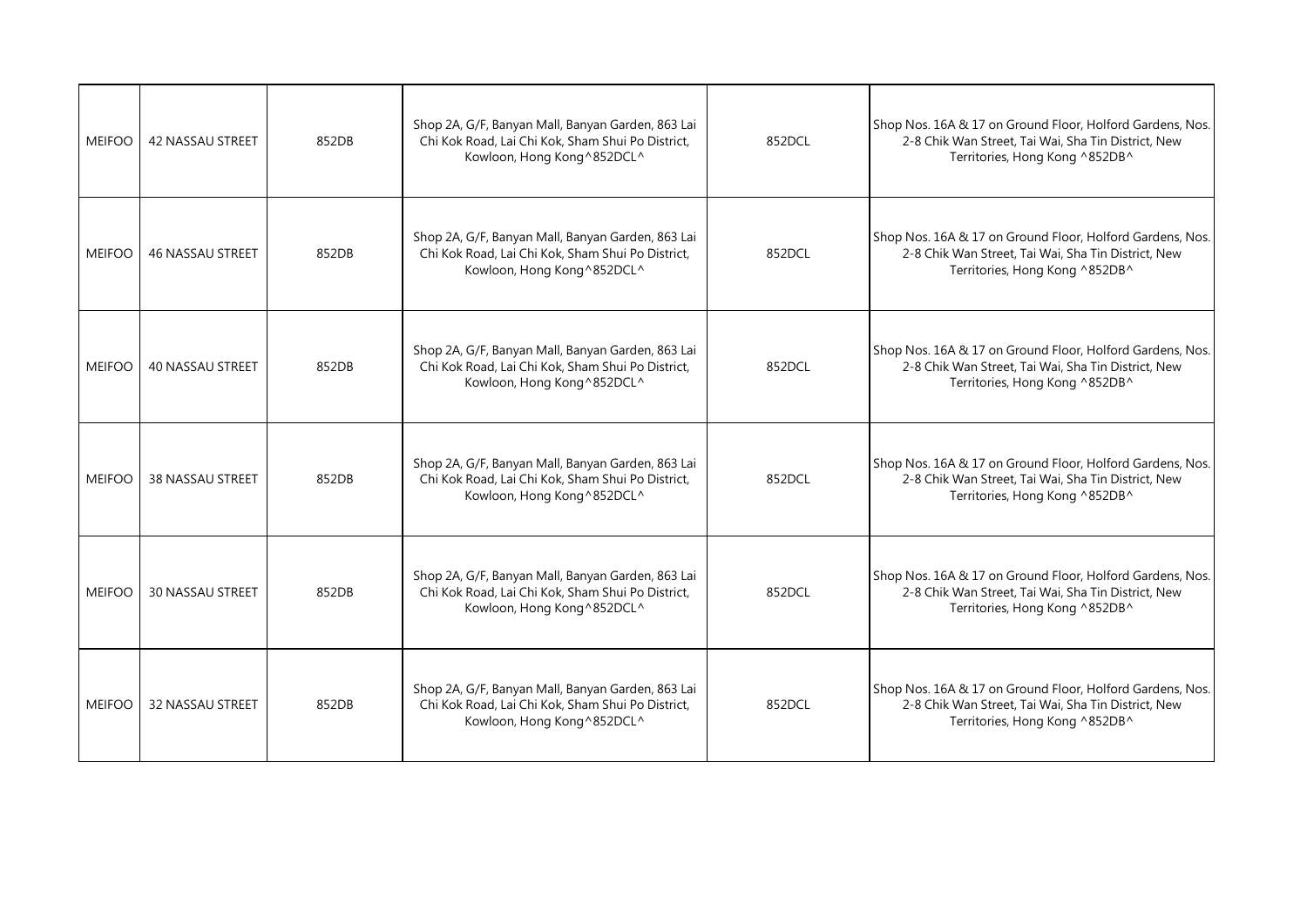| <b>MEIFOO</b> | <b>36 NASSAU STREET</b> | 852DB | Shop 2A, G/F, Banyan Mall, Banyan Garden, 863 Lai<br>Chi Kok Road, Lai Chi Kok, Sham Shui Po District,<br>Kowloon, Hong Kong ^852DCL^ | 852DCL | Shop Nos. 16A & 17 on Ground Floor, Holford Gardens, Nos.<br>2-8 Chik Wan Street, Tai Wai, Sha Tin District, New<br>Territories, Hong Kong ^852DB^ |
|---------------|-------------------------|-------|---------------------------------------------------------------------------------------------------------------------------------------|--------|----------------------------------------------------------------------------------------------------------------------------------------------------|
| <b>MEIFOO</b> | 34 NASSAU STREET        | 852DB | Shop 2A, G/F, Banyan Mall, Banyan Garden, 863 Lai<br>Chi Kok Road, Lai Chi Kok, Sham Shui Po District,<br>Kowloon, Hong Kong ^852DCL^ | 852DCL | Shop Nos. 16A & 17 on Ground Floor, Holford Gardens, Nos.<br>2-8 Chik Wan Street, Tai Wai, Sha Tin District, New<br>Territories, Hong Kong ^852DB^ |
| <b>MEIFOO</b> | <b>28 NASSAU STREET</b> | 852DB | Shop 2A, G/F, Banyan Mall, Banyan Garden, 863 Lai<br>Chi Kok Road, Lai Chi Kok, Sham Shui Po District,<br>Kowloon, Hong Kong^852DCL^  | 852DCL | Shop Nos. 16A & 17 on Ground Floor, Holford Gardens, Nos.<br>2-8 Chik Wan Street, Tai Wai, Sha Tin District, New<br>Territories, Hong Kong ^852DB^ |
| <b>MEIFOO</b> | <b>26 NASSAU STREET</b> | 852DB | Shop 2A, G/F, Banyan Mall, Banyan Garden, 863 Lai<br>Chi Kok Road, Lai Chi Kok, Sham Shui Po District,<br>Kowloon, Hong Kong ^852DCL^ | 852DCL | Shop Nos. 16A & 17 on Ground Floor, Holford Gardens, Nos.<br>2-8 Chik Wan Street, Tai Wai, Sha Tin District, New<br>Territories, Hong Kong ^852DB^ |
| <b>MEIFOO</b> | <b>24 NASSAU STREET</b> | 852DB | Shop 2A, G/F, Banyan Mall, Banyan Garden, 863 Lai<br>Chi Kok Road, Lai Chi Kok, Sham Shui Po District,<br>Kowloon, Hong Kong^852DCL^  | 852DCL | Shop Nos. 16A & 17 on Ground Floor, Holford Gardens, Nos.<br>2-8 Chik Wan Street, Tai Wai, Sha Tin District, New<br>Territories, Hong Kong ^852DB^ |
| <b>MEIFOO</b> | <b>22 NASSAU STREET</b> | 852DB | Shop 2A, G/F, Banyan Mall, Banyan Garden, 863 Lai<br>Chi Kok Road, Lai Chi Kok, Sham Shui Po District,<br>Kowloon, Hong Kong ^852DCL^ | 852DCL | Shop Nos. 16A & 17 on Ground Floor, Holford Gardens, Nos.<br>2-8 Chik Wan Street, Tai Wai, Sha Tin District, New<br>Territories, Hong Kong ^852DB^ |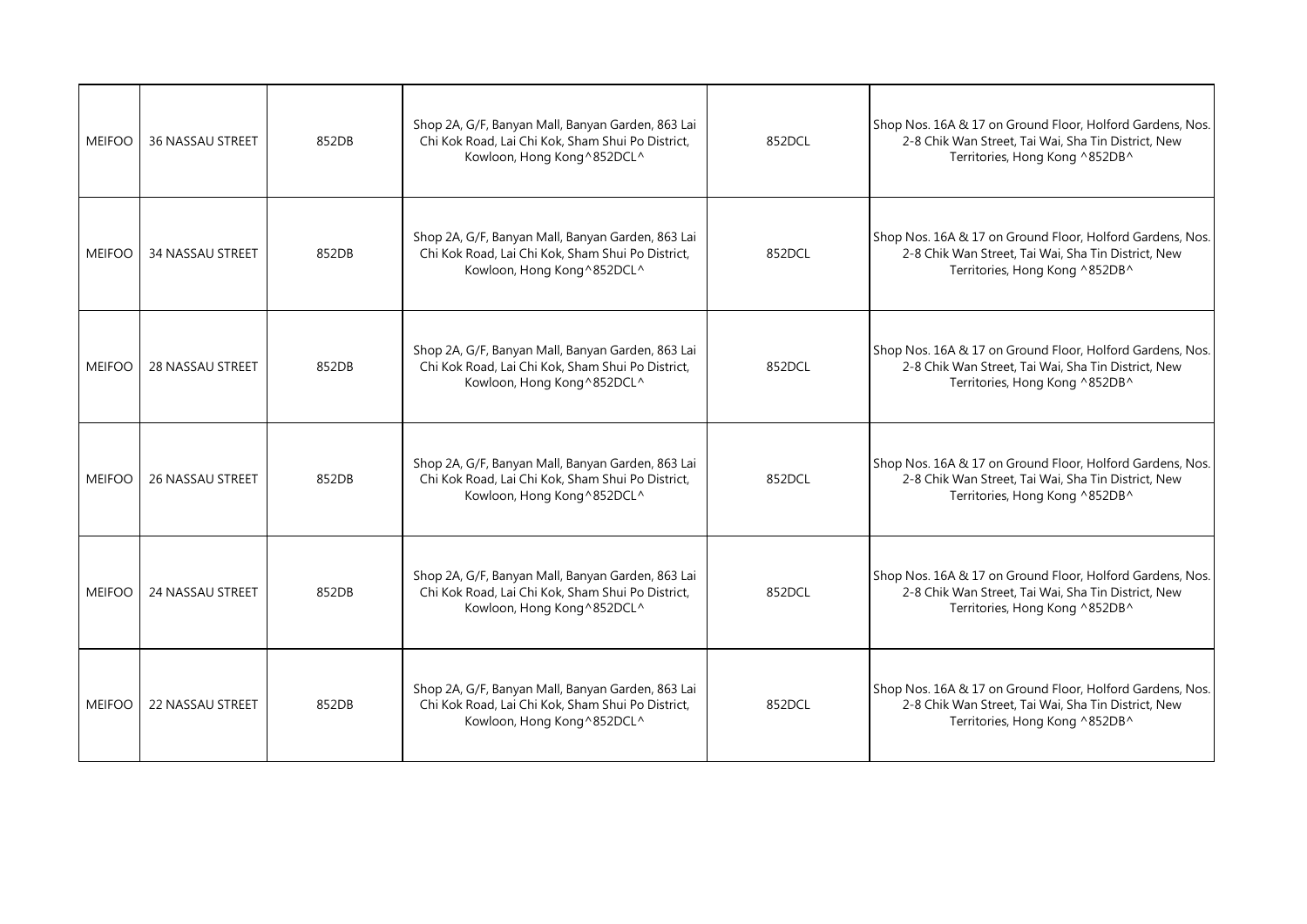| <b>MEIFOO</b> | <b>16 NASSAU STREET</b> | 852DB | Shop 2A, G/F, Banyan Mall, Banyan Garden, 863 Lai<br>Chi Kok Road, Lai Chi Kok, Sham Shui Po District,<br>Kowloon, Hong Kong ^852DCL^              | 852DCL | Shop Nos. 16A & 17 on Ground Floor, Holford Gardens, Nos.<br>2-8 Chik Wan Street, Tai Wai, Sha Tin District, New<br>Territories, Hong Kong ^852DB^ |
|---------------|-------------------------|-------|----------------------------------------------------------------------------------------------------------------------------------------------------|--------|----------------------------------------------------------------------------------------------------------------------------------------------------|
| <b>MEIFOO</b> | 14 NASSAU STREET        | 852DB | Shop 2A, G/F, Banyan Mall, Banyan Garden, 863 Lai<br>Chi Kok Road, Lai Chi Kok, Sham Shui Po District,<br>Kowloon, Hong Kong ^852DCL^              | 852DCL | Shop Nos. 16A & 17 on Ground Floor, Holford Gardens, Nos.<br>2-8 Chik Wan Street, Tai Wai, Sha Tin District, New<br>Territories, Hong Kong ^852DB^ |
| <b>MEIFOO</b> | <b>18 NASSAU STREET</b> | 852DB | Shop 2A, G/F, Banyan Mall, Banyan Garden, 863 Lai<br>Chi Kok Road, Lai Chi Kok, Sham Shui Po District,<br>Kowloon, Hong Kong^852DCL^               | 852DCL | Shop Nos. 16A & 17 on Ground Floor, Holford Gardens, Nos.<br>2-8 Chik Wan Street, Tai Wai, Sha Tin District, New<br>Territories, Hong Kong ^852DB^ |
| <b>MEIFOO</b> | <b>20 NASSAU STREET</b> | 852DB | Shop 2A, G/F, Banyan Mall, Banyan Garden, 863 Lai<br>Chi Kok Road, Lai Chi Kok, Sham Shui Po District,<br>Kowloon, Hong Kong ^852DCL^              | 852DCL | Shop Nos. 16A & 17 on Ground Floor, Holford Gardens, Nos.<br>2-8 Chik Wan Street, Tai Wai, Sha Tin District, New<br>Territories, Hong Kong ^852DB^ |
| <b>MEIFOO</b> | <b>12 NASSAU STREET</b> | 852DB | Shop 2A, G/F, Banyan Mall, Banyan Garden, 863 Lai<br>Chi Kok Road, Lai Chi Kok, Sham Shui Po District,<br>Kowloon, Hong Kong^852DCL^               | 852DCL | Shop Nos. 16A & 17 on Ground Floor, Holford Gardens, Nos.<br>2-8 Chik Wan Street, Tai Wai, Sha Tin District, New<br>Territories, Hong Kong ^852DB^ |
| <b>MEIFOO</b> | <b>10 NASSAU STREET</b> | 852DB | Shop Nos. 16A & 17 on Ground Floor, Holford<br>Gardens, Nos. 2-8 Chik Wan Street, Tai Wai, Sha Tin<br>District, New Territories, Hong Kong ^852DB^ | 852DCL | Shop 2A, G/F, Banyan Mall, Banyan Garden, 863 Lai Chi Kok<br>Road, Lai Chi Kok, Sham Shui Po District, Kowloon, Hong<br>Kong^852DCL^               |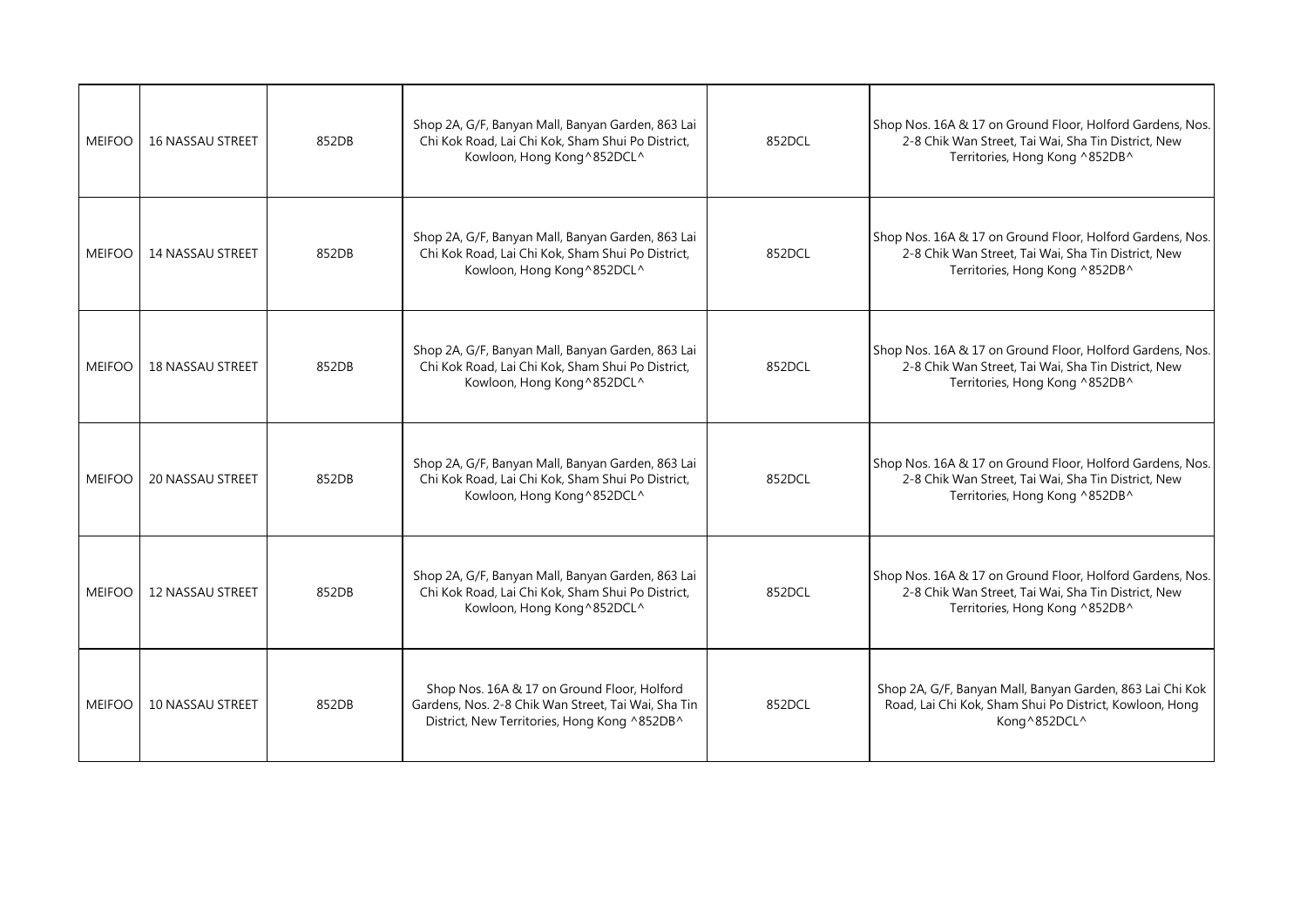| <b>MEIFOO</b> | 8 NASSAU STREET                                                                  | 852DB | Shop Nos. 16A & 17 on Ground Floor, Holford<br>Gardens, Nos. 2-8 Chik Wan Street, Tai Wai, Sha Tin<br>District, New Territories, Hong Kong ^852DB^ | 852DCL | Shop 2A, G/F, Banyan Mall, Banyan Garden, 863 Lai Chi Kok<br>Road, Lai Chi Kok, Sham Shui Po District, Kowloon, Hong<br>Kong^852DCL^ |
|---------------|----------------------------------------------------------------------------------|-------|----------------------------------------------------------------------------------------------------------------------------------------------------|--------|--------------------------------------------------------------------------------------------------------------------------------------|
| <b>MEIFOO</b> | <b>6 NASSAU STREET</b>                                                           | 852DB | Shop Nos. 16A & 17 on Ground Floor, Holford<br>Gardens, Nos. 2-8 Chik Wan Street, Tai Wai, Sha Tin<br>District, New Territories, Hong Kong ^852DB^ | 852DCL | Shop 2A, G/F, Banyan Mall, Banyan Garden, 863 Lai Chi Kok<br>Road, Lai Chi Kok, Sham Shui Po District, Kowloon, Hong<br>Kong^852DCL^ |
| <b>MEIFOO</b> | 4 NASSAU STREET                                                                  | 852DB | Shop Nos. 16A & 17 on Ground Floor, Holford<br>Gardens, Nos. 2-8 Chik Wan Street, Tai Wai, Sha Tin<br>District, New Territories, Hong Kong ^852DB^ | 852DCL | Shop 2A, G/F, Banyan Mall, Banyan Garden, 863 Lai Chi Kok<br>Road, Lai Chi Kok, Sham Shui Po District, Kowloon, Hong<br>Kong^852DCL^ |
| <b>MEIFOO</b> | 2 NASSAU STREET                                                                  | 852DB | Shop Nos. 16A & 17 on Ground Floor, Holford<br>Gardens, Nos. 2-8 Chik Wan Street, Tai Wai, Sha Tin<br>District, New Territories, Hong Kong ^852DB^ | 852DCL | Shop 2A, G/F, Banyan Mall, Banyan Garden, 863 Lai Chi Kok<br>Road, Lai Chi Kok, Sham Shui Po District, Kowloon, Hong<br>Kong^852DCL^ |
| <b>MEIFOO</b> | LAI CHI KOK<br><b>GOVERNMENT</b><br><b>OFFICES</b>                               | 852DB | Shop Nos. 16A & 17 on Ground Floor, Holford<br>Gardens, Nos. 2-8 Chik Wan Street, Tai Wai, Sha Tin<br>District, New Territories, Hong Kong ^852DB^ | 852DCL | Shop 2A, G/F, Banyan Mall, Banyan Garden, 863 Lai Chi Kok<br>Road, Lai Chi Kok, Sham Shui Po District, Kowloon, Hong<br>Kong^852DCL^ |
| <b>MEIFOO</b> | PO LEUNG KUK<br><b>TONG NAI KAN</b><br><b>JUNIOR SECONDARY</b><br><b>COLLEGE</b> | 852DB | Shop Nos. 16A & 17 on Ground Floor, Holford<br>Gardens, Nos. 2-8 Chik Wan Street, Tai Wai, Sha Tin<br>District, New Territories, Hong Kong ^852DB^ | 852DCL | Shop 2A, G/F, Banyan Mall, Banyan Garden, 863 Lai Chi Kok<br>Road, Lai Chi Kok, Sham Shui Po District, Kowloon, Hong<br>Kong^852DCL^ |